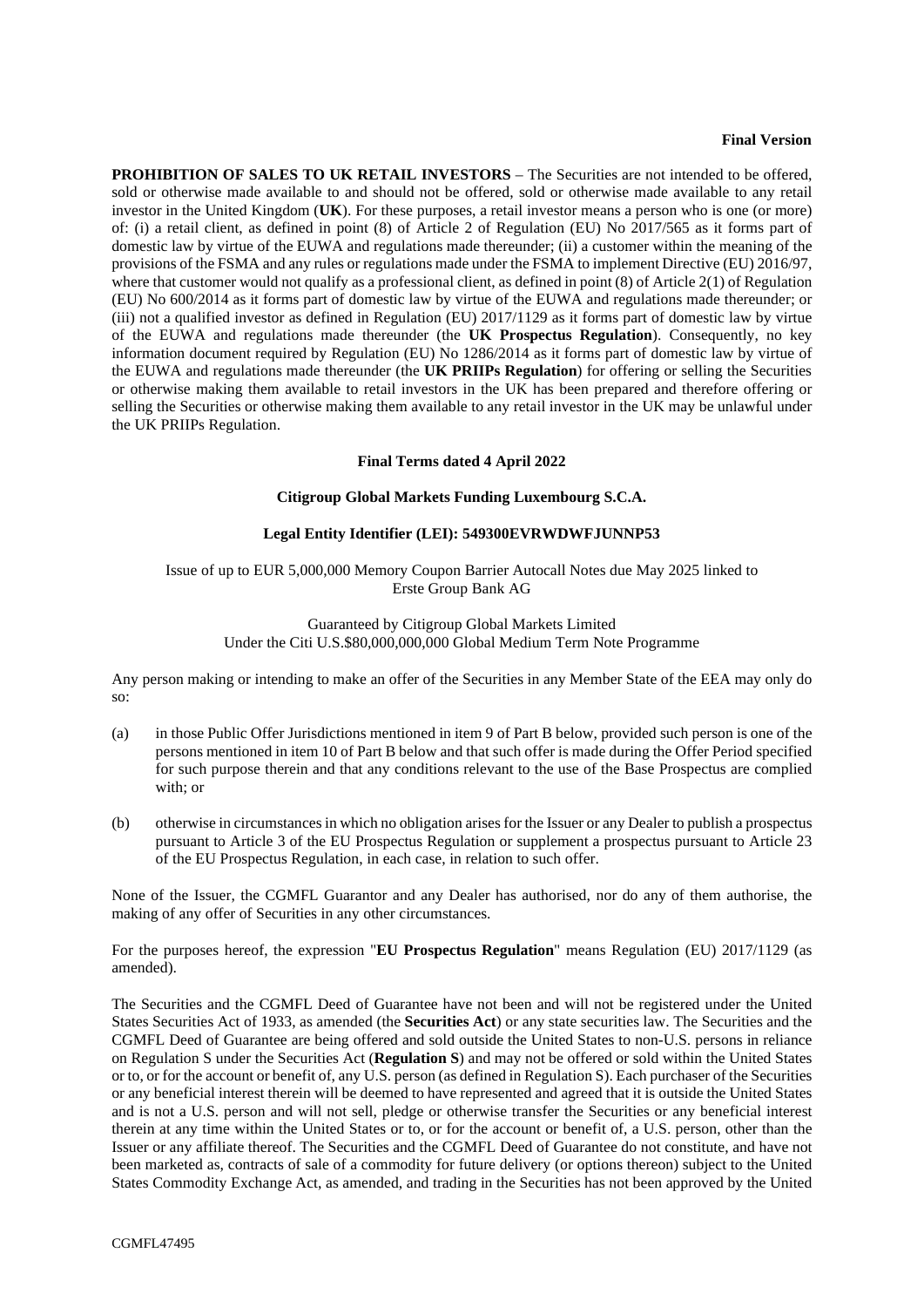States Commodity Futures Trading Commission under the United States Commodity Exchange Act, as amended. For a description of certain restrictions on offers and sales of Securities, see "*General Information relating to the Programme and the Securities - Subscription and Sale and Transfer and Selling Restrictions*" in the Base Prospectus.

The Securities may not be offered or sold to, or acquired by, any person that is, or whose purchase and holding of the Securities is made on behalf of or with "plan assets" of, an employee benefit plan subject to Title I of the U.S. Employee Retirement Income Security Act of 1974, as amended (**ERISA**), a plan, individual retirement account or other arrangement subject to Section 4975 of the U.S. Internal Revenue Code of 1986, as amended (the **Code**) or an employee benefit plan or other plan or arrangement subject to any laws, rules or regulations substantially similar to Title I of ERISA or Section 4975 of the Code.

## **PART A– CONTRACTUAL TERMS**

The Securities are English Law Securities. A Summary of the Securities is annexed to these Final Terms.

Terms used herein shall be deemed to be defined as such for the purposes of the Conditions set forth under the section entitled "*General Conditions of the Securities*", the Valuation and Settlement Schedule and the Underlying Schedule applicable to the Underlying in the Base Prospectus and the Supplements, which together constitute a base prospectus for the purposes of the EU Prospectus Regulation.

This document constitutes the Final Terms of the Securities described herein for the purposes of Article 8(4) of the EU Prospectus Regulation. This Final Terms must be read in conjunction with the Base Prospectus as so supplemented. Full information on the Issuer, the CGMFL Guarantor and the offer of the Securities is only available on the basis of the combination of this Final Terms and the Base Prospectus as so supplemented up to, and including, the later of the close of the offer period and the date of listing of the Securities.

The Base Prospectus, the translation of the Summary into Hungarian and the Supplements are available for viewing at the offices of the Paying Agents and on the website of Euronext Dublin [\(https://live.euronext.com\)](https://live.euronext.com/). In addition, this Final Terms is available on the website of Euronext Dublin [\(https://live.euronext.com\)](https://live.euronext.com/) and the website of the Initial EEA Authorised Offeror(s) [\(https://www.ersteinvestment.hu//hu/XS2460114940.html\)](https://www.ersteinvestment.hu/hu/XS2460114940.html).

For the purposes hereof, **Base Prospectus** means the CGMFL Underlying Linked Notes Base Prospectus relating to the Programme dated 17 December 2021, as supplemented by a Supplement (No.1) dated 1 February 2022 (**Supplement No. 1**) and a Supplement (No.2) dated 16 March 2022 (**Supplement No. 2** and, together with Supplement No. 1, the **Supplements**).

| 1. | (i)                                | Issuer:                                                                           | Citigroup Global Markets Funding Luxembourg S.C.A. |
|----|------------------------------------|-----------------------------------------------------------------------------------|----------------------------------------------------|
|    | (ii)                               | Guarantor:                                                                        | Citigroup Global Markets Limited                   |
| 2. | (i)                                | Type of Security:                                                                 | <b>Notes</b>                                       |
|    | (ii)                               | Series Number:                                                                    | <b>CGMFL47495</b>                                  |
|    | (iii)                              | Tranche Number:                                                                   | 1                                                  |
|    | (iv)                               | Date on which the Securities will be<br>consolidated and form a single<br>Series: | Not Applicable                                     |
| 3. | Specified Currency or currencies:  |                                                                                   | Euro $(EUR)$                                       |
| 4. | <b>Aggregate Principal Amount:</b> |                                                                                   |                                                    |
|    | (i)                                | Series:                                                                           | Up to EUR 5,000,000                                |
|    | (ii)                               | Tranche:                                                                          | Up to EUR 5,000,000                                |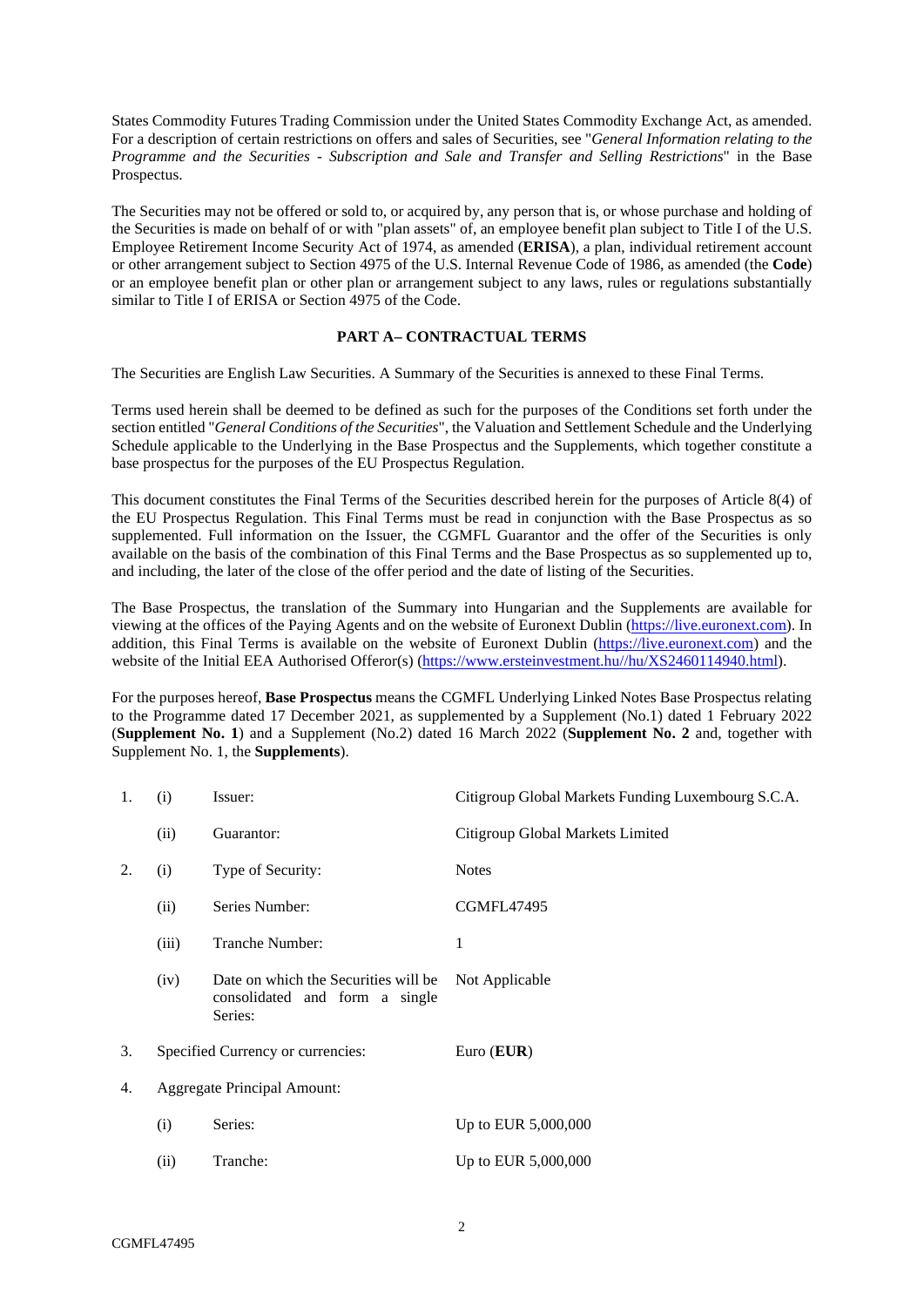| 5.  | <b>Issue Price:</b>   |                                           | 100 per cent. of the Aggregate Principal Amount                                                                                                                                                                                                                                                                                                                                                       |  |
|-----|-----------------------|-------------------------------------------|-------------------------------------------------------------------------------------------------------------------------------------------------------------------------------------------------------------------------------------------------------------------------------------------------------------------------------------------------------------------------------------------------------|--|
| 6.  | (i)                   | <b>Specified Denominations:</b>           | EUR 1,000                                                                                                                                                                                                                                                                                                                                                                                             |  |
|     | (ii)                  | <b>Calculation Amount:</b>                | EUR 1,000                                                                                                                                                                                                                                                                                                                                                                                             |  |
| 7.  | (i)                   | Trade Date:                               | 28 March 2022                                                                                                                                                                                                                                                                                                                                                                                         |  |
|     | (ii)                  | <b>Issue Date</b>                         | 16 May 2022                                                                                                                                                                                                                                                                                                                                                                                           |  |
|     | (iii)                 | <b>Interest Commencement Date</b>         | Not Applicable                                                                                                                                                                                                                                                                                                                                                                                        |  |
| 8.  | <b>Maturity Date:</b> |                                           | 16 May 2025                                                                                                                                                                                                                                                                                                                                                                                           |  |
| 9.  |                       | Type of Securities:                       | Fixed Rate Securities and Lookback Securities. The<br>Securities do not bear or pay any interest if an Interest<br>Barrier Event does not occur                                                                                                                                                                                                                                                       |  |
|     |                       |                                           | Mandatory Early Redemption Provisions are applicable<br>as specified in item 14(iii) below                                                                                                                                                                                                                                                                                                            |  |
|     |                       |                                           | The Securities are Underlying Linked Securities and the<br>Redemption Amount of the Securities is determined in<br>accordance with item 14(iv) and, as the Underlying<br>Securities<br>Redemption<br>Linked<br>Provisions<br>are<br>applicable, item $14(v)$ below                                                                                                                                    |  |
|     |                       |                                           | The Securities are Cash Settled Securities and/or may<br>be Physical Delivery Securities                                                                                                                                                                                                                                                                                                              |  |
|     |                       |                                           | In order to receive the Entitlement on the Maturity<br>Date (subject as provided in the Conditions),<br>Securityholders should complete and deliver an<br>Asset Transfer Notice in accordance with the<br>Conditions in any event as it may not be known prior<br>to the Cut-off Date whether the Securities will be<br>cash settled and/or settled by physical delivery of the<br><b>Entitlement</b> |  |
| 10. |                       | Put/Call Options:                         | Not Applicable                                                                                                                                                                                                                                                                                                                                                                                        |  |
| 11. | (i)                   | Status of the Securities:                 | Senior                                                                                                                                                                                                                                                                                                                                                                                                |  |
|     | (ii)                  | Status of the CGMHI Deed of<br>Guarantee: | Not Applicable                                                                                                                                                                                                                                                                                                                                                                                        |  |
|     | (iii)                 | Status of the CGMFL Deed of<br>Guarantee: | Senior                                                                                                                                                                                                                                                                                                                                                                                                |  |

# **PROVISIONS RELATING TO UNDERLYING LINKED SECURITIES AND EARLY REDEMPTION**

12. **Underlying Linked Securities Provisions:** Applicable – the provisions in the Valuation and Settlement Schedule apply (subject as provided in any relevant Underlying Schedule)

(i) Underlying: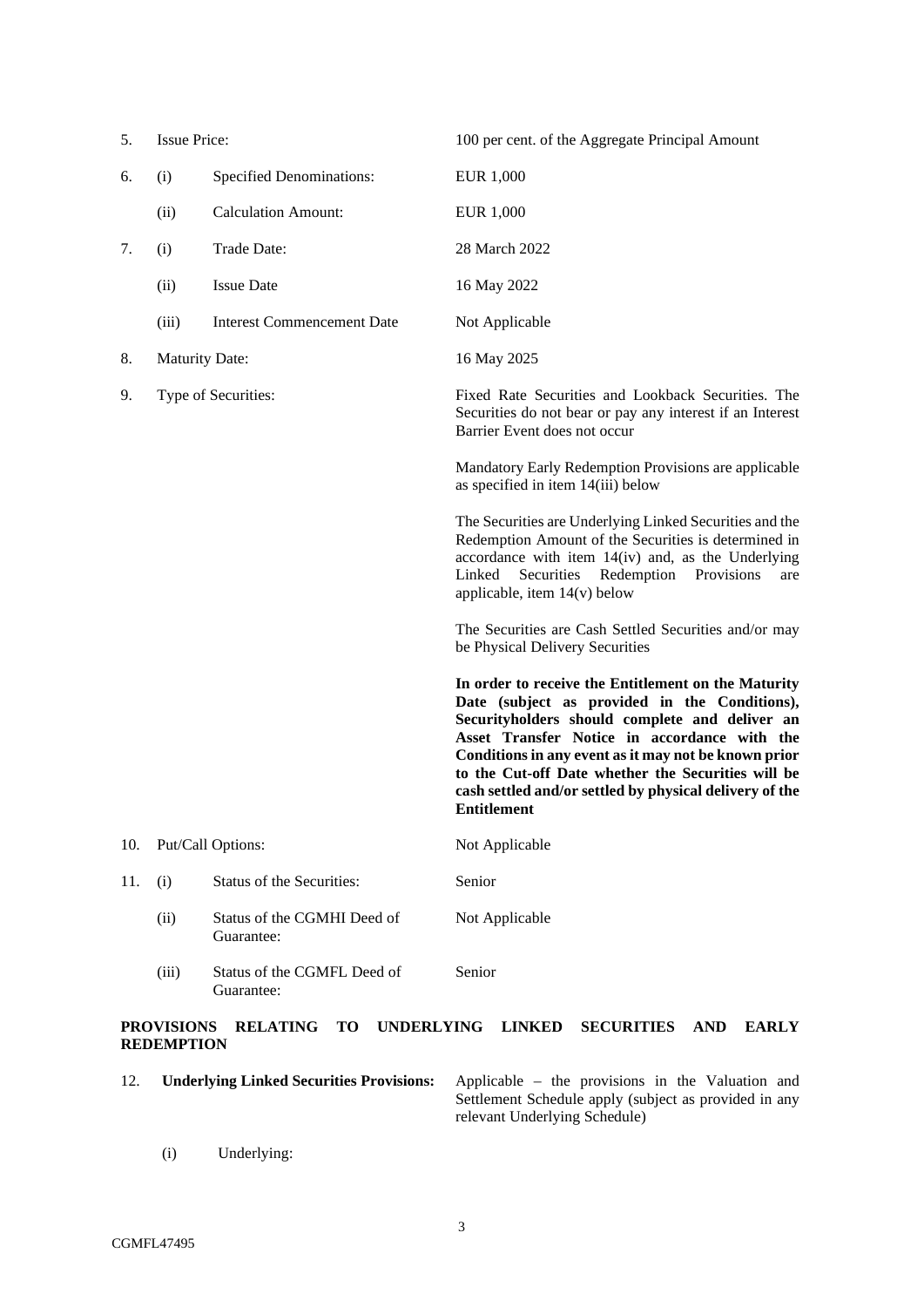|       | (A)         | Description of<br>Underlying $(s)$ :     | The ordinary shares of Erste Group Bank AG (ISIN:<br>AT0000652011)            |  |
|-------|-------------|------------------------------------------|-------------------------------------------------------------------------------|--|
|       | (B)         | Classification:                          | Share                                                                         |  |
|       | (C)         | Electronic Page:                         | Bloomberg Page: EBS AV <equity></equity>                                      |  |
| (ii)  | Underlying: | Particulars in respect of the            |                                                                               |  |
|       | Share(s):   |                                          |                                                                               |  |
|       | (A)         | Share Company:                           | Erste Group Bank AG                                                           |  |
|       | (B)         | Exchange(s):                             | Vienna Stock Exchange                                                         |  |
|       | (C)         | Related Exchange(s):                     | All Exchanges                                                                 |  |
|       | (D)         | <b>Stapled Share:</b>                    | Not Applicable                                                                |  |
| (iii) | Underlying  | Elections in respect of the              | Applicable                                                                    |  |
|       | Share(s):   |                                          |                                                                               |  |
|       | (A)         | <b>Additional Disruption</b><br>Event(s) | In respect of the Underlying:                                                 |  |
|       |             |                                          | <b>Increased Cost of Stock Borrow</b>                                         |  |
|       |             |                                          | Loss of Stock Borrow                                                          |  |
|       |             |                                          | Early Redemption Option: Applicable                                           |  |
|       |             |                                          | Early Redemption Amount: Fair Market Value                                    |  |
|       |             |                                          | Deduction of Hedge Costs: Applicable                                          |  |
|       |             |                                          | Deduction of Issuer Costs and Hedging and Funding<br><b>Costs: Applicable</b> |  |
|       |             |                                          | Pro Rata Issuer Cost Reimbursement: Not Applicable                            |  |
|       |             |                                          | Additional Costs on account of Early Redemption: Not<br>Applicable            |  |
|       | (B)         | <b>Share Substitution</b>                | In respect of the Underlying:                                                 |  |
|       |             |                                          | Applicable                                                                    |  |
|       |             |                                          | Share Substitution Criteria: Reference Index                                  |  |
|       | (C)         | <b>Additional Adjustment</b><br>Event(s) | In respect of the Underlying:                                                 |  |
|       |             |                                          | Share Condition 4 – Corporate Action: Applicable                              |  |
|       |             |                                          | Early Redemption Option: Applicable                                           |  |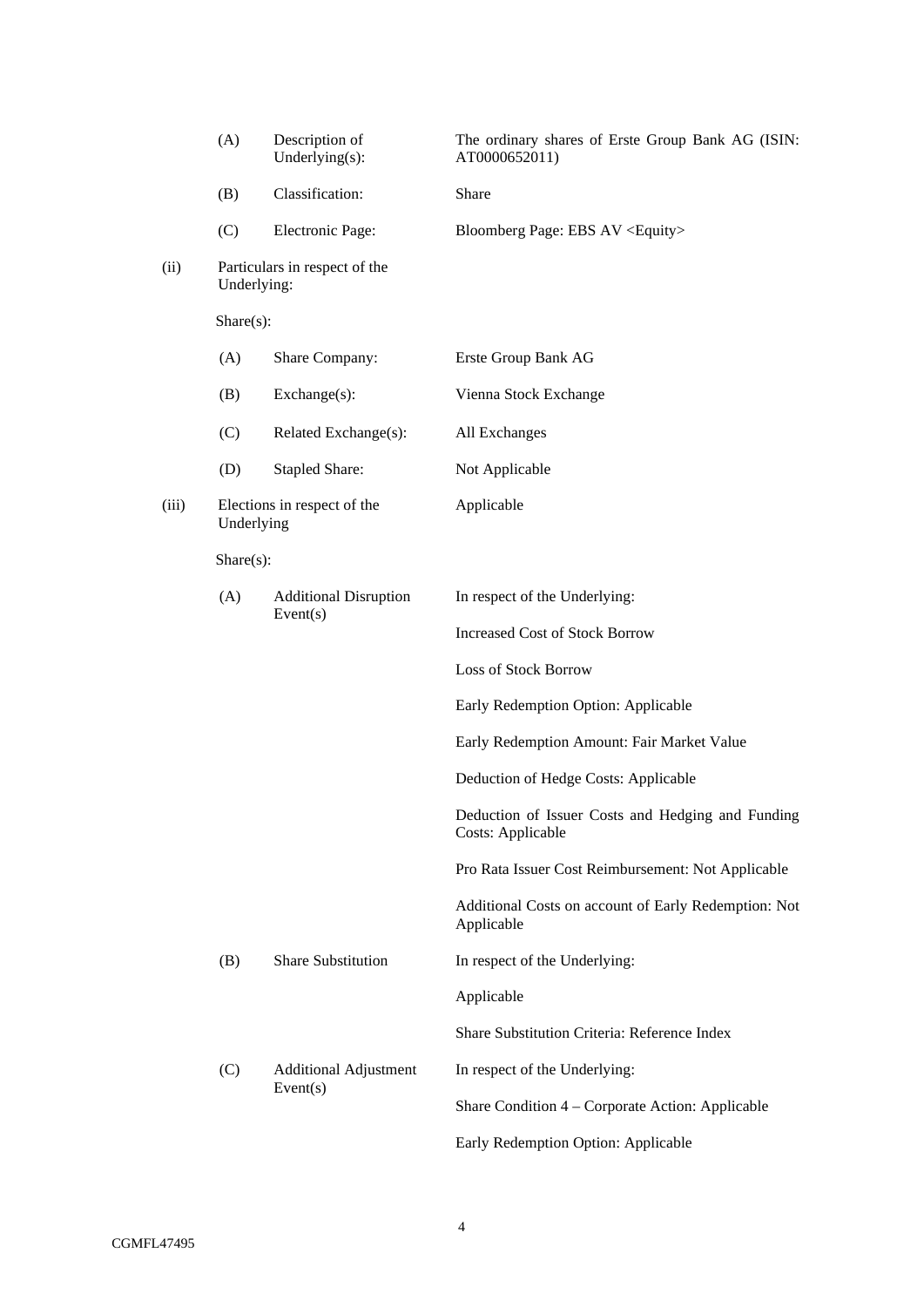Early Redemption Amount: Fair Market Value

Deduction of Hedge Costs: Applicable

Deduction of Issuer Costs and Hedging and Funding Costs: Applicable

Pro Rata Issuer Cost Reimbursement: Not Applicable

Additional Costs on account of Early Redemption: Not Applicable

Share Condition 4 – Delisting: Applicable

Early Redemption Option: Applicable

Early Redemption Amount: Fair Market Value

Deduction of Hedge Costs: Applicable

Deduction of Issuer Costs and Hedging and Funding Costs: Applicable

Pro Rata Issuer Cost Reimbursement: Not Applicable

Additional Costs on account of Early Redemption: Not Applicable

Share Condition 4 – Insolvency: Applicable

Early Redemption Option: Applicable

Early Redemption Amount: Fair Market Value

Deduction of Hedge Costs: Applicable

Deduction of Issuer Costs and Hedging and Funding Costs: Applicable

Pro Rata Issuer Cost Reimbursement: Not Applicable

Additional Costs on account of Early Redemption: Not Applicable

Share Condition 4 – Merger Event: Applicable

Early Redemption Option: Applicable

Early Redemption Amount: Fair Market Value

Deduction of Hedge Costs: Applicable

Deduction of Issuer Costs and Hedging and Funding Costs: Applicable

Pro Rata Issuer Cost Reimbursement: Not Applicable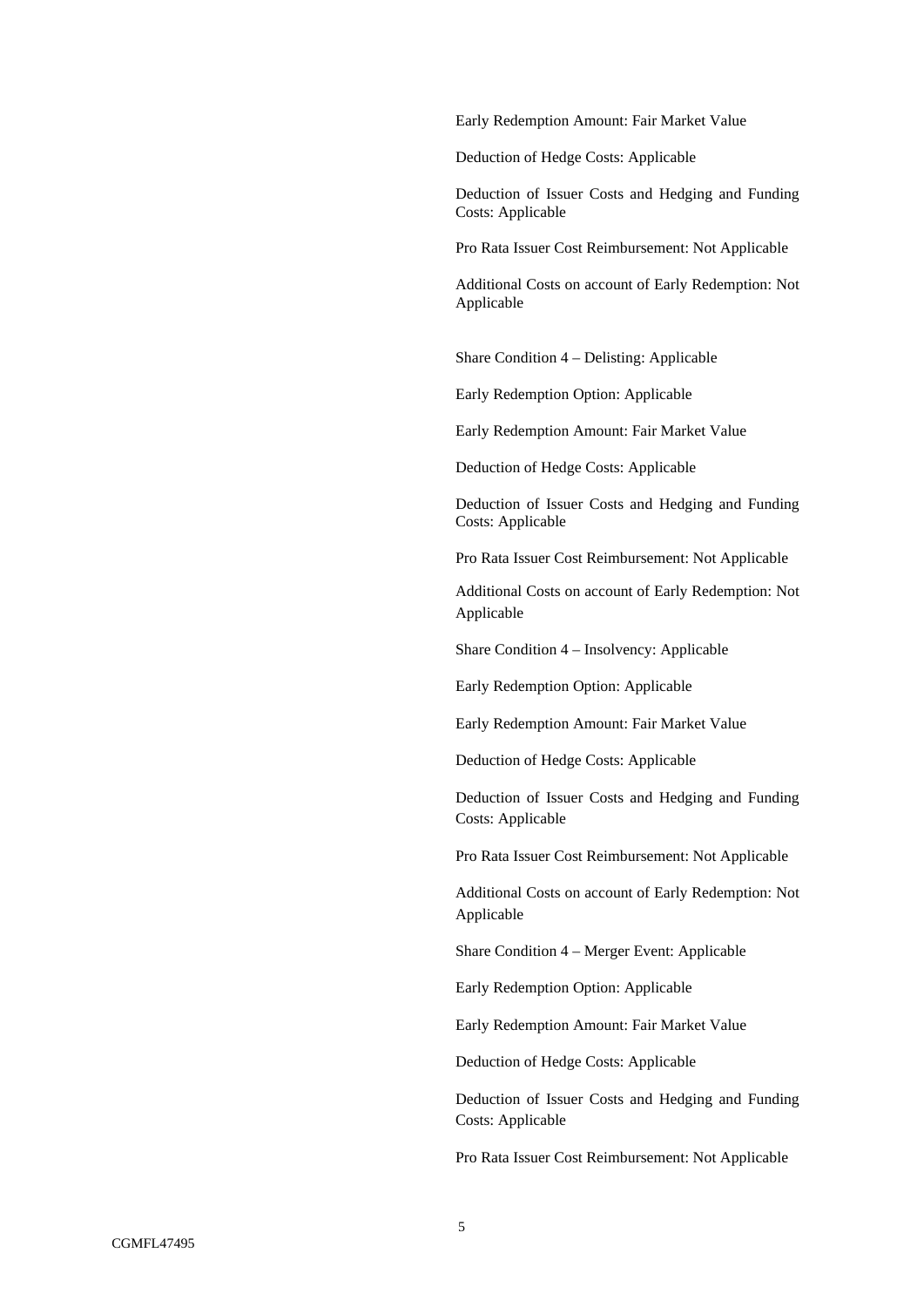|       |             |                                                              |          | Additional Costs on account of Early Redemption: Not<br>Applicable                 |
|-------|-------------|--------------------------------------------------------------|----------|------------------------------------------------------------------------------------|
|       |             |                                                              |          | Share Condition 4 – Nationalisation: Applicable                                    |
|       |             |                                                              |          | Early Redemption Option: Applicable                                                |
|       |             |                                                              |          | Early Redemption Amount: Fair Market Value                                         |
|       |             |                                                              |          | Deduction of Hedge Costs: Applicable                                               |
|       |             |                                                              |          | Deduction of Issuer Costs and Hedging and Funding<br>Costs: Applicable             |
|       |             |                                                              |          | Pro Rata Issuer Cost Reimbursement: Not Applicable                                 |
|       |             |                                                              |          | Additional Costs on account of Early Redemption: Not<br>Applicable                 |
|       |             |                                                              |          | Share Condition 4 - Tender Offer: Applicable                                       |
|       |             |                                                              |          | Early Redemption Option: Applicable                                                |
|       |             |                                                              |          | Early Redemption Amount: Fair Market Value                                         |
|       |             |                                                              |          | Deduction of Hedge Costs: Applicable                                               |
|       |             |                                                              |          | Deduction of Issuer Costs and Hedging and Funding<br>Costs: Applicable             |
|       |             |                                                              |          | Pro Rata Issuer Cost Reimbursement: Not Applicable                                 |
|       |             |                                                              |          | Additional Costs on account of Early Redemption: Not<br>Applicable                 |
|       |             |                                                              |          | Share Condition 4 – De-stapling Event: Not Applicable                              |
|       |             |                                                              |          | Share Condition 4 - Component Share Additional<br>Adjustment Event: Not Applicable |
|       | (D)         | Dividend<br>Performance:                                     | Adjusted | Not Applicable                                                                     |
| (iv)  | Trade Date: |                                                              |          | 28 March 2022                                                                      |
| (v)   |             | <b>Realisation Disruption:</b>                               |          | Not Applicable                                                                     |
| (vi)  |             | <b>Hedging Disruption Early</b><br><b>Termination Event:</b> |          | Not Applicable                                                                     |
| (vii) |             | Hedging Disruption:                                          |          | Applicable                                                                         |
|       |             |                                                              |          | Early Redemption Option: Applicable                                                |

Early Redemption Amount: Fair Market Value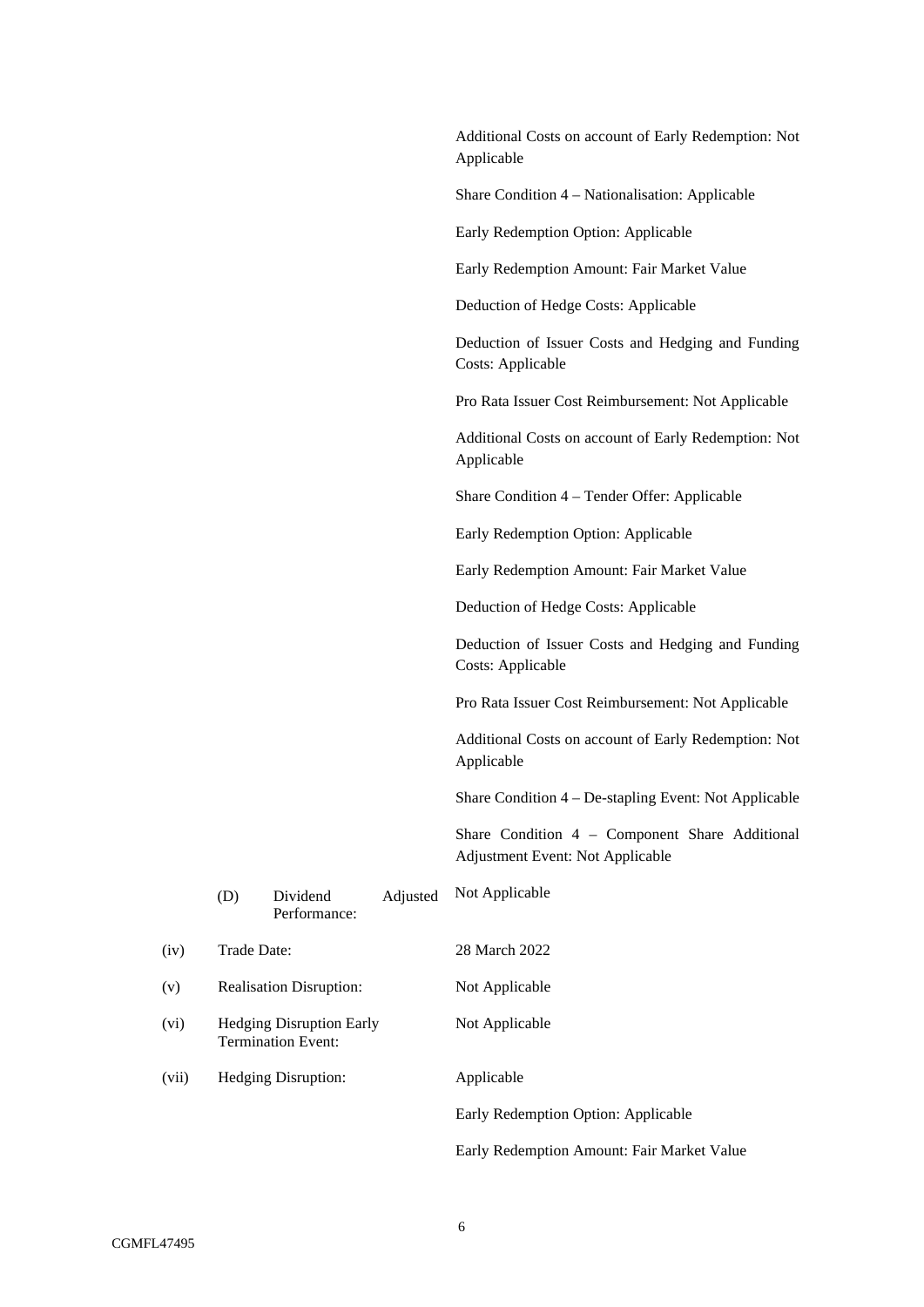|        |                                  | Deduction of Hedge Costs: Applicable                                   |
|--------|----------------------------------|------------------------------------------------------------------------|
|        |                                  | Deduction of Issuer Costs and Hedging and Funding<br>Costs: Applicable |
|        |                                  | Additional Costs on account of Early Redemption: Not<br>Applicable     |
| (viii) | Section 871(m) Event:            | Applicable                                                             |
|        |                                  | Early Redemption Option: Applicable                                    |
|        |                                  | Early Redemption Amount: Fair Market Value                             |
|        |                                  | Deduction of Hedge Costs: Applicable                                   |
|        |                                  | Deduction of Issuer Costs and Hedging and Funding<br>Costs: Applicable |
|        |                                  | Pro Rata Issuer Cost Reimbursement: Not Applicable                     |
|        |                                  | Additional Costs on account of Early Redemption: Not<br>Applicable     |
| (ix)   | Redemption for Taxation Reasons: | Applicable                                                             |
|        |                                  | Early Redemption Option: Applicable                                    |
|        |                                  | Early Redemption Amount: Fair Market Value                             |
|        |                                  | Deduction of Hedge Costs: Applicable                                   |
|        |                                  | Deduction of Issuer Costs and Hedging and Funding<br>Costs: Applicable |
|        |                                  | Pro Rata Issuer Cost Reimbursement: Not Applicable                     |
|        |                                  | Additional Costs on account of Early Redemption: Not<br>Applicable     |
| (x)    | Change in Law:                   | Applicable                                                             |
|        |                                  | Illegality: Applicable                                                 |
|        |                                  | Material Increased Cost: Applicable                                    |
|        |                                  | Early Redemption Option: Applicable                                    |
|        |                                  | Early Redemption Amount: Fair Market Value                             |
|        |                                  | Deduction of Hedge Costs: Applicable                                   |
|        |                                  | Deduction of Issuer Costs and Hedging and Funding<br>Costs: Applicable |
|        |                                  | Additional Costs on account of Early Redemption: Not<br>Applicable     |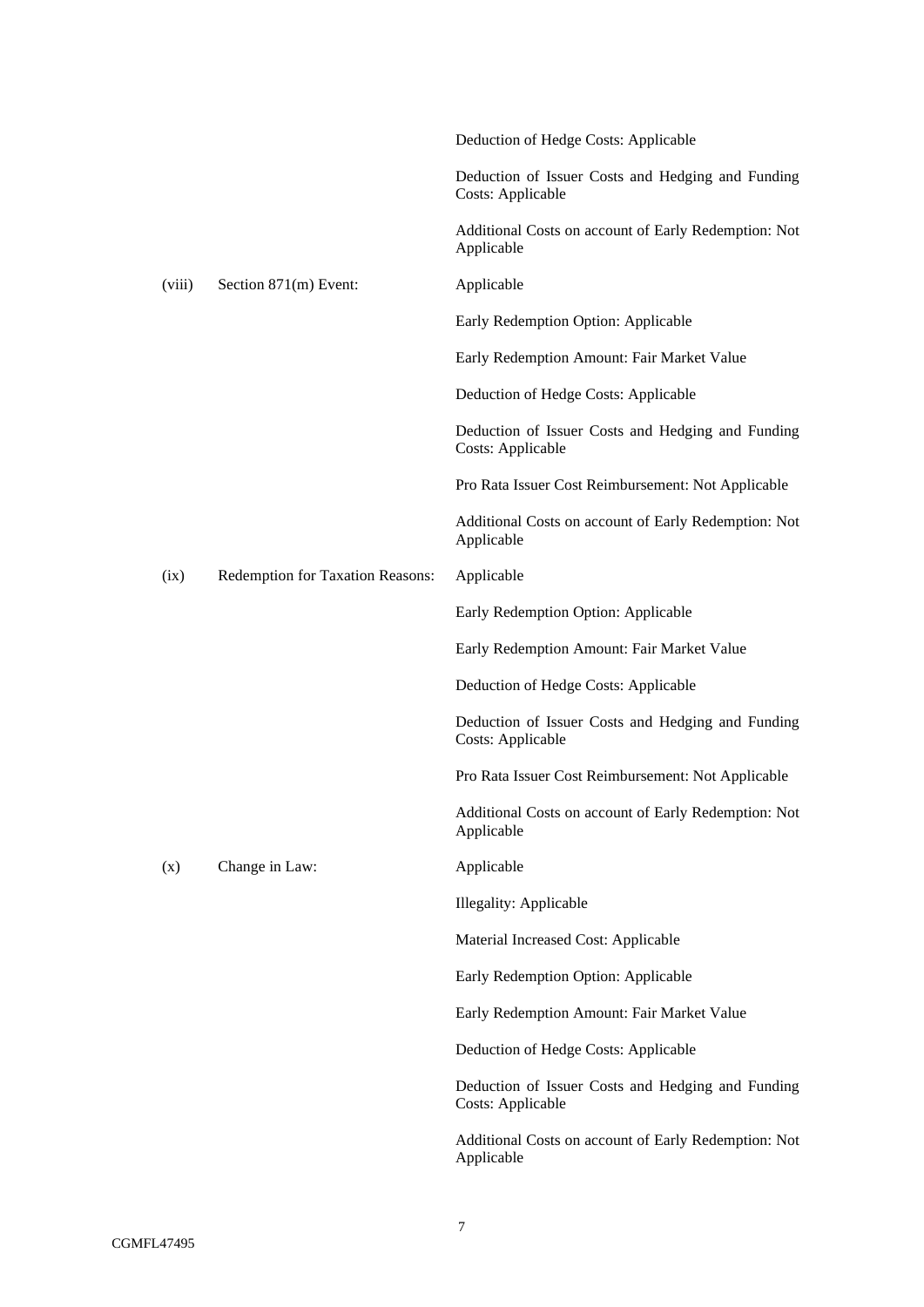| (xi)               | Increased Cost of Hedging:                     | Applicable                                                                    |
|--------------------|------------------------------------------------|-------------------------------------------------------------------------------|
|                    |                                                | Early Redemption Option: Applicable                                           |
|                    |                                                | Early Redemption Amount: Fair Market Value                                    |
|                    |                                                | Deduction of Hedge Costs: Applicable                                          |
|                    |                                                | Deduction of Issuer Costs and Hedging and Funding<br>Costs: Applicable        |
|                    |                                                | Additional Costs on account of Early Redemption: Not<br>Applicable            |
| (xii)              | Illegality:                                    | Applicable                                                                    |
|                    |                                                | Early Redemption Amount: Fair Market Value                                    |
|                    |                                                | Deduction of Hedge Costs: Applicable                                          |
|                    |                                                | Deduction of Issuer Costs and Hedging and Funding<br><b>Costs: Applicable</b> |
|                    |                                                | Pro Rata Issuer Cost Reimbursement: Not Applicable                            |
|                    |                                                | Additional Costs on account of Early Redemption: Not<br>Applicable            |
| (xiii)             | <b>Continuance of Securities</b><br>Provision: | Not Applicable                                                                |
| (xiv)              | Event of Default                               | Early Redemption Amount: Fair Market Value                                    |
|                    |                                                | Deduction of Issuer Costs and Hedging and Funding<br><b>Costs: Applicable</b> |
|                    |                                                | Additional Costs on account of Early Redemption: Not<br>Applicable            |
| $\left( xy\right)$ | Minimum Return Amount:                         | Not Applicable                                                                |

# **PROVISIONS RELATING TO ANY INTEREST AMOUNT, THE REDEMPTION AMOUNT AND ANY ENTITLEMENT DELIVERABLE**

|      | 13. <b>Interest Provisions:</b>                                                                                                                                                                                                                                                                                                | Applicable     |
|------|--------------------------------------------------------------------------------------------------------------------------------------------------------------------------------------------------------------------------------------------------------------------------------------------------------------------------------|----------------|
| (i)  | Interest Strike Level, Specified See Table below<br>Valuation Date(s), Interest<br>Amount/Rate, IPR, Interest<br>Payment Date(s), Specified<br>Interest Valuation Date(s), Lower<br>Interest Barrier Level, Upper<br>Interest Barrier Level, Interest<br>Barrier Level, Specified Interest<br><b>Barrier Observation Date:</b> |                |
| (ii) | Non-Contingent Interest<br>Provisions                                                                                                                                                                                                                                                                                          | Not Applicable |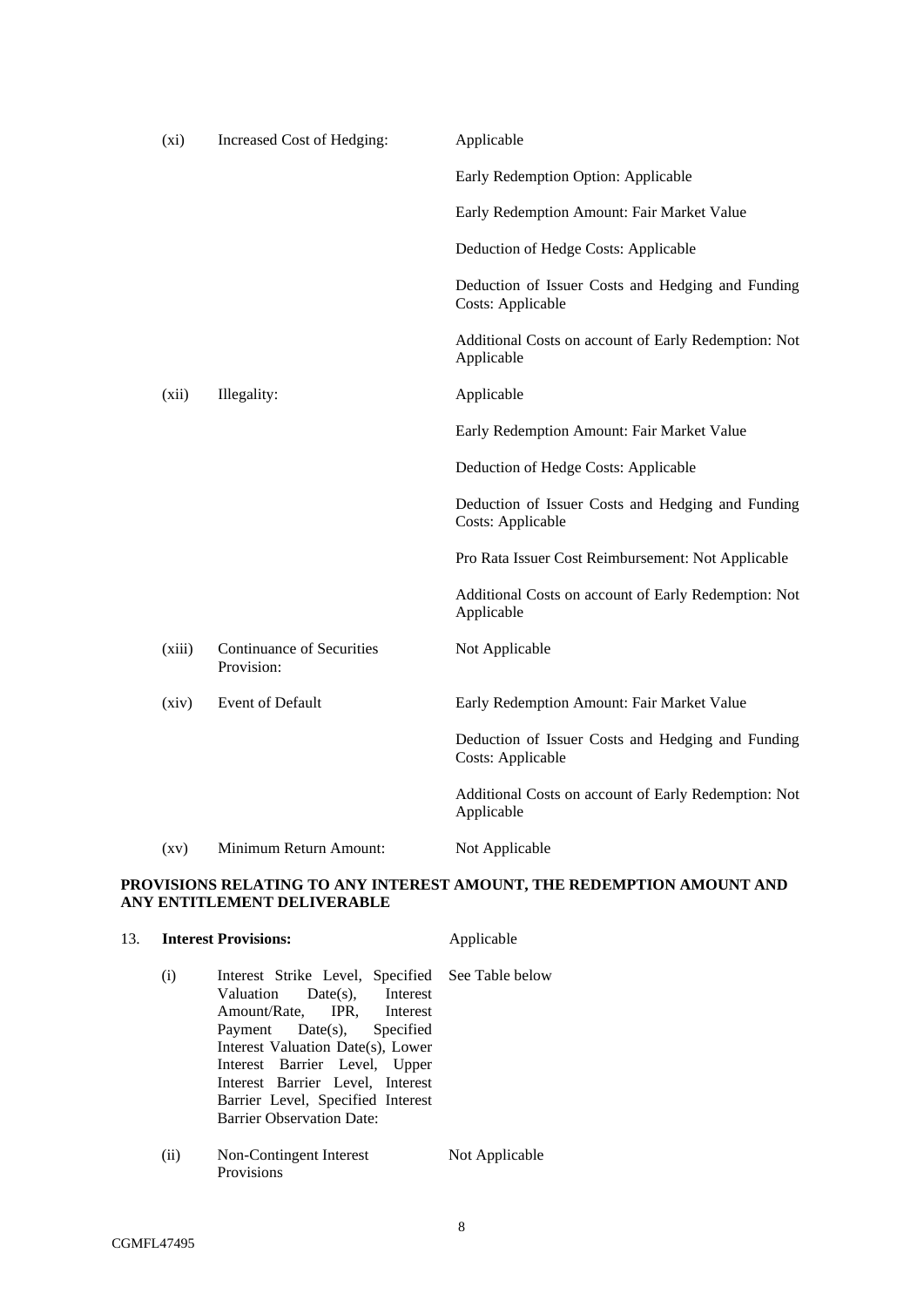| (iii) |                                                                 | <b>Interest Strike Dates</b>                                                                                                                        | Applicable for the purpose of determining whether an<br>Interest Barrier Event has occurred                                       |
|-------|-----------------------------------------------------------------|-----------------------------------------------------------------------------------------------------------------------------------------------------|-----------------------------------------------------------------------------------------------------------------------------------|
|       |                                                                 | Specified Interest Strike Date                                                                                                                      | 2 May 2022                                                                                                                        |
| (iv)  |                                                                 | Underlying(s) relevant to interest,<br><b>Interim Performance Provisions</b><br>and provisions relating to levels<br>of the Interest Underlying(s): | Applicable                                                                                                                        |
|       |                                                                 | Underlying(s) relevant to interest                                                                                                                  |                                                                                                                                   |
|       | (A)                                                             | Interest Underlying:                                                                                                                                | The Underlying specified in item 12 above                                                                                         |
|       | (B)                                                             | Barrier<br>Interest<br>Underlying(s):                                                                                                               | The Interest Underlying                                                                                                           |
|       |                                                                 | <b>Interim Performance Provisions:</b>                                                                                                              | Not Applicable                                                                                                                    |
|       | (A)                                                             | Single<br>Underlying<br>Observation:                                                                                                                | Not Applicable                                                                                                                    |
|       | (B)                                                             | Weighted<br>Basket<br>Observation:                                                                                                                  | Not Applicable                                                                                                                    |
|       | (C)                                                             | <b>Best</b><br>οf<br>Basket<br>Observation:                                                                                                         | Not Applicable                                                                                                                    |
|       | (D)                                                             | Worst<br>of<br>Basket<br>Observation:                                                                                                               | Not Applicable                                                                                                                    |
|       | (E)                                                             | Outperformance<br>Observation:                                                                                                                      | Not Applicable                                                                                                                    |
|       | (F)                                                             | Arithmetic<br>Mean<br>Underlying Return:                                                                                                            | Not Applicable                                                                                                                    |
|       | $\left( G\right)$                                               | Cliquet:                                                                                                                                            | Not Applicable                                                                                                                    |
|       | (H)                                                             | Himalaya<br>Interim<br>Performance<br>Asian<br>Observation:                                                                                         | Not Applicable                                                                                                                    |
|       | Provisions relating to levels of the<br>Interest Underlying(s): |                                                                                                                                                     |                                                                                                                                   |
|       | (A)                                                             | <b>Interest Initial Level:</b>                                                                                                                      | For the purpose of determining whether an Interest<br>Barrier Event has occurred: Closing Level on Interest<br><b>Strike Date</b> |
|       | (B)                                                             | <b>Interest Reference Level:</b>                                                                                                                    | Not Applicable                                                                                                                    |
| (v)   |                                                                 | Provisions relating to an Interest<br><b>Barrier Event:</b>                                                                                         | Applicable                                                                                                                        |
|       | (A)                                                             | <b>Interest Barrier Event:</b>                                                                                                                      | <b>Interest Barrier Event European Observation</b>                                                                                |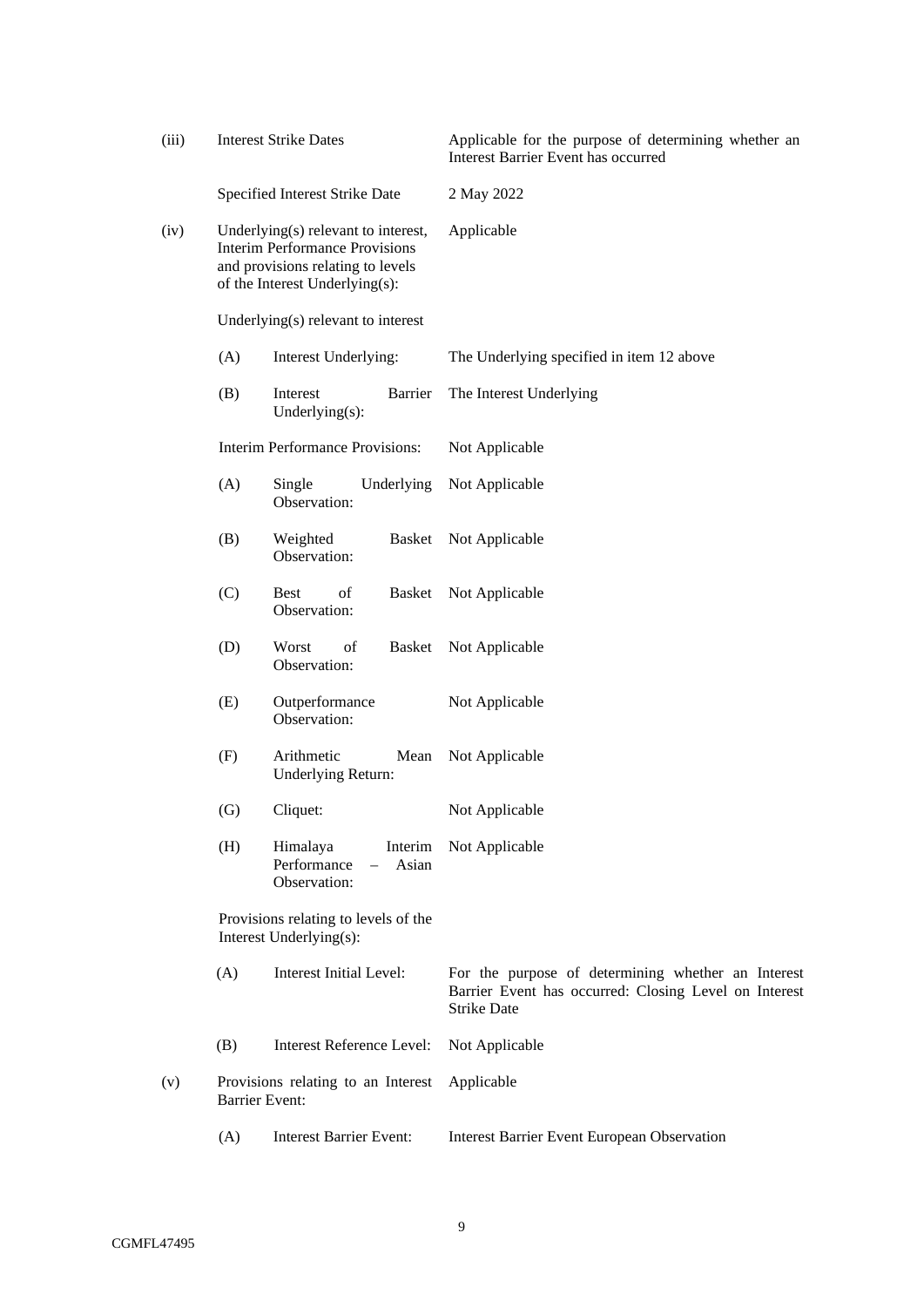|       | (B)                     | Interest Barrier Event Not Applicable<br>Lock-In:                                                              |                                                                                                                                                                                                            |
|-------|-------------------------|----------------------------------------------------------------------------------------------------------------|------------------------------------------------------------------------------------------------------------------------------------------------------------------------------------------------------------|
| (vi)  |                         | Provisions relating to the rate or<br>amount of interest due:                                                  |                                                                                                                                                                                                            |
|       | (A)                     | Security<br>Fixed<br>Rate<br>Provisions:                                                                       | Applicable                                                                                                                                                                                                 |
|       |                         | I.<br>Accrual:                                                                                                 | Not Applicable                                                                                                                                                                                             |
|       |                         | П.<br>Lookback<br>Securities:                                                                                  | Applicable                                                                                                                                                                                                 |
|       |                         | III. Multi-Chance<br>Securities:                                                                               | Not Applicable                                                                                                                                                                                             |
|       | (B)                     | Floating Rate Security Not Applicable<br>Provisions:                                                           |                                                                                                                                                                                                            |
|       | (C)                     | <b>CMS</b> Rate Security:                                                                                      | Not Applicable                                                                                                                                                                                             |
|       | (D)                     | <b>Spread Securities:</b>                                                                                      | Not Applicable                                                                                                                                                                                             |
|       | (E)                     | Range<br>Accrual<br>(Expanded) Securities:                                                                     | Not Applicable                                                                                                                                                                                             |
|       | (F)                     | Inflation Rate Security<br>Provisions:                                                                         | Not Applicable                                                                                                                                                                                             |
|       | (G)                     | Performance<br>Interim<br><b>Interest Provisions:</b>                                                          | Not Applicable                                                                                                                                                                                             |
|       | (H)                     | Buy the Dip Securities<br><b>Interest Provisions:</b>                                                          | Not Applicable                                                                                                                                                                                             |
| (vii) | Interest<br>Provisions: | Underlying Valuation                                                                                           | Applicable                                                                                                                                                                                                 |
|       | (A)                     | Valuation<br>Disruption<br>(Scheduled<br>Trading<br>Days):                                                     | The provisions of Valuation and Settlement Condition<br>2(c)(i) (Adjustments to Valuation Dates (Scheduled<br>Trading Days)) apply                                                                         |
|       | (B)                     | Valuation<br>Disruption<br>(Disrupted Days):                                                                   | The provisions of Valuation and Settlement Condition<br>2(d)(i) (Adjustments to Valuation Dates (Disrupted Days<br>and Underlying Closing Levels)) apply                                                   |
|       | (C)                     | <b>Valuation Roll:</b>                                                                                         | Eight                                                                                                                                                                                                      |
|       |                         |                                                                                                                | <b>TABLE</b>                                                                                                                                                                                               |
|       |                         | <b>Interest Barrier Level (%)</b><br><b>Specified</b><br><b>Interest Barrier</b><br><b>Observation</b><br>Date | <b>Interest Amount if an</b><br><b>Interest Payment</b><br>Date<br><b>Interest Barrier Event occurs</b><br>in respect of the relevant<br><b>Interest Payment Date and</b><br>the relevant Interest Barrier |

**Observation Date**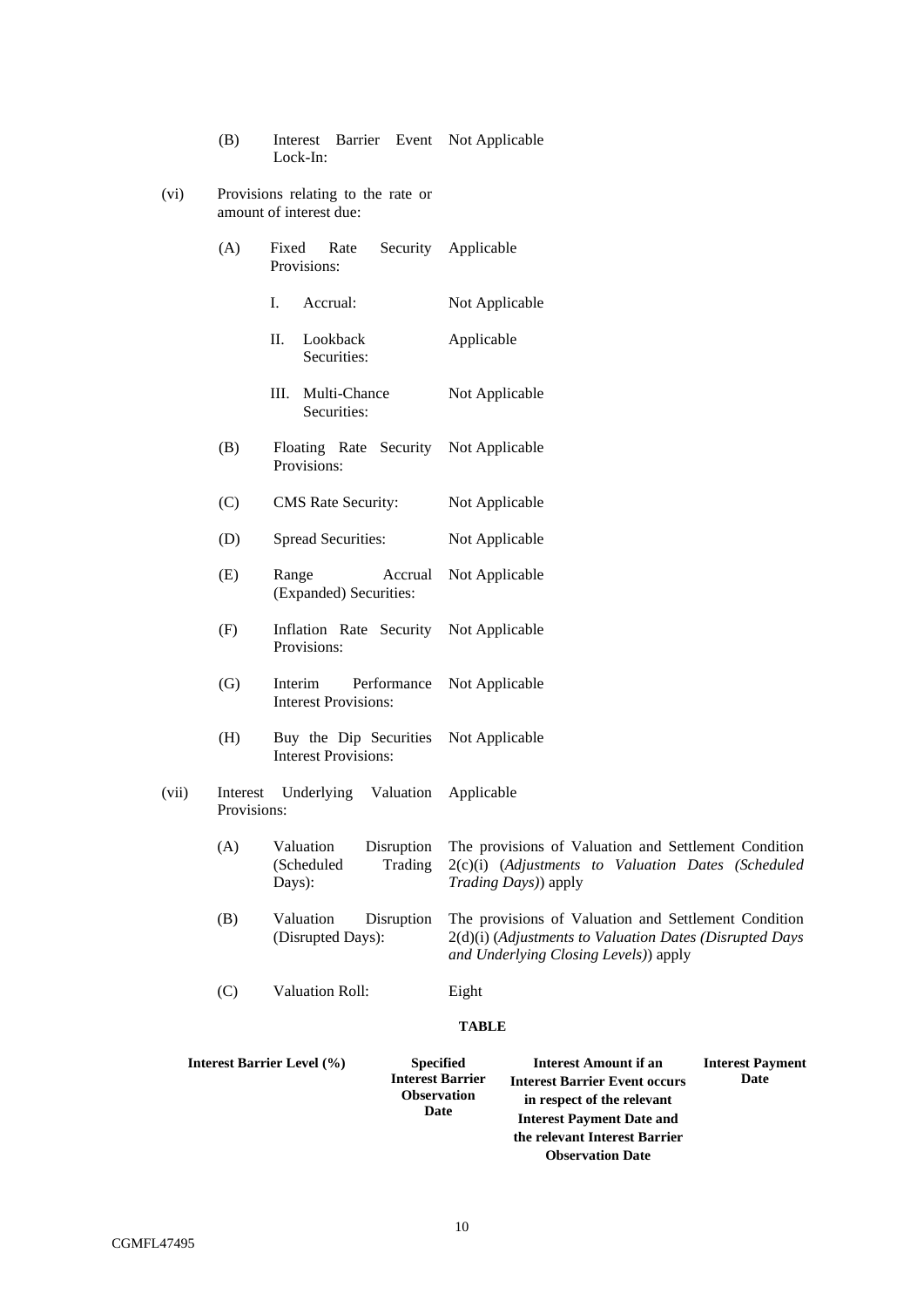| greater than or equal to 60.00% of<br>the Interest Initial Level of the    | 2 November 2022 | EUR 36.00 | 17 November<br>2022  |
|----------------------------------------------------------------------------|-----------------|-----------|----------------------|
| relevant Interest Barrier Underlying<br>greater than or equal to 60.00% of | 2 May 2023      | EUR 36.00 | 16 May 2023          |
| the Interest Initial Level of the                                          |                 |           |                      |
| relevant Interest Barrier Underlying                                       |                 |           |                      |
| greater than or equal to 60.00% of                                         | 2 November 2023 | EUR 36.00 | 16 November          |
| the Interest Initial Level of the                                          |                 |           | 2023                 |
| relevant Interest Barrier Underlying                                       |                 |           |                      |
| greater than or equal to 60.00% of                                         | 2 May 2024      | EUR 36.00 | 16 May 2024          |
| the Interest Initial Level of the                                          |                 |           |                      |
| relevant Interest Barrier Underlying                                       |                 |           |                      |
| greater than or equal to 60.00% of                                         | 4 November 2024 | EUR 36.00 | 19 November          |
| the Interest Initial Level of the                                          |                 |           | 2024                 |
| relevant Interest Barrier Underlying                                       |                 |           |                      |
| greater than or equal to 60.00% of                                         | 2 May 2025      | EUR 36.00 | <b>Maturity Date</b> |
| the Interest Initial Level of the                                          |                 |           |                      |
| relevant Interest Barrier Underlying                                       |                 |           |                      |

# 14. **Redemption Provisions:**

| (i)   | Issuer Call                                     | Not Applicable |
|-------|-------------------------------------------------|----------------|
| (ii)  | Investor Put                                    | Not Applicable |
| (iii) | <b>Mandatory Early Redemption</b><br>Provisions | Applicable     |

General:

| (A) | Mandatory Early See Table below |  |
|-----|---------------------------------|--|
|     | Redemption Strike               |  |
|     | Level, Specified MER            |  |
|     | Valuation<br>Date,              |  |
|     | Specified MER Upper             |  |
|     | Barrier Event Valuation         |  |
|     | Date, Lower MER                 |  |
|     | Barrier Level, Upper            |  |
|     | MER Barrier Level,              |  |
|     | MER Barrier Level,              |  |
|     | Specified MER Barrier           |  |
|     | Observation Date, MER           |  |
|     | Upper<br>Amount,                |  |
|     | Early<br>Mandatory              |  |
|     | Redemption Amount and           |  |
|     | Lower Mandatory Early           |  |
|     | Redemption Amount,              |  |
|     | MERPR, MERPR Call,              |  |
|     | <b>MERPR Put, MER Date,</b>     |  |
|     | MER Coupon, MER                 |  |
|     | Coupon Payment Date             |  |
|     | (as relevant):                  |  |
|     |                                 |  |

(B) Specified Mandatory For the purpose of determining whether a MER Barrier Early Redemption Strike Event has occurred: 2 May 2022 Date:

Underlying(s) relevant to Mandatory Early Redemption, Mandatory Early Redemption Performance Provisions and levels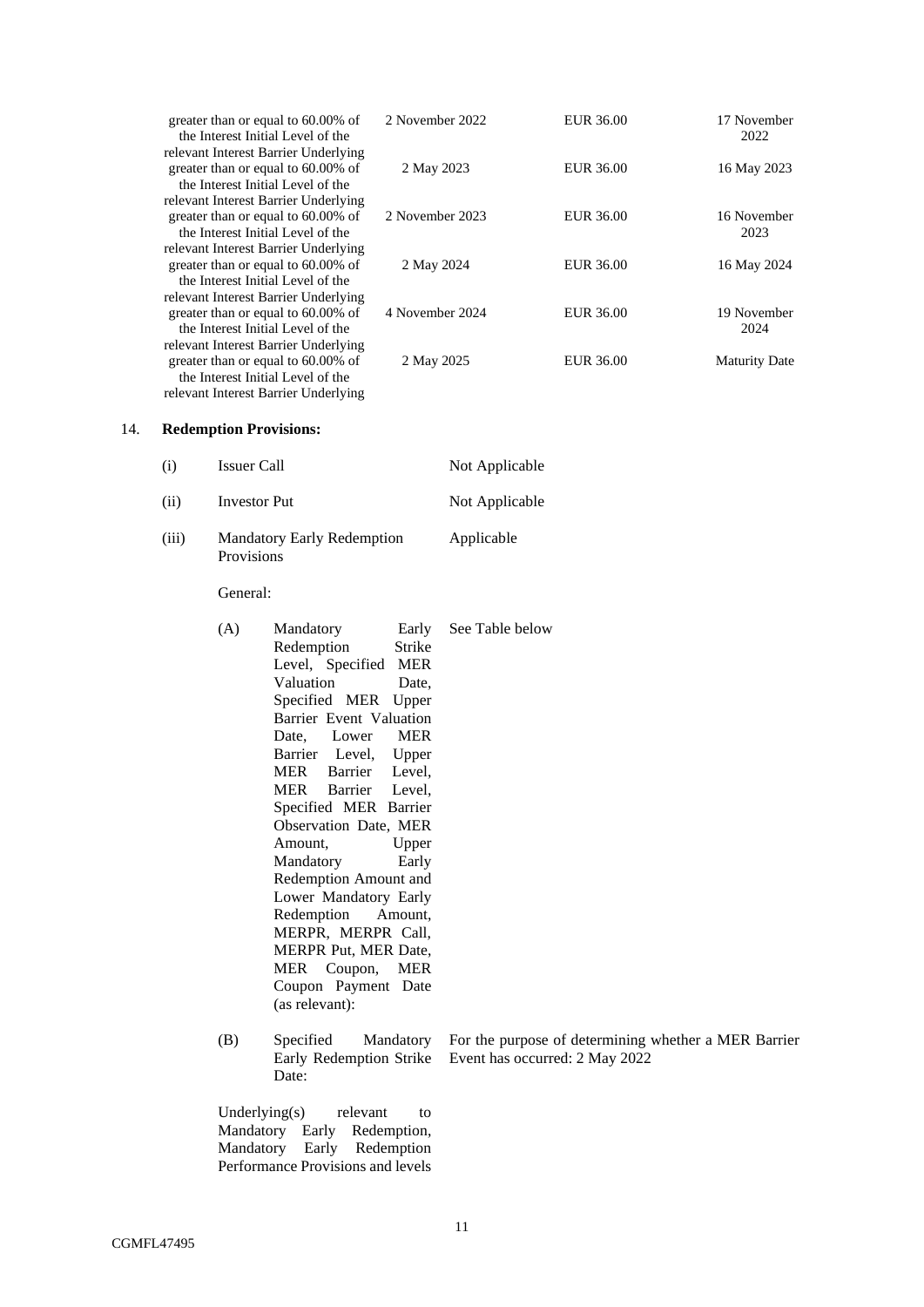| of<br>the<br>Redemption Underlying(s) | Mandatory<br>Early                                                                                             |                                                                                                                                               |
|---------------------------------------|----------------------------------------------------------------------------------------------------------------|-----------------------------------------------------------------------------------------------------------------------------------------------|
| (A)                                   | Mandatory<br>Early<br>Redemption Underlying:                                                                   | The Underlying specified in item 12 above                                                                                                     |
| (B)                                   | Mandatory<br>Early<br>Redemption<br>Barrier<br>Underlying $(s)$ :                                              | The Mandatory Early Redemption Underlying                                                                                                     |
| Performance Provisions:               | Mandatory Early Redemption                                                                                     | Not Applicable                                                                                                                                |
| Underlying(s)                         | Provisions relating to levels of the<br>Mandatory Early Redemption                                             | Applicable                                                                                                                                    |
| (A)<br>Level:                         | Mandatory<br>Early<br>Redemption<br>Initial                                                                    | For the purpose of determining whether a MER Barrier<br>Event has occurred: Closing Level on Mandatory Early<br><b>Redemption Strike Date</b> |
| (B)<br>Level:                         | Mandatory<br>Early<br>Redemption<br>Reference                                                                  | Not Applicable                                                                                                                                |
|                                       | Provisions relating to a Mandatory<br>Early Redemption Barrier Event                                           | Applicable                                                                                                                                    |
| (A)<br>Event:                         | Mandatory<br>Early<br>Redemption<br>Barrier                                                                    | Applicable - Mandatory Early Redemption Barrier<br><b>Event European Observation</b>                                                          |
| Event:                                | Provisions relating to a Mandatory<br>Early Redemption Upper Barrier                                           | Not Applicable                                                                                                                                |
| Provisions<br>Mandatory<br>Amount     | relating<br>the<br>to<br>Early Redemption                                                                      |                                                                                                                                               |
| (A)<br>where                          | Mandatory<br>Early<br>Redemption Amount due<br><b>MER</b><br>Upper<br>Barrier Percentage is Not<br>Applicable: | See MER Amount in Table below                                                                                                                 |
| (B)<br>where<br>Barrier               | Mandatory<br>Early<br>Redemption Amount due<br><b>MER</b><br>Upper<br>Percentage<br>is<br>Applicable:          | Not Applicable                                                                                                                                |
| (C)                                   | Performance-Linked<br>Mandatory<br>Early<br><b>Redemption Amount:</b>                                          | Not Applicable                                                                                                                                |
| (D) Snowball                          | Accrual<br>Mandatory<br>Early<br><b>Redemption Amount:</b>                                                     | Not Applicable                                                                                                                                |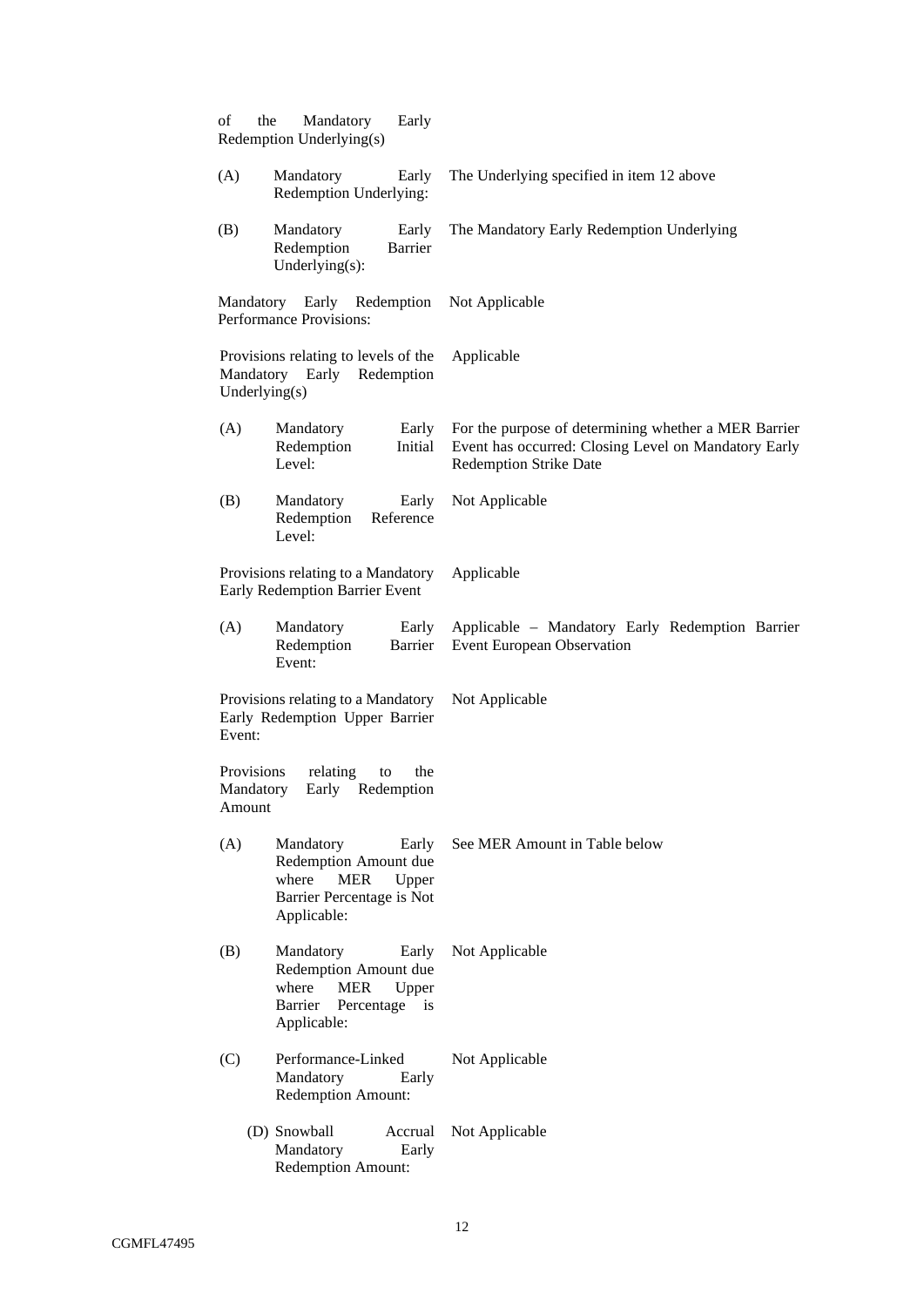| (E) Early Exit MER Amount: | Not Applicable |
|----------------------------|----------------|
|----------------------------|----------------|

Mandatory Early Redemption Coupon Not Applicable

Mandatory Early Redemption Underlying Valuation Provisions Applicable

- (A) Valuation Disruption (Scheduled Trading Days): The provisions of Valuation and Settlement Condition 2(c)(i) (*Adjustments to Valuation Dates (Scheduled Trading Days)*) apply
- (B) Valuation Disruption (Disrupted Days): The provisions of Valuation and Settlement Condition 2(d)(i) (*Adjustments to Valuation Dates (Disrupted Days and Underlying Closing Levels)*) apply
- (C) Valuation Roll: Eight

# **TABLE**

| <b>MER Barrier Level (%)</b> |                                                                           | <b>Specified MER Barrier</b><br><b>Observation Date</b>                        | <b>MER</b><br>Amount | <b>MER</b> Date  |  |
|------------------------------|---------------------------------------------------------------------------|--------------------------------------------------------------------------------|----------------------|------------------|--|
|                              |                                                                           | For the purpose of<br>determining whether a MER<br>Barrier Event has occurred: |                      |                  |  |
|                              | greater than or equal to 100.00% of the<br>MER Initial Level of the MERBU | 2 May 2023                                                                     | EUR 1,000            | 16 May 2023      |  |
|                              | greater than or equal to 95.00% of the<br>MER Initial Level of the MERBU  | 2 November 2023                                                                | EUR 1,000            | 16 November 2023 |  |
|                              | greater than or equal to 90.00% of the<br>MER Initial Level of the MERBU  | 2 May 2024                                                                     | EUR 1,000            | 16 May 2024      |  |
|                              | greater than or equal to 85.00% of the<br>MER Initial Level of the MERBU  | 4 November 2024                                                                | EUR 1,000            | 19 November 2024 |  |
| (iv)                         | Redemption Amount:                                                        | See item $(v)$ below                                                           |                      |                  |  |
| (v)                          | <b>Underlying Linked Securities</b>                                       | Applicable                                                                     |                      |                  |  |

(v) Underlying Linked Securities Redemption Provisions

Dates

- (A) Specified Redemption Barrier Observation Date: For the purpose of determining whether a Redemption Barrier Event has occurred: 2 May 2025
- (B) Specified Final Valuation Date(s): 2 May 2025
- (C) Specified Redemption Strike Date: 2 May 2022

Underlying(s) relevant to redemption, Final Performance provisions and levels of the Redemption Underlying(s)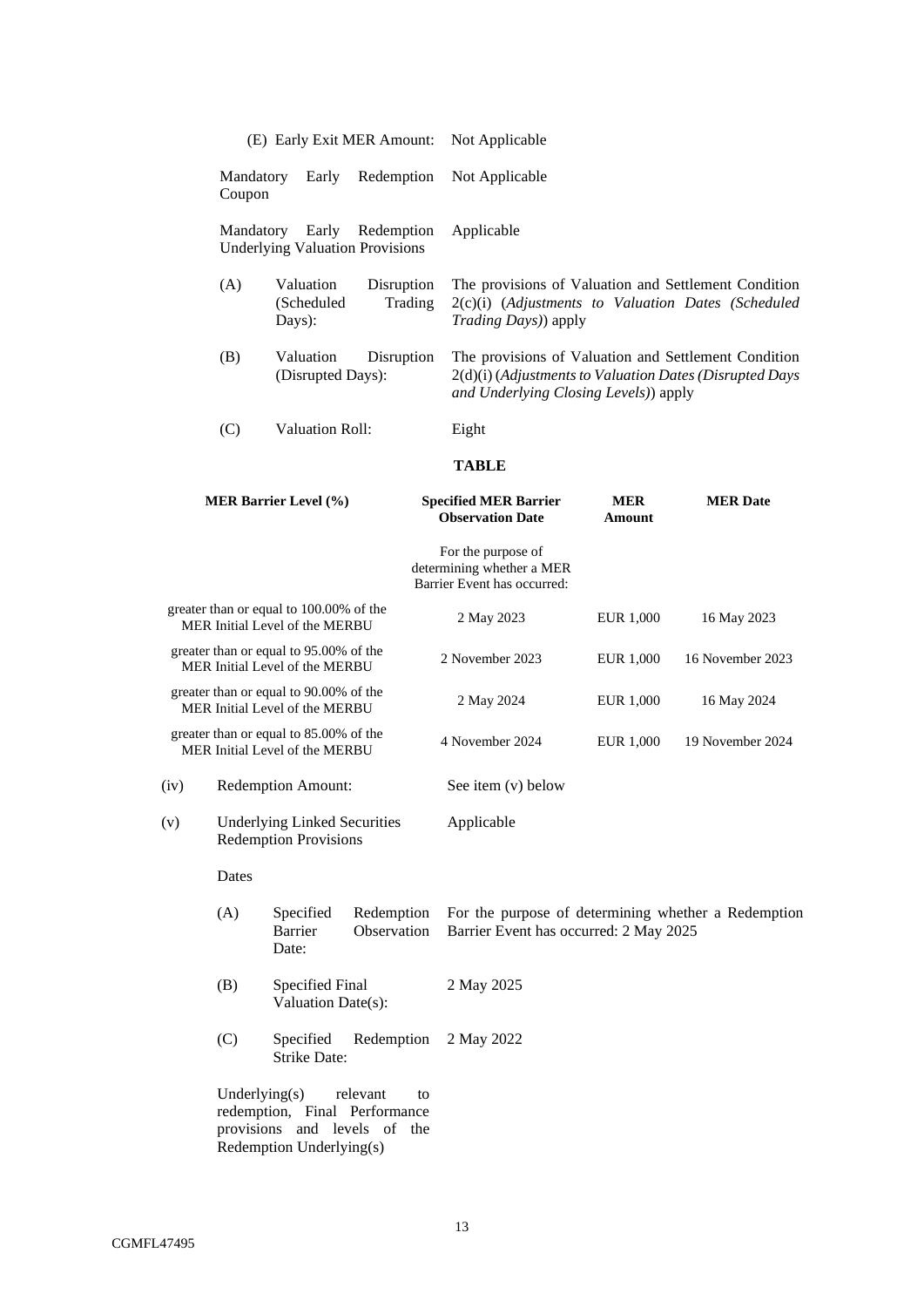| (A)                                    | Redemption<br>Underlying $(s)$ :                                                                                                                       | The Underlying specified in item 12 above                                                         |
|----------------------------------------|--------------------------------------------------------------------------------------------------------------------------------------------------------|---------------------------------------------------------------------------------------------------|
| (B)                                    | Barrier<br>Redemption<br>Underlying $(s)$ :                                                                                                            | The Redemption Underlying                                                                         |
|                                        | Final Performance Provisions:                                                                                                                          | Not Applicable                                                                                    |
|                                        | Provisions relating to levels of the<br>Redemption Underlying(s)                                                                                       | Applicable                                                                                        |
| (A)<br>Redemption<br>Initial<br>Level: |                                                                                                                                                        | Closing Level on Redemption Strike Date                                                           |
| (B)                                    | Final Reference Level:                                                                                                                                 | Closing Level on Final Valuation Date                                                             |
| (C)                                    | Redemption<br>Strike<br>Level:                                                                                                                         | Not Applicable                                                                                    |
| Provisions                             | relating<br>to<br>a<br><b>Redemption Barrier Event:</b>                                                                                                | Applicable                                                                                        |
| (A)                                    | Barrier<br>Redemption<br>Event:                                                                                                                        | Applicable - Redemption Barrier Event European<br>Observation                                     |
| (B)                                    | Final Barrier Level:                                                                                                                                   | less than 60.00% of the Redemption Initial Level of the<br>relevant Redemption Barrier Underlying |
| Provisions<br>redemption               | relating<br>the<br>to<br>amount<br>due<br><b>or</b><br>entitlement deliverable                                                                         | Applicable                                                                                        |
| Provisions                             | applicable<br>where<br>Redemption Barrier Event is Not<br>Applicable and the Redemption<br>Amount is a Performance-Linked<br><b>Redemption Amount:</b> | Not Applicable                                                                                    |
| Applicable                             | Provisions applicable where<br>Redemption Barrier Event is                                                                                             |                                                                                                   |
| (A)                                    | Provisions applicable to<br>Physical Delivery:                                                                                                         | Applicable                                                                                        |
|                                        | Settlement<br>via<br>L.<br>Intermediary:                                                                                                               | Applicable - For which purpose the Intermediary is the<br><b>Calculation Agent</b>                |
|                                        | II. Failure to Deliver<br>due to Illiquidity:                                                                                                          | Applicable                                                                                        |
|                                        | (Valuation<br>and<br>Settlement<br>Condition<br>5(a)(F)<br>(Failure to Deliver<br>due to Illiquidity))                                                 |                                                                                                   |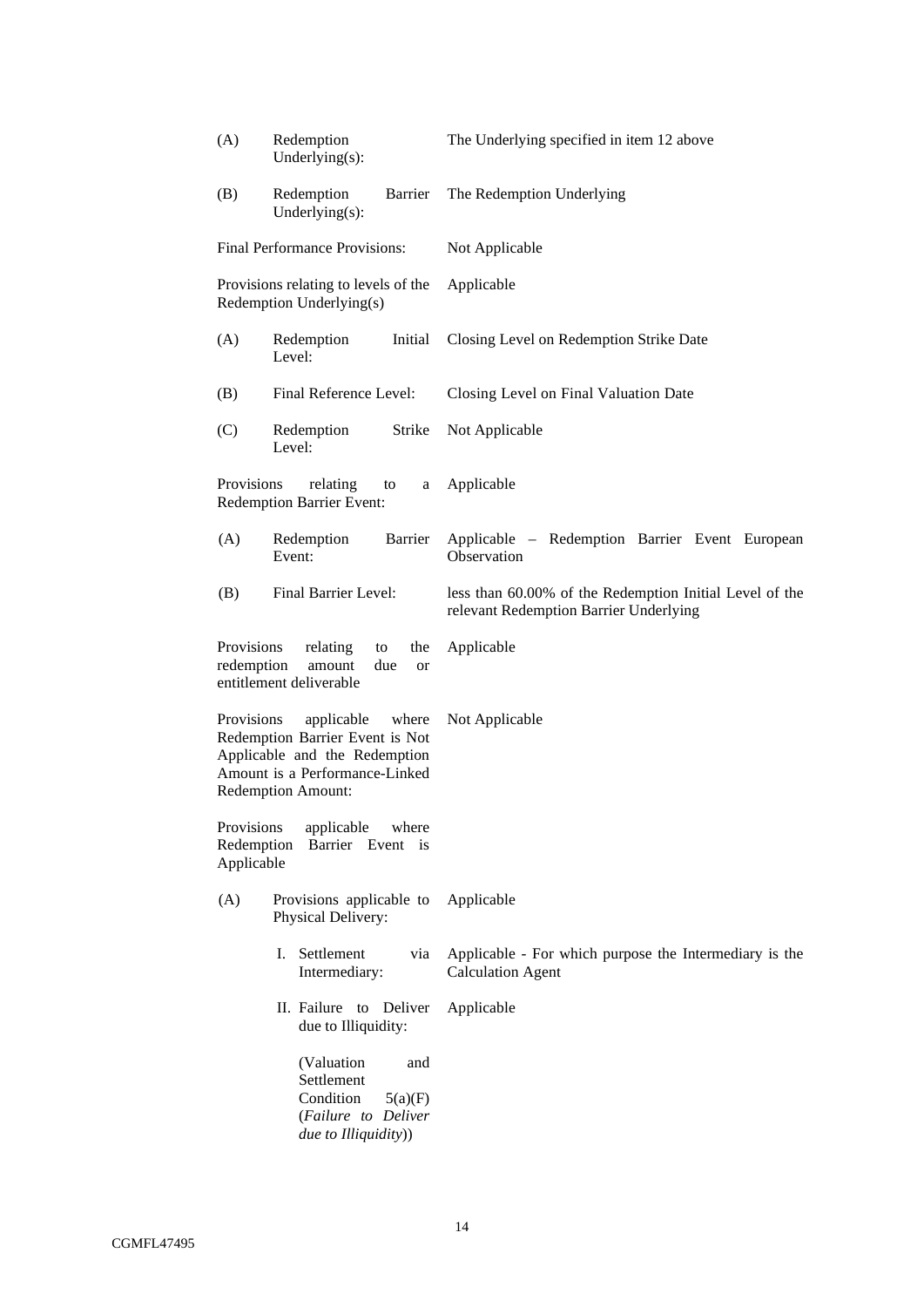|                   | III. Aggregation<br>οf<br>Entitlements:                                                                                                                                            | Not Applicable                                                                                                                                          |
|-------------------|------------------------------------------------------------------------------------------------------------------------------------------------------------------------------------|---------------------------------------------------------------------------------------------------------------------------------------------------------|
|                   | IV. Cash Adjustment:                                                                                                                                                               | Applicable                                                                                                                                              |
|                   |                                                                                                                                                                                    | Tradeable Amount:1 Share                                                                                                                                |
|                   | V. Entitlement<br>Denominator:                                                                                                                                                     | Redemption Initial Level of the Entitlement Underlying.                                                                                                 |
|                   |                                                                                                                                                                                    | For the avoidance of doubt, the Entitlement Underlying<br>shall be the Redemption Underlying                                                            |
|                   | VI. Entitlement<br>Calculation<br>Rounding<br>Convention:                                                                                                                          | As specified in Valuation and Settlement Condition 5 –<br>rounded down to the nearest whole multiple of the<br><b>Tradeable Amount</b>                  |
| (B)               | Redemption<br>Upper<br><b>Barrier Event:</b>                                                                                                                                       | Not Applicable                                                                                                                                          |
| (C)               | Redemption Amount due<br>where no Redemption<br>Barrier<br>Event<br>has<br>occurred<br>and<br>no<br>Redemption<br>Upper<br>Barrier<br>Event<br>is<br>specified:                    | Applicable – EUR $1,000$ per Security                                                                                                                   |
| (D)               | Redemption<br>Upper<br><b>Barrier Percentage:</b>                                                                                                                                  | Not Applicable                                                                                                                                          |
|                   | I.<br>Upper Redemption<br>Amount due where<br>Redemption<br>no<br>Barrier Event has<br>occurred:                                                                                   | Not Applicable                                                                                                                                          |
|                   | II. Lower Redemption<br>Amount due where<br>Redemption<br>no<br>Barrier Event has<br>occurred:                                                                                     | Not Applicable                                                                                                                                          |
| (E)               | Redemption Amount due<br>where<br>a<br>Redemption<br><b>Barrier</b><br>Event<br>has<br>occurred<br>and<br>no<br>Redemption<br>Lower<br><b>Barrier</b><br>Event<br>is<br>specified: | Provisions applicable to Physical Delivery apply if a<br>Redemption Barrier Event has occurred<br>and no<br>Redemption Lower Barrier Event is specified |
| (F)               | Redemption<br>Lower<br><b>Barrier Event:</b>                                                                                                                                       | Not Applicable                                                                                                                                          |
| $\left( G\right)$ | Redemption Amount due<br>where<br>Redemption<br>$\mathbf{a}$<br>Barrier<br>Event<br>has<br>occurred<br>and<br>a<br>Redemption<br>Lower                                             | Not Applicable                                                                                                                                          |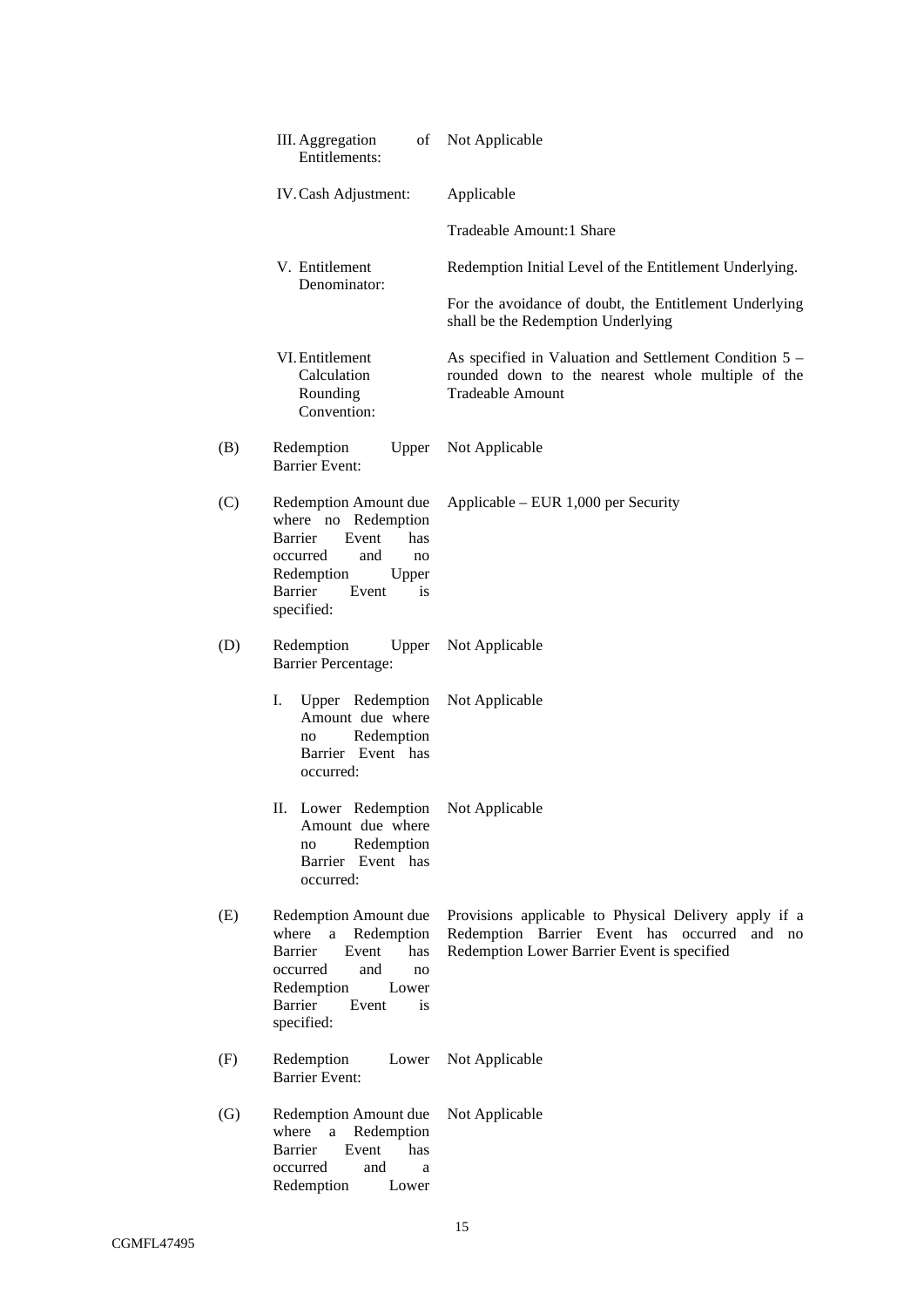|     |                       |                                                      | <b>Barrier</b><br>specified:                         | Event                                                                                   | is            |                                                                                                                                                          |
|-----|-----------------------|------------------------------------------------------|------------------------------------------------------|-----------------------------------------------------------------------------------------|---------------|----------------------------------------------------------------------------------------------------------------------------------------------------------|
|     |                       |                                                      | I.<br>Redemption<br>occurred:                        | Lower Barrier Event<br>Amount due where<br>a Redemption<br><b>Barrier Event has</b>     |               | Not Applicable                                                                                                                                           |
|     |                       |                                                      | II. Non Lower Barrier<br>occurred:                   | <b>Event Redemption</b><br>Amount due where<br>a Redemption<br><b>Barrier Event has</b> |               | Not Applicable                                                                                                                                           |
|     |                       | Amount:                                              | Performance-Linked Redemption                        |                                                                                         |               |                                                                                                                                                          |
|     |                       | Put Option                                           |                                                      |                                                                                         |               | Not Applicable                                                                                                                                           |
|     |                       | Call Option                                          |                                                      |                                                                                         |               | Not Applicable                                                                                                                                           |
|     |                       |                                                      | Call Spread - Put Spread Option:                     |                                                                                         |               | Not Applicable                                                                                                                                           |
|     |                       |                                                      | Twin Win Option:                                     |                                                                                         |               | Not Applicable                                                                                                                                           |
|     |                       | Market Timer:                                        |                                                      |                                                                                         |               | Not Applicable                                                                                                                                           |
|     |                       | Put Call Sum:                                        |                                                      |                                                                                         |               | Not Applicable                                                                                                                                           |
|     |                       | Swaption:                                            |                                                      |                                                                                         |               | Not Applicable                                                                                                                                           |
|     |                       | Securities:                                          | Provisions relating to Buy the Dip                   |                                                                                         |               | Not Applicable                                                                                                                                           |
|     |                       | Redemption                                           | <b>Valuation Provisions</b>                          | Underlying                                                                              |               | Applicable                                                                                                                                               |
|     |                       | (A)                                                  | Valuation<br>(Scheduled<br>Days):                    | Disruption                                                                              | Trading       | The provisions of Valuation and Settlement Condition<br>2(c)(i) (Adjustments to Valuation Dates (Scheduled<br>Trading Days)) apply                       |
|     |                       | (B)                                                  | Valuation<br>(Disrupted Days):                       | Disruption                                                                              |               | The provisions of Valuation and Settlement Condition<br>2(d)(i) (Adjustments to Valuation Dates (Disrupted Days<br>and Underlying Closing Levels)) apply |
|     |                       | (C)                                                  | Valuation Roll:                                      |                                                                                         |               | Eight                                                                                                                                                    |
|     |                       | Provisions<br>Preference<br>Preference<br>Securities | relating<br>Redemption Amount in respect of<br>Share | to<br>Share-Linked                                                                      | the<br>Linked | Not Applicable                                                                                                                                           |
|     |                       |                                                      | <b>Split Payment Conditions:</b>                     |                                                                                         |               | Not Applicable                                                                                                                                           |
| 15. | <b>FX Provisions:</b> |                                                      |                                                      |                                                                                         |               | Not Applicable                                                                                                                                           |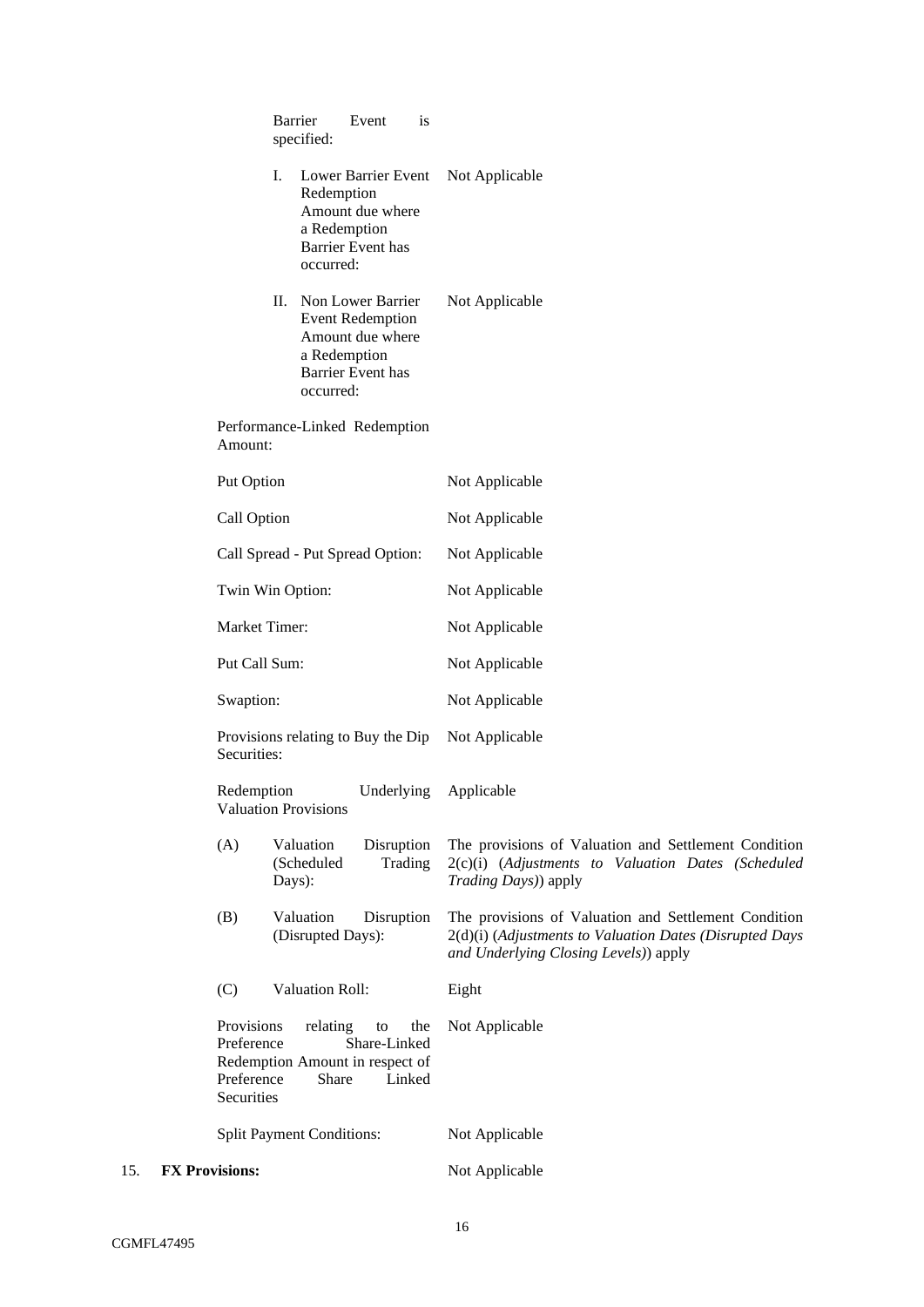| 16. | <b>FX Performance:</b>                                                                    | Not Applicable                                                                                                                                                                                                                                                |
|-----|-------------------------------------------------------------------------------------------|---------------------------------------------------------------------------------------------------------------------------------------------------------------------------------------------------------------------------------------------------------------|
|     | PROVISIONS RELATING TO CREDIT LINKED NOTES                                                |                                                                                                                                                                                                                                                               |
| 17. | <b>Credit Linked Notes:</b>                                                               | Not Applicable                                                                                                                                                                                                                                                |
|     | PROVISIONS RELATING TO INDEX SKEW NOTES                                                   |                                                                                                                                                                                                                                                               |
| 18. | <b>Index Skew Notes:</b>                                                                  | Not Applicable                                                                                                                                                                                                                                                |
|     | <b>GENERAL PROVISIONS APPLICABLE TO THE SECURITIES</b>                                    |                                                                                                                                                                                                                                                               |
| 19. | <b>Form of Securities:</b>                                                                | <b>Registered Securities</b>                                                                                                                                                                                                                                  |
|     |                                                                                           | Regulation S Global Registered Security Certificate<br>registered in the name of a nominee for a common<br>depositary for Euroclear and Clearstream, Luxembourg                                                                                               |
| 20. | <b>New Safekeeping Structure:</b>                                                         | Not Applicable                                                                                                                                                                                                                                                |
| 21. | <b>Business Centre(s):</b>                                                                | TARGET and New York City                                                                                                                                                                                                                                      |
| 22. | Business Day Jurisdiction(s) or other<br>special provisions relating to payment<br>dates: | TARGET and New York City                                                                                                                                                                                                                                      |
| 23. | Redenomination, renominalisation and<br>reconventioning provisions:                       | Applicable: The provisions of General Condition 18<br>(Redenomination) apply                                                                                                                                                                                  |
| 24. | <b>Consolidation provisions:</b>                                                          | The provisions of General Condition 14 ( <i>Further Issues</i> )<br>apply                                                                                                                                                                                     |
| 25. | <b>Substitution provisions:</b>                                                           | Applicable: The provisions of General Condition 17<br>(Substitution of the Issuer, the CGMHI Guarantor and the<br>CGMFL Guarantor) apply                                                                                                                      |
|     | <b>Additional Requirements:</b>                                                           | Not Applicable                                                                                                                                                                                                                                                |
| 26. | Agent:                                                                                    | Name and address of Calculation Citigroup Global Markets Limited (acting through its<br>EMEA Equity Stocks Exotic Trading Desk (or any<br>successor department/group)) at Citigroup Centre,<br>Canada Square, Canary Wharf, London E14 5LB, United<br>Kingdom |
| 27. | <b>Determination Agent</b>                                                                | Not Applicable                                                                                                                                                                                                                                                |
| 28. | <b>Determinations:</b>                                                                    |                                                                                                                                                                                                                                                               |
|     | Standard:<br>(i)                                                                          | <b>Commercial Determination</b>                                                                                                                                                                                                                               |
|     | (ii)<br>Minimum Amount Adjustment<br>Prohibition:                                         | Not Applicable                                                                                                                                                                                                                                                |
| 29. | <b>Determinations</b><br><b>Exercise</b><br>and<br>оf<br><b>Discretion (BEC):</b>         | Not Applicable                                                                                                                                                                                                                                                |
| 30. | Prohibition of sales to consumers in<br>Belgium:                                          | Applicable                                                                                                                                                                                                                                                    |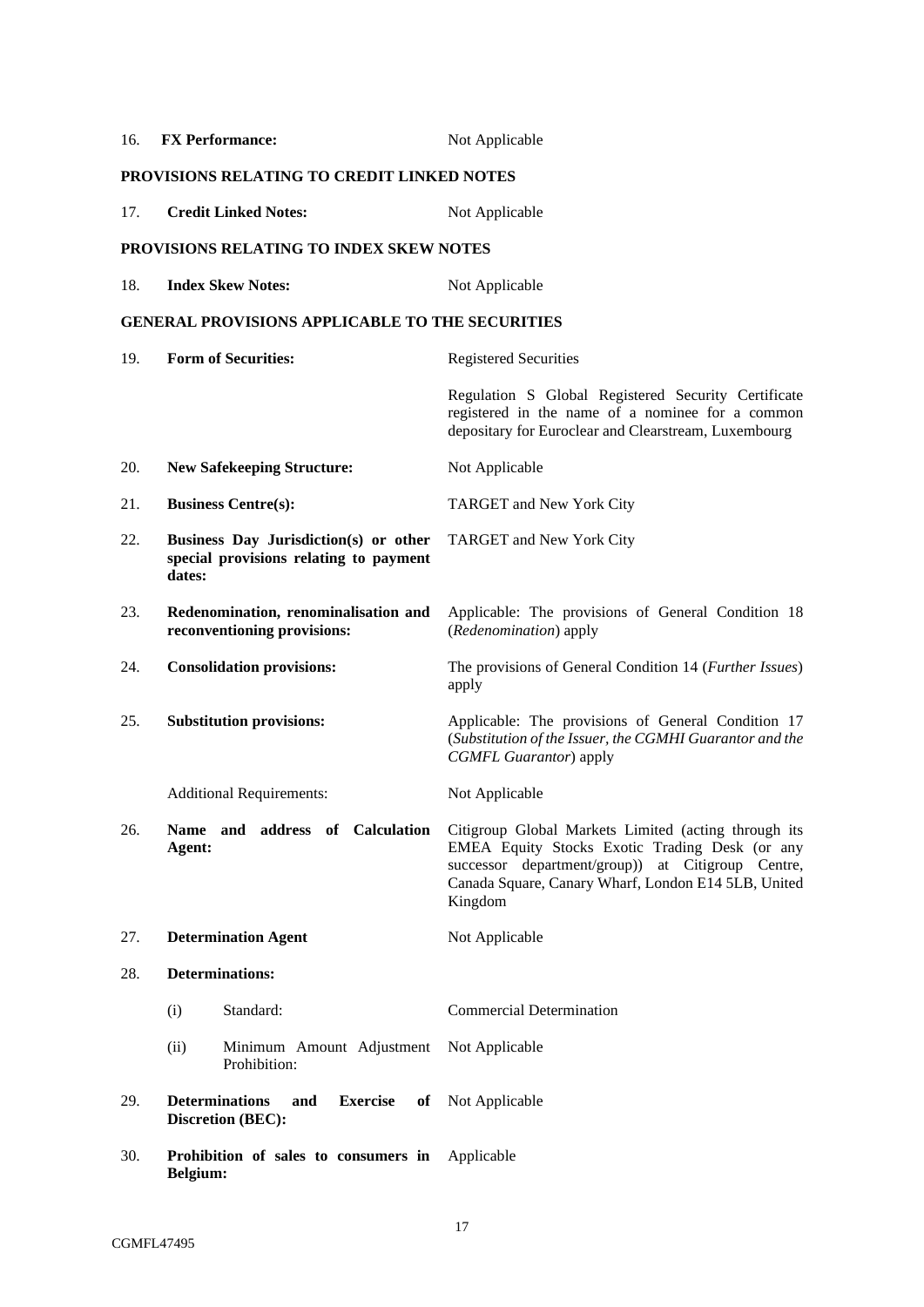- 31. **Additional provisions applicable to Italian Listed Certificates:**  Not Applicable
- 32. **Details relating to Instalment**  Not Applicable **Securities: amount of each Instalment Amount (including any maximum or minimum Instalment Amount), date on which each payment is to be made:**

358805759/Ashurst(MJL//EML/IGEORG)/LM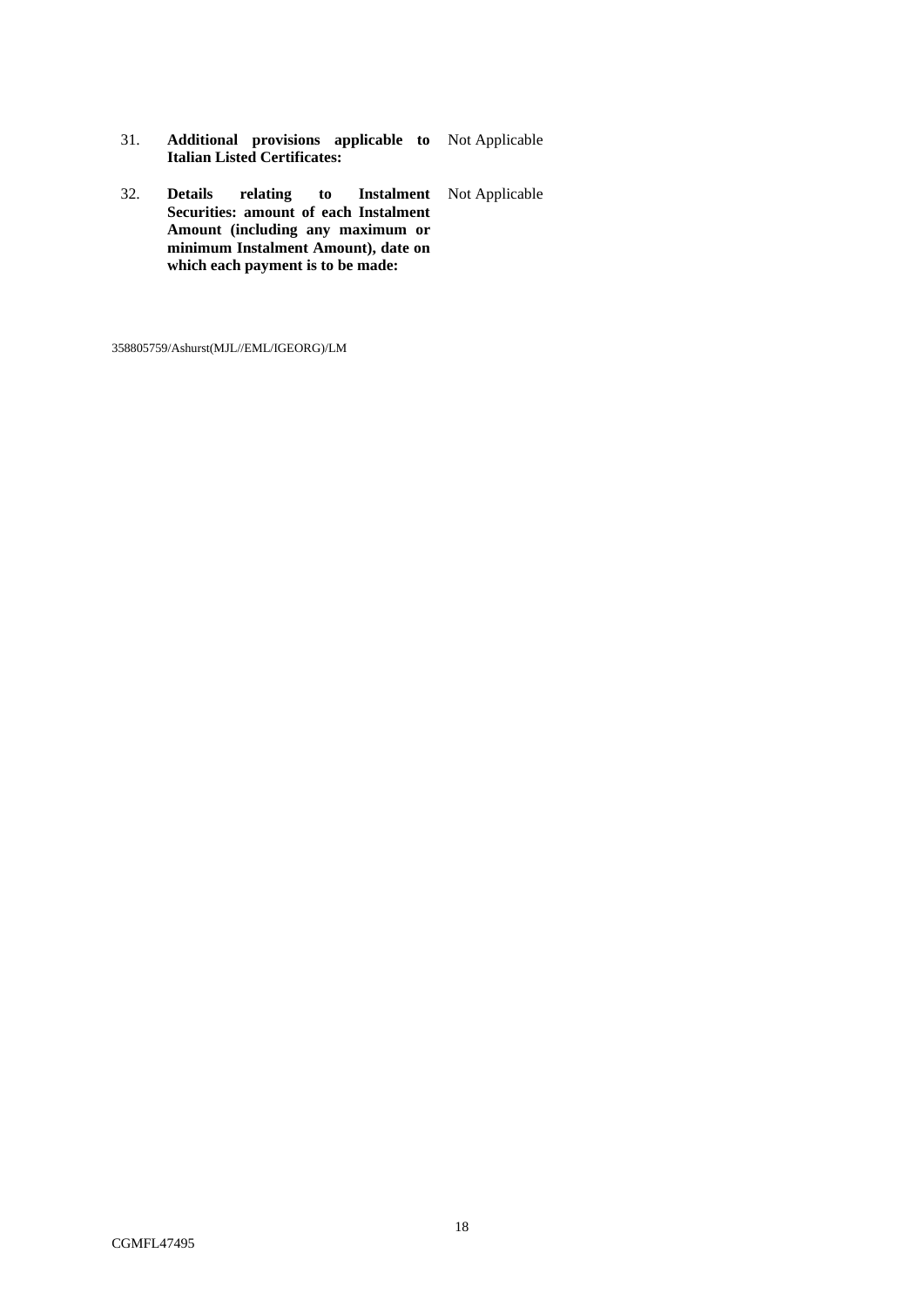### **PART B – OTHER INFORMATION**

### **1. LISTING AND ADMISSION TO TRADING:**

Admission to trading and listing: Application will be made by the Issuer (or on its behalf) for the Securities to be admitted to trading on the Regulated Market of Euronext Dublin and to listing on the official list of Euronext Dublin with effect from on or around the Issue Date

# **2. RATINGS**

Ratings: The Securities are not rated

### **3. INTERESTS OF NATURAL AND LEGAL PERSONS INVOLVED IN THE ISSUE/OFFER**

Save for any fees payable to the Initial EEA Authorised Offeror(s), so far as the Issuer is aware, no person involved in the offer of the Securities has an interest material to the offer.

## **4. REASONS FOR THE OFFER, ESTIMATED NET PROCEEDS AND TOTAL EXPENSES**

| (i)<br>Reasons for the Offer:<br>See "Use of Proceeds" in the Base Prospectus |                           |                                                                                                                                                                                                                                                     |  |  |  |  |  |  |
|-------------------------------------------------------------------------------|---------------------------|-----------------------------------------------------------------------------------------------------------------------------------------------------------------------------------------------------------------------------------------------------|--|--|--|--|--|--|
| (ii)                                                                          | Estimated net proceeds:   | An amount equal to 100 per cent. of the final Aggregate<br>Principal Amount of the Securities issued on the Issue<br>Date                                                                                                                           |  |  |  |  |  |  |
|                                                                               |                           | For the avoidance of doubt, the estimated net proceeds<br>reflect the proceeds to be received by the Issuer on the<br>Issue Date. They are not a reflection of the fees payable<br>by/to the Dealer and/or the Initial EEA Authorised<br>Offeror(s) |  |  |  |  |  |  |
| (iii)                                                                         | Estimated total expenses: | Approximately USD 12,000 (listing fees and legal<br>expenses)                                                                                                                                                                                       |  |  |  |  |  |  |

# **5. INFORMATION ABOUT THE PAST AND FUTURE PERFORMANCE AND VOLATILITY OF THE OR EACH UNDERLYING**

Information about the past and future performance of the Underlying is electronically available free of charge from the applicable Electronic Page(s) specified for such Underlying in Part A above.

### **6. EU BENCHMARKS REGULATION**

EU Benchmarks Regulation: Article 29(2) Not Applicable statement on benchmarks:

# **7. DISCLAIMER**

### **Bloomberg®**

Certain information contained in this Final Terms consists of extracts from or summaries of information that is publicly-available from Bloomberg L.P. (**Bloomberg®**). The Issuer and the CGMFL Guarantor accept responsibility for accurately reproducing such extracts or summaries and, as far as the Issuer and the CGMFL Guarantor are aware and are able to ascertain from such publicly-available information, no facts have been omitted which would render the reproduced information inaccurate or misleading. Bloomberg® makes no representation, warranty or undertaking, express or implied, as to the accuracy of the reproduction of such information, and accepts no responsibility for the reproduction of such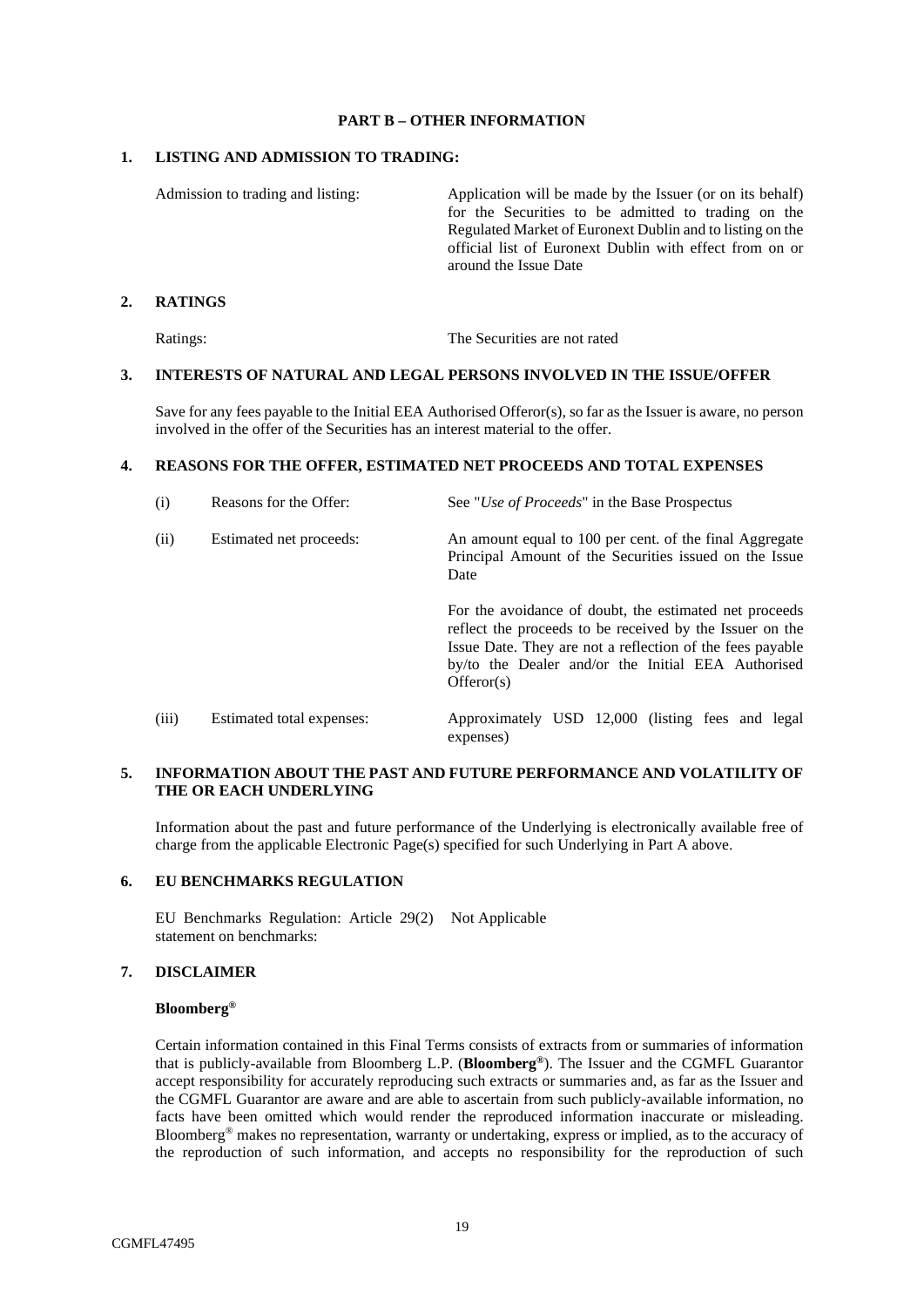information or for the merits of an investment in the Securities. Bloomberg® does not arrange, sponsor, endorse, sell or promote the issue of the Securities.

# **8. OPERATIONAL INFORMATION**

| ISIN Code:                                                                        |                                                                                                                                                                                                                                | XS2460114940                                                                            |  |  |  |  |  |
|-----------------------------------------------------------------------------------|--------------------------------------------------------------------------------------------------------------------------------------------------------------------------------------------------------------------------------|-----------------------------------------------------------------------------------------|--|--|--|--|--|
|                                                                                   | Common Code:                                                                                                                                                                                                                   | 246011494                                                                               |  |  |  |  |  |
| <b>CUSIP:</b>                                                                     |                                                                                                                                                                                                                                | 5C02MN9W2                                                                               |  |  |  |  |  |
| WKN:                                                                              |                                                                                                                                                                                                                                | Not Applicable                                                                          |  |  |  |  |  |
| Valoren:                                                                          |                                                                                                                                                                                                                                | Not Applicable                                                                          |  |  |  |  |  |
| CFI:                                                                              |                                                                                                                                                                                                                                | <b>DTFNFR</b>                                                                           |  |  |  |  |  |
| FISN:                                                                             |                                                                                                                                                                                                                                | CITIGROUP GLOBA/7.2EMTN 20250516                                                        |  |  |  |  |  |
|                                                                                   | Any clearing system(s) other than Euroclear<br>Bank S.A./N.V., Clearstream Banking,<br>société anonyme and DTC and the relevant<br>identification number(s) and details relating<br>to the relevant depositary, if applicable: | Not Applicable                                                                          |  |  |  |  |  |
| Delivery:                                                                         |                                                                                                                                                                                                                                | Delivery versus payment                                                                 |  |  |  |  |  |
|                                                                                   | Names and address of the Swedish Securities<br>Issuing and Paying Agent (if any):                                                                                                                                              | Not Applicable                                                                          |  |  |  |  |  |
| Names and address of the Finnish Securities<br>Issuing and Paying Agent (if any): |                                                                                                                                                                                                                                | Not Applicable                                                                          |  |  |  |  |  |
| Names and address of the French Securities<br>Issuing and Paying Agent (if any):  |                                                                                                                                                                                                                                | Not Applicable                                                                          |  |  |  |  |  |
| Names and addresses of additional Paying<br>$Agent(s)$ (if any):                  |                                                                                                                                                                                                                                | Not Applicable                                                                          |  |  |  |  |  |
| Intended to be held in a manner which would<br>allow Eurosystem eligibility:      |                                                                                                                                                                                                                                | Not Applicable                                                                          |  |  |  |  |  |
|                                                                                   | <b>DISTRIBUTION</b>                                                                                                                                                                                                            |                                                                                         |  |  |  |  |  |
| (i)                                                                               | Method of distribution:                                                                                                                                                                                                        | Non-syndicated                                                                          |  |  |  |  |  |
| (ii)                                                                              | If syndicated, names and addresses<br>of the Lead Manager and the other<br>Managers<br>underwriting<br>and<br>commitments:                                                                                                     | Not Applicable                                                                          |  |  |  |  |  |
| (iii)                                                                             | Date of Subscription Agreement:                                                                                                                                                                                                | Not Applicable                                                                          |  |  |  |  |  |
| (iv)                                                                              | Stabilisation Manager(s) (if any):                                                                                                                                                                                             | Not Applicable                                                                          |  |  |  |  |  |
| (v)                                                                               | If<br>non-syndicated,<br>and<br>name<br>address of Dealer:                                                                                                                                                                     | Citigroup Global Markets Europe AG at Reuterweg 16,<br>60323 Frankfurt am Main, Germany |  |  |  |  |  |

**9. DISTRIBUTION**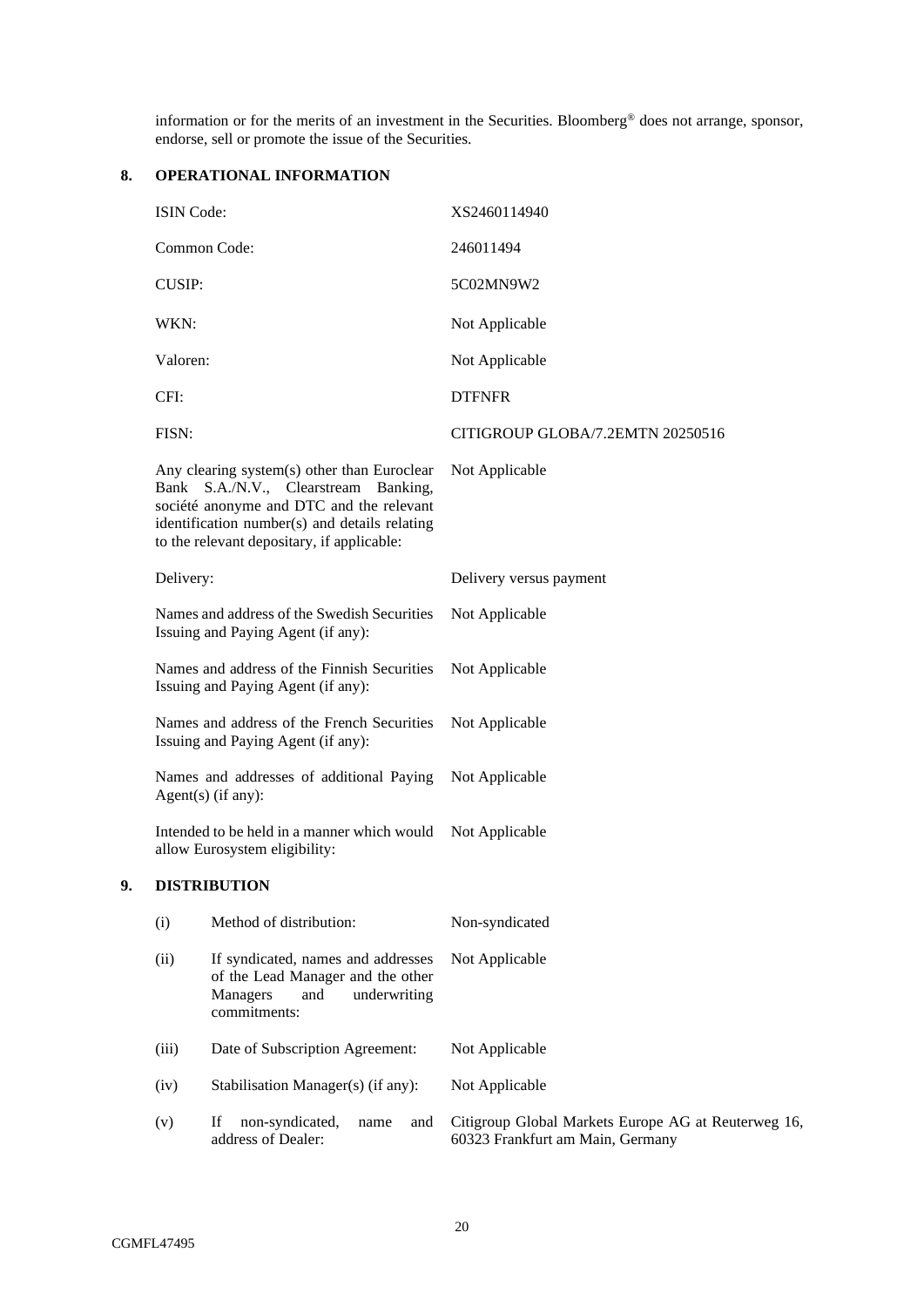|     | (vi)         | Total commission and concession:                 | No commissions and concessions are payable by the<br>Issuer to the Dealer                                                                                                                                                                                                                                                                                          |
|-----|--------------|--------------------------------------------------|--------------------------------------------------------------------------------------------------------------------------------------------------------------------------------------------------------------------------------------------------------------------------------------------------------------------------------------------------------------------|
|     |              |                                                  | The fee payable by the Dealer to the Initial EEA<br>Authorised Offeror(s) shall not excced 5.00 per cent. per<br>Specified Denomination.                                                                                                                                                                                                                           |
|     |              |                                                  | In addition, the Issuer understands from the Initial EEA<br>Authorised Offeror(s) that the Initial EEA Authorised<br>Offeror(s) may charge the initial investor a surcharge fee<br>of up to 1.50 per cent. per Calculation Amount.                                                                                                                                 |
|     |              |                                                  | Investors can obtain more information about the fees by<br>contacting the Initial EEA Authorised Offeror(s)                                                                                                                                                                                                                                                        |
|     | (vii)        | Non-exempt Offer:                                | An offer (the <b>Offer</b> ) of the Securities may be made by<br>Erste Investment Ltd (the Initial EEA Authorised<br><b>Offeror</b> (s)) other than pursuant to Article $1(4)$ and/or<br>$3(2)$ of the EU Prospectus Regulation during the period<br>from (and including) 6 April 2022 to (and including) 29<br>April 2022 (the Offer Period) in Hungary (Hungary) |
|     |              |                                                  | Offers (if any) in any Member State other than the Public<br>Offer Jurisdiction(s) will only be made pursuant to an<br>exemption from the obligation under the EU Prospectus<br>Regulation to publish a prospectus                                                                                                                                                 |
|     |              |                                                  | <b>EEA</b> Authorised Offeror(s) means the Initial EEA<br>Authorised Offeror(s)                                                                                                                                                                                                                                                                                    |
|     |              |                                                  | <b>Public Offer Jurisdiction(s) means Hungary</b>                                                                                                                                                                                                                                                                                                                  |
|     |              |                                                  | See further Paragraph 10 below                                                                                                                                                                                                                                                                                                                                     |
|     | (viii)       | General Consent:                                 | Not Applicable                                                                                                                                                                                                                                                                                                                                                     |
|     | (ix)         | Other conditions to consent:                     | Not Applicable                                                                                                                                                                                                                                                                                                                                                     |
|     | (x)          | Prohibition of Sales to EEA Retail<br>Investors: | Not Applicable                                                                                                                                                                                                                                                                                                                                                     |
|     | $(x_i)$      | Prohibition of Sales to UK Retail<br>Investors:  | Applicable                                                                                                                                                                                                                                                                                                                                                         |
| 10. |              | <b>TERMS AND CONDITIONS OF THE OFFER</b>         |                                                                                                                                                                                                                                                                                                                                                                    |
|     | Offer Price: |                                                  | The Offer Price in respect of each Calculation Amount<br>offered by the EEA Authorised Offeror(s) to investors in<br>Hungary (the Offer Price) is EUR 1,000                                                                                                                                                                                                        |
|     |              |                                                  | In addition, the Issuer understands from the Initial EEA<br>Authorised Offeror(s) that the Initial EEA Authorised<br>Offeror(s) may charge the initial investor a surcharge fee<br>of up to 1.50 per cent. per Calculation Amount                                                                                                                                  |
|     |              | Conditions to which the Offer is subject:        | The offer of the Securities for sale to the public in<br>Hungary is subject to the relevant regulatory approvals                                                                                                                                                                                                                                                   |

having been granted, and the Securities being issued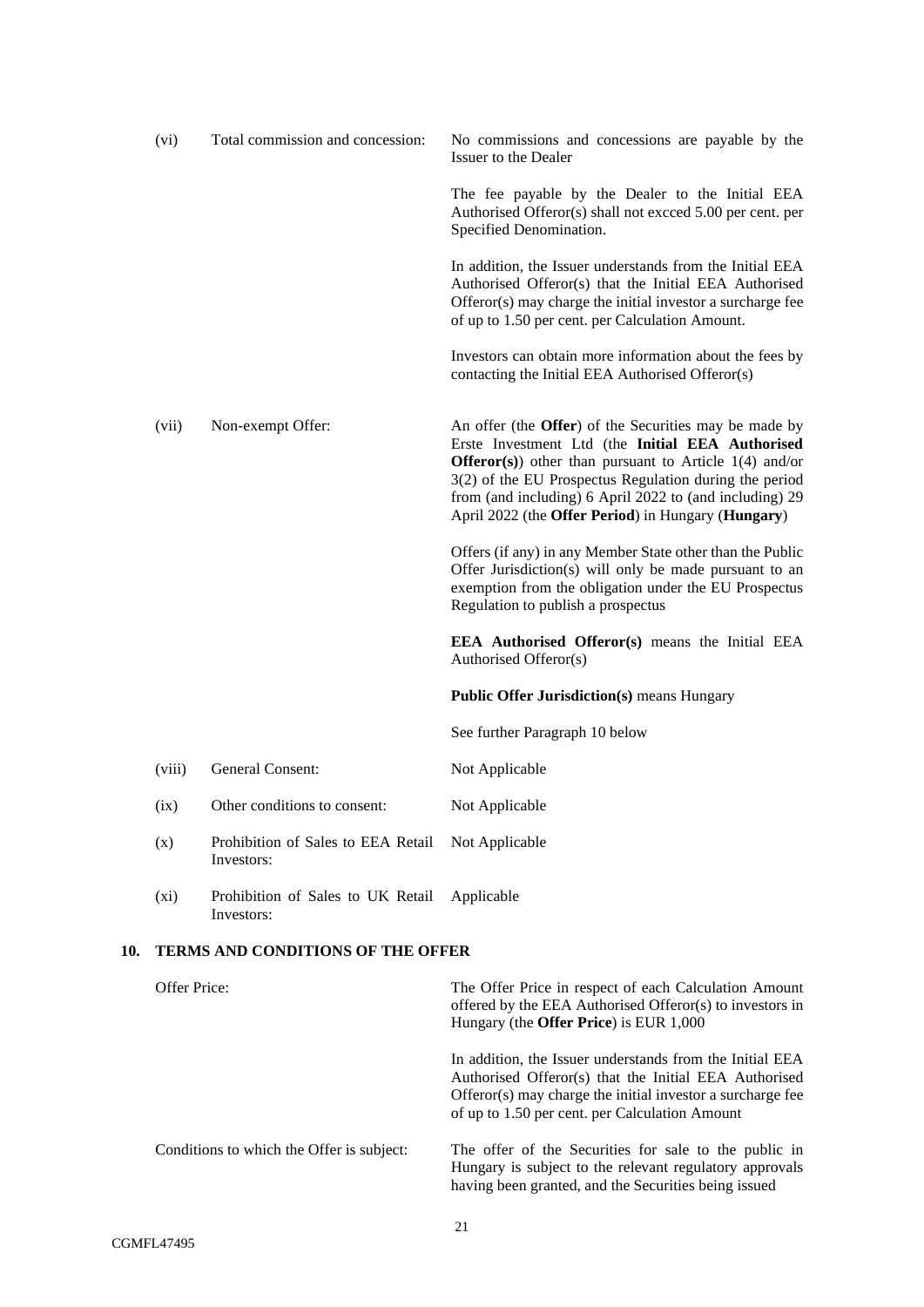The Offer Period is subject to adjustment by or on behalf of the Issuer in accordance with the applicable regulations and any adjustments to such period will be published by way of notice which will be available on on the website of Euronext Dublin [\(https://live.euronext.com\)](https://live.euronext.com/) and the website of the Initial EEA Authorised Offeror(s) [\(https://www.ersteinvestment.hu//hu/XS2460114940.ht](https://www.ersteinvestment.hu/hu/XS2460114940.html) [ml\)](https://www.ersteinvestment.hu/hu/XS2460114940.html). The Offer Period in relation to the Offer of the Securities in Hungary may not be shorter than three Business Days.

The Issuer reserves the right, in its absolute discretion, to cancel, in whole or in part, the Offer and the issue of the Securities in Hungary at any time prior to the Issue Date in accordance with the applicable regulations

In such an event all application monies relating to applications for Securities under the Offer will be returned (without interest) to applicants at the applicant's risk by no later than 30 days after the date on which the Offer of the Securities is cancelled. Application monies will be returned by cheque mailed to the applicant's address as indicated on the application form, or by wire transfer to the bank account as detailed on the application form or by any other method as the Issuer deems to be appropriate

The Issuer shall publish a notice on the website of Euronext Dublin [\(https://live.euronext.com\)](https://live.euronext.com/) and the website of the Initial EEA Authorised Offeror(s) [\(https://www.ersteinvestment.hu//hu/XS2460114940.ht](https://www.ersteinvestment.hu/hu/XS2460114940.html) [ml\)](https://www.ersteinvestment.hu/hu/XS2460114940.html) in the event that the Offer is cancelled and the Securities are not issued in Hungary pursuant to the above

Description of the application process: Applications for the purchase of Securities may be made by a prospective investor in Hungary to the EEA Authorised Offeror(s)

> Pursuant to anti-money laundering laws and regulations in force in Hungary or other relevant jurisdictions, the Issuer, Citigroup Global Markets Europe AG or any of their authorised agents may require evidence in connection with any application for Securities, including further identification of the applicant(s), before any Securities are issued

> Each prospective investor in Hungary should ascertain from the EEA Authorised Offeror(s) when the EEA Authorised Offeror(s) will require receipt of cleared funds from it in respect of its application for the purchase of any Securities and the manner in which payment should be made to the EEA Authorised Offeror(s)

Description of possibility to reduce subscriptions and manner for refunding excess amount paid by applicants:

The Issuer reserves the right, in its absolute discretion, to decline in whole or in part an application for Securities under the Offer in accordance with all applicable laws and regulations and/or in order to comply with any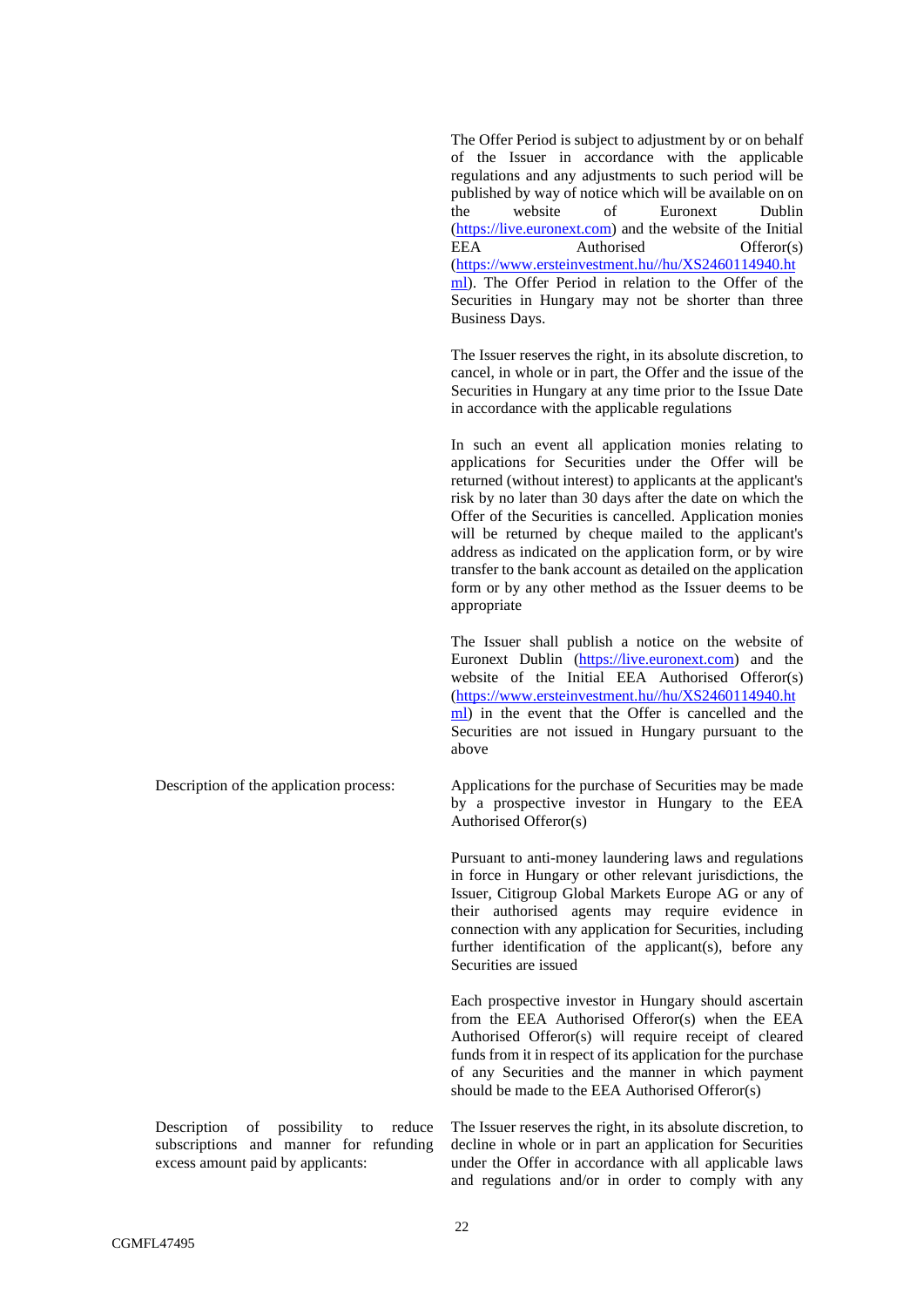|                                                                                                                                                        | applicable laws and regulations. Accordingly, an<br>applicant for Securities may, in such circumstances, not<br>be issued the number of (or any) Securities for which it<br>has applied                                                                                                                 |
|--------------------------------------------------------------------------------------------------------------------------------------------------------|---------------------------------------------------------------------------------------------------------------------------------------------------------------------------------------------------------------------------------------------------------------------------------------------------------|
|                                                                                                                                                        | The Issuer also reserves the right to accept any<br>subscriptions for Securities which would exceed the "up<br>to" aggregate principal amount of the Securities of EUR<br>5,000,000 and the Issuer may increase the "up to"<br>aggregate principal amount of the Securities                             |
| Details of the minimum and/or maximum<br>amount of application:                                                                                        | The minimum amount of application is EUR 1,000 in<br>principal amount of the Securities                                                                                                                                                                                                                 |
|                                                                                                                                                        | The maximum amount of application will be subject only<br>to availability at the time of application                                                                                                                                                                                                    |
| Details of the method and time limits for<br>paying up and delivering the Securities:                                                                  | Securities will be available on a delivery versus payment<br><b>basis</b>                                                                                                                                                                                                                               |
|                                                                                                                                                        | The Securities will be delivered to the purchaser's<br>respective book-entry securities accounts on or around<br>the date as notified by the EEA Authorised Offeror(s)                                                                                                                                  |
| Manner in and date on which results of the<br>offer are to be made public:                                                                             | By means of a notice published by the Issuer on the<br>website of Euronext Dublin (https://live.euronext.com)<br>and the website of the Initial EEA Authorised Offeror(s)<br>(https://www.ersteinvestment.hu//hu/XS2460114940.ht<br>$\underline{\mathbf{m}}$                                            |
|                                                                                                                                                        |                                                                                                                                                                                                                                                                                                         |
| Procedure for exercise of any right of pre-<br>emption, negotiability of subscription rights<br>and treatment of subscription rights not<br>exercised: | Not Applicable                                                                                                                                                                                                                                                                                          |
| Whether tranche(s) have been reserved for<br>certain countries:                                                                                        | Offers may be made by the EEA Authorised Offeror(s)<br>to any person in Hungary                                                                                                                                                                                                                         |
|                                                                                                                                                        | Offers may only be made by offerors authorised to do so<br>in Hungary. Neither the Issuer nor the Dealer has taken<br>or will take any action specifically in relation to the<br>Securities referred to herein to permit a public offering of<br>such Securities in any jurisdiction other than Hungary |
|                                                                                                                                                        | Notwithstanding anything else in the Base Prospectus,<br>the Issuer will not accept responsibility for the<br>information given in the Base Prospectus or these Final<br>Terms in relation to offers of Securities made by an<br>offeror not authorised by the Issuer to make such offers               |
| Process for notification to applicants of the<br>amount allotted and the indication whether<br>dealing may begin before notification is<br>made:       | Applicants in Hungary will be notified directly by the<br>EEA Authorised Offeror(s) of the success of their<br>application                                                                                                                                                                              |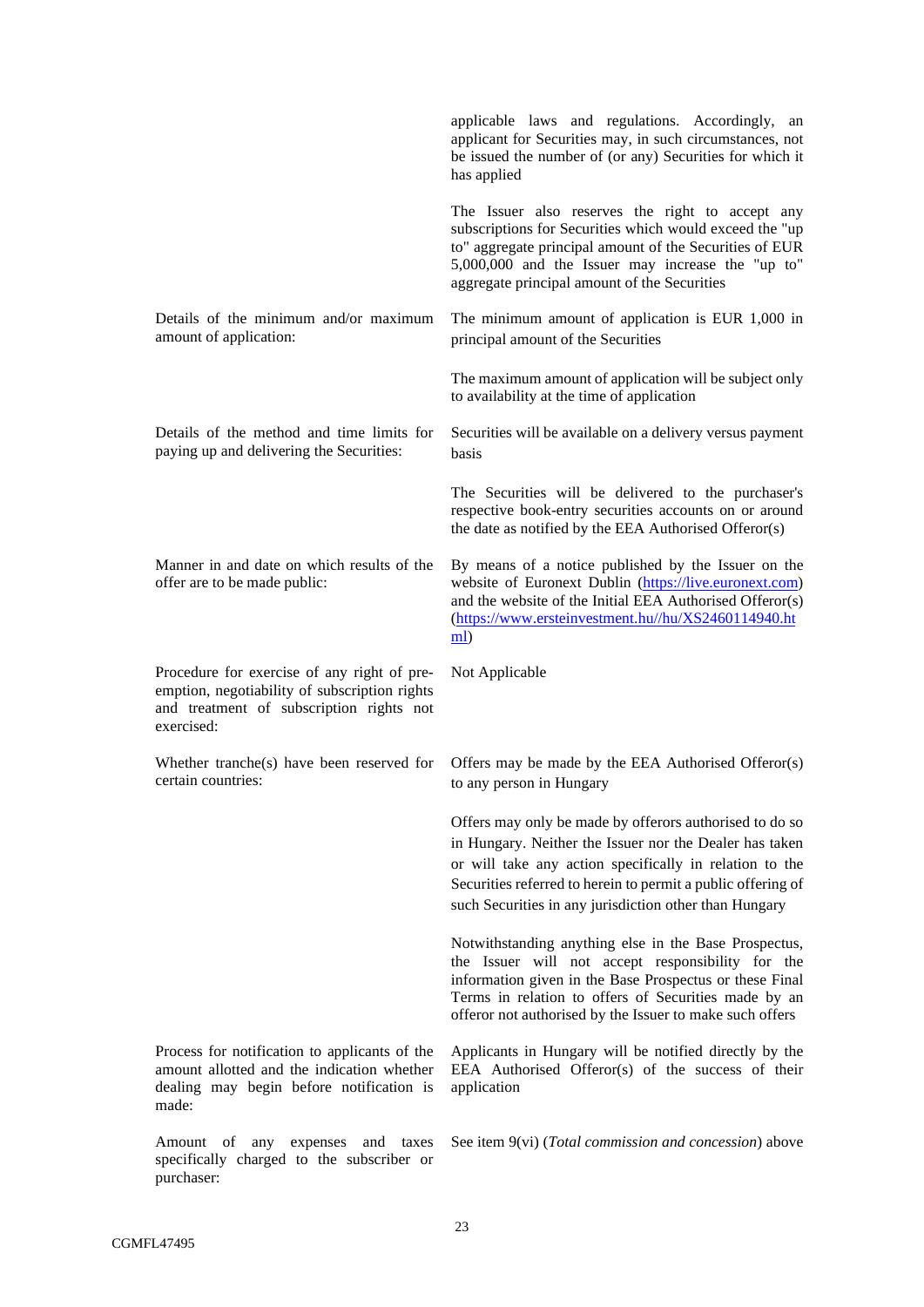For details of withholding taxes applicable to subscribers in Hungary see the section entitled "*Hungarian Taxation*" under "*Taxation of Securities*" in the Base Prospectus

Name(s), address(es), legal entity identifier, domicile, legal form and law and country of incorporation to the extent known to the Issuer, of the placers in the various countries where the offer takes place:

Erste Investment Ltd Erste Befektetési Zrt. OR Erste Investment Zrt. 24-26 Népfürdő str., Budapet, 1138, Hungary

The legal entity identifier of the Initial EEA Authorised Offeror(s) is 549300S5161J3XIURT65

The Initial EEA Authorised Offeror(s) is domiciled in Hungary and was incorporated in Hungary as a private company limited by shares under the laws of Hungary.

# **11. UNITED STATES TAX CONSIDERATIONS**

General: The Securities are Non-U.S. Issuer Securities.

Section 871(m): The Issuer has determined that the Securities are not Specified ELIs for the purpose of Section 871(m).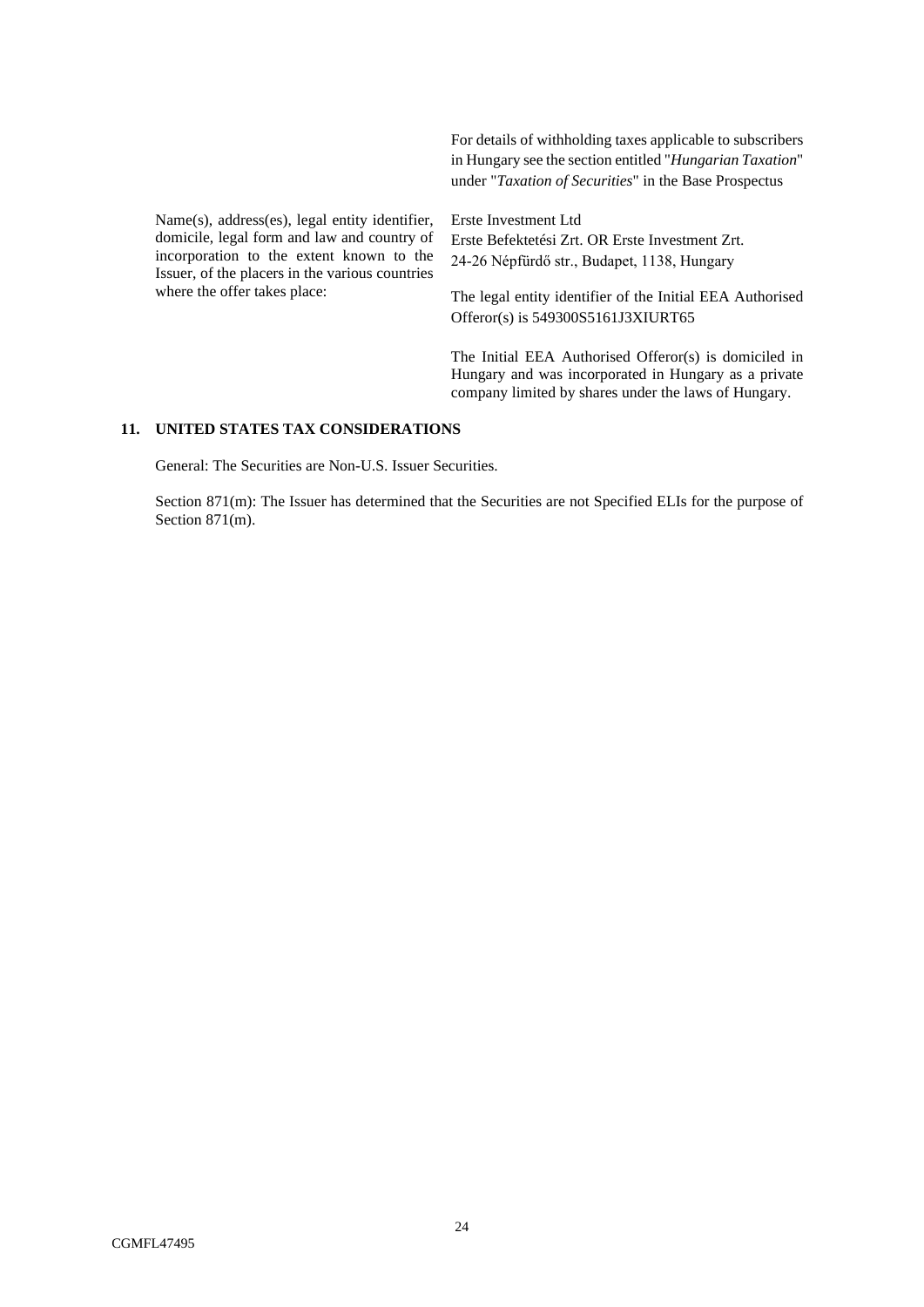## **ANNEX**

# **SUMMARY OF THE SECURITIES**

# **INTRODUCTION AND WARNINGS**

The Summary should be read as an introduction to the Base Prospectus. Any decision to invest in the Securities should be based on a consideration of the Base Prospectus as a whole by the investor. In certain circumstances, the investor could lose all or part of the invested capital. Where a claim relating to the information contained in the Base Prospectus is brought before a court, the plaintiff investor might, under national law, have to bear the costs of translating the Base Prospectus before the legal proceedings are initiated. Civil liability attaches only to those persons who have tabled the Summary, including any translation thereof, but only where the Summary is misleading, inaccurate or inconsistent when read together with the other parts of the Base Prospectus or it does not provide, when read together with the other parts of the Base Prospectus, key information in order to aid investors when considering whether to invest in the Securities.

*You are about to purchase a product that is not simple and may be difficult to understand*.

*The Securities:* Issue of up to EUR 5,000,000 Memory Coupon Barrier Autocall Notes due May 2025 linked to Erste Group Bank AG (ISIN: XS2460114940).

*The Issuer:* Citigroup Global Markets Funding Luxembourg S.C.A. Its registered office is at 31, Z.A. Bourmicht, L-8070 Bertrange, Grand Duchy of Luxembourg and its telephone number is +352 45 14 14 447. Its Legal Entity Identifier ("**LEI**") is 549300EVRWDWFJUNNP53.

*The Authorised Offeror(s):* The Authorised Offeror is Erste Investment Ltd at :24-26 Népfürdő str., Budapet, 1138, Hungary. Its LEI is 549300S5161J3XIURT65.

*Competent authority:* The Base Prospectus was approved on 17 December 2021 by the Central Bank of Ireland of New Wapping Street, North Wall Quay, Dublin 1, D01 F7X3, Ireland (Telephone number: +353 1 224 6000).

### **KEY INFORMATION ON THE ISSUER**

#### **Who is the Issuer of the Securities?**

*Domicile and legal form of the Issuer, LEI, law under which the Issuer operates and country of incorporation:* The Issuer was incorporated as a corporate partnership limited by shares (*société en commandite par actions*) on 24 May 2012 under the laws of Luxembourg for an unlimited duration and is registered with the Register of Trade and Companies of Luxembourg (*Registre de commerce et des sociétés, Luxembourg*) under number B 169.199. Its LEI is 549300EVRWDWFJUNNP53.

*Issuer's principal activities:* The Issuer grants loans and other forms of funding to Citigroup Inc. and its subsidiaries (the "**Group**"), and therefore may compete in any market in which the Group has a presence, and may finance itself in whatever form, including through issuance of the Securities, and carry on incidental activities.

*Major shareholders, including whether it is directly or indirectly owned or controlled and by whom:* The shares of the Issuer are held by Citigroup Global Markets Funding Luxembourg GP S.à r.l. and Citigroup Global Markets Limited ("**CGML**" or the "**Guarantor**"). All of the issued share capital of CGML is owned by Citigroup Global Markets Holdings Bahamas Limited, which is an indirect subsidiary of Citigroup Inc.

*Key managing directors:* The Issuer is managed by Citigroup Global Markets Funding Luxembourg GP S.à r.l. in its capacity as manager (the "**Corporate Manager**"). The members of the board of managers of the Corporate Manager are Ms. Alberta Brusi, Mr. Vincent Mazzoli, Mr. Jonas Bossau, Ms. Milka Krasteva and Mr. Dimba Kier.

*Statutory auditors:* The Issuer's approved statutory auditor (*réviseur d'entreprises agréé*) is KPMG Luxembourg Société Coopérative of 39, avenue J.F. Kennedy, L-1855, Luxembourg.

### **What is the key financial information regarding the Issuer?**

The following key financial information has been extracted from the audited non-consolidated financial statements of the Issuer for the years ended 31 December 2020 and 2019, and from the unaudited non-consolidated interim financial statements of the Issuer for the period ended 30 June 2021.

| Summary information – income statement         |                 |  |      |                 |            |                  |         |                       |                     |  |
|------------------------------------------------|-----------------|--|------|-----------------|------------|------------------|---------|-----------------------|---------------------|--|
|                                                | Year ended 31   |  |      | Year ended 31   | <b>Six</b> |                  | months  | <b>Six</b>            | months              |  |
|                                                | December 2020   |  |      | December 2019   | ended      |                  | 30 June | ended 30              | June                |  |
|                                                | (audited)       |  |      | (audited)       |            | 2021 (unaudited) |         |                       | 2020 (unaudited)    |  |
| Profit before income tax (in thousands of U.S. | 113             |  | 121  |                 | 64         |                  |         |                       |                     |  |
| dollars)                                       |                 |  |      |                 |            |                  |         |                       |                     |  |
| <b>Summary information – balance sheet</b>     |                 |  |      |                 |            |                  |         |                       |                     |  |
| 31<br>Year<br>Year<br>ended<br>ended           |                 |  |      |                 |            | 31               |         |                       | Six months ended 30 |  |
|                                                | <b>December</b> |  | 2020 | <b>December</b> |            | 2019             |         | June 2021 (unaudited) |                     |  |
|                                                | (audited)       |  |      | (audited)       |            |                  |         |                       |                     |  |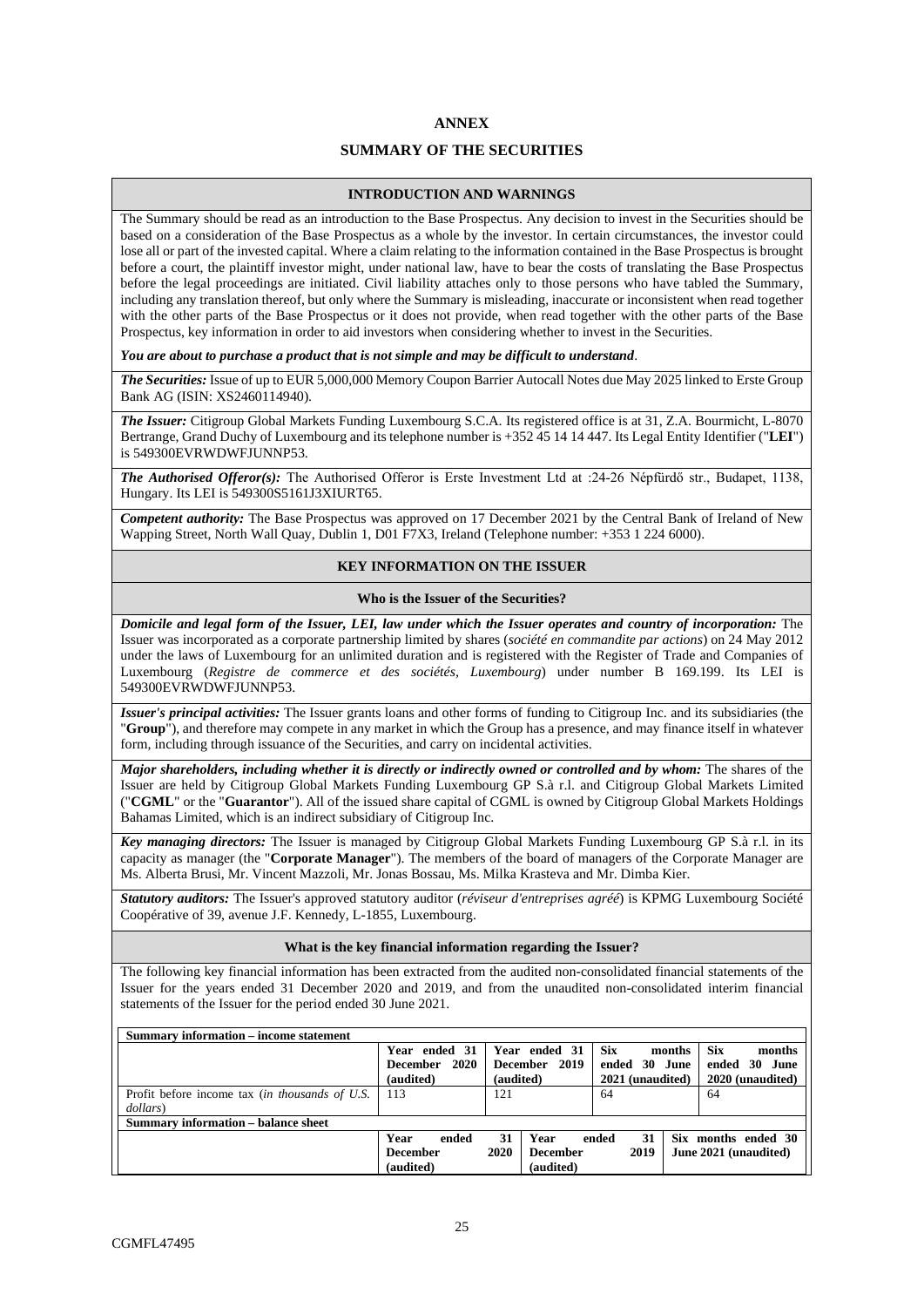| Net financial debt (long term debt plus short term<br>debt minus cash) ( <i>in thousands of U.S. dollars</i> )                                             | 18,588,258                        |              | 12,746,867                               |                     | 23,442,327        |                                          |
|------------------------------------------------------------------------------------------------------------------------------------------------------------|-----------------------------------|--------------|------------------------------------------|---------------------|-------------------|------------------------------------------|
| Current ratio (current assets/current liabilities)                                                                                                         | 100%                              |              | 100%                                     |                     | 100%              |                                          |
| Debt to equity ratio (total liabilities/total<br>shareholder equity)                                                                                       | 1868714%                          |              | 1395849%                                 |                     | 2241453%          |                                          |
| Interest cover ratio (operating income/interest<br>$expense$ <sup>*</sup>                                                                                  | Not Applicable                    |              | Not Applicable                           |                     |                   | Not Applicable                           |
| Summary information – cash flow statement                                                                                                                  |                                   |              |                                          |                     |                   |                                          |
|                                                                                                                                                            | Year ended 31<br>2020<br>December |              | Year ended 31<br>2019<br><b>December</b> | <b>Six</b><br>ended | months<br>30 June | <b>Six</b><br>months<br>ended<br>30 June |
|                                                                                                                                                            | (audited)                         | (audited)    |                                          | 2021 (unaudited)    |                   | 2020 (unaudited)                         |
| Net cash flows from operating activities (in<br><i>thousands of U.S. dollars</i> )                                                                         | $-11.875$                         | 9,381        |                                          | $-18,100$           |                   | $-13.277$                                |
| Net cash flows from financing activities (in<br><i>thousands of U.S. dollars</i> )                                                                         | 4.871.709                         | 3.518.482    |                                          | 4.409.702           |                   | 3.901.494                                |
| Net cash flows from investing activities (in<br>thousands of U.S. dollars)<br>*In accordance with IFRS, the Issuer does not present any interest expenses. | $-4,871,701$                      | $-3,518,473$ |                                          | $-4,409,702$        |                   | $-3,901,494$                             |

*Qualifications in audit report on historical financial information:* There are no qualifications in the audit report of the Issuer on its audited historical financial information.

# **What are the key risks that are specific to the Issuer?**

The Issuer is subject to the following key risks:

- The Issuer is subject to intra-group credit risk. From time to time, the Issuer enters into derivative transactions with CGML to offset or hedge its liabilities to securityholders under securities issued by it (which may include the Securities). As such, the Issuer is exposed to the credit risk of CGML in the form of counterparty risk in respect of such derivative transactions. In particular, the Issuer's ability to fulfil its obligations under the Securities is primarily dependent on CGML performing its counterparty obligations owed to the Issuer in respect of such derivative transactions in a timely manner, and any failure by CGML to do so will negatively affect the ability of the Issuer to fulfil its obligations under the Securities. Securityholders will not have any recourse to CGML under any such derivative transactions.
- The Issuer may not be able to maintain its current ratings. If a rating agency reduces, suspends or withdraws its rating of the Issuer and/or any affiliate thereof, the liquidity and market value of the Securities are likely to be adversely affected. Ratings downgrades could also have a negative impact on other funding sources, such as secured financing and other margin requirements, for which there are no explicit triggers.
- Following the military action by Russia in Ukraine, the U.S. has imposed, and is likely to impose material additional, financial and economic sanctions and export controls against certain Russian organisations and/or individuals, with similar actions implemented and/or planned by the European Union, the UK and other jurisdictions. The Group's ability to engage in activity with certain consumer and institutional businesses in Russia and Ukraine or involving certain Russian or Ukrainian businesses and customers is dependent in part upon whether such engagement is restricted under any current or expected U.S., European Union, UK or other countries' sanctions and laws, or is otherwise discontinued in light of these developments. Sanctions and export controls, as well as any actions by Russia, could adversely affect the Group's business activities and customers in and from Russia and Ukraine. Any negative impact of Russia's actions in Ukraine, and related sanctions, export controls and similar actions or laws on the Group, including the Issuer, could adversely affect the ability of the Issuer to fulfil its obligations under the Securities, and the value of and return on the Securities may also be adversely affected.

# **KEY INFORMATION ON THE SECURITIES**

**What are the main features of the Securities?** 

*Type and class of Securities, including security identification numbers* 

The Securities are derivative securities in the form of notes, and are linked to an underlying share. The Securities will be cleared and settled through Euroclear Bank S.A./N.V. and/or Clearstream Banking, *société anonyme*.

The issue date of the Securities is 16 May 2022. The issue price of the Securities is 100.00 per cent. of the aggregate principal amount.

Series Number: CGMFL47495; ISIN: XS2460114940; Common Code: 246011494; CUSIP: 5C02MN9W2; CFI: DTFNFR; FISN: CITIGROUP GLOBA/7.2EMTN 20250516.

*Currency, specified denomination, calculation amount, aggregate principal amount and maturity date of the Securities* 

The Securities are denominated in Euro (**EUR**). The Securities have a specified denomination of EUR 1,000 and the calculation amount is EUR 1,000. The aggregate principal amount of the Securities to be issued is up to EUR 5,000,000.

*Maturity Date*: 16 May 2025. This is the date on which the Securities are scheduled to redeem, subject to an early redemption of the Securities.

*Rights attached to the Securities*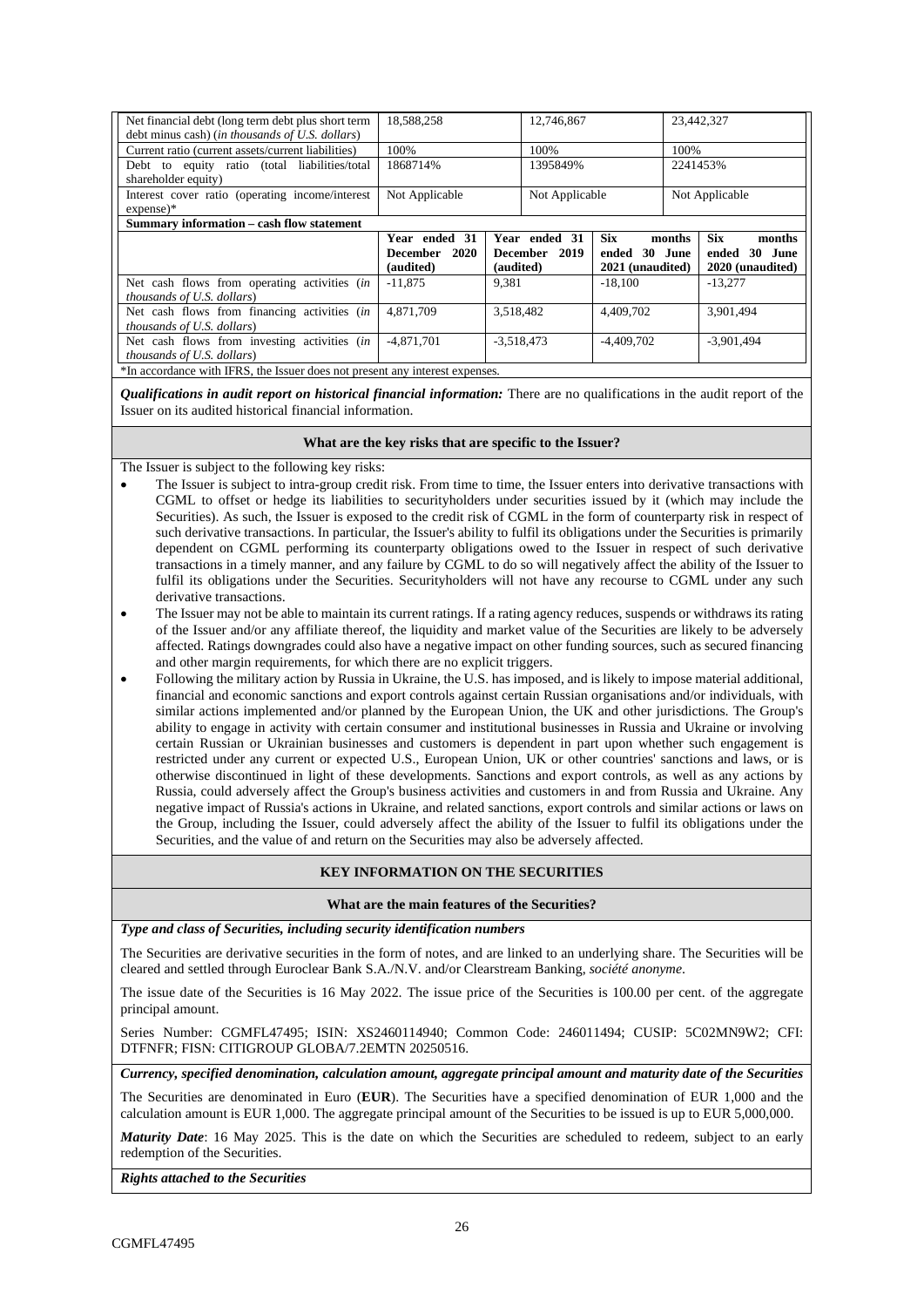The return on the Securities will derive from the Interest Amount payable (if any), the potential payment of a Mandatory Early Redemption Amount following early redemption of the Securities due to the occurrence of a Mandatory Early Redemption Barrier Event, and, unless the Securities have been previously redeemed or purchased and cancelled, the payment of the Redemption Amount, or physical delivery of the Entitlement and payment of a cash amount equal to the value of the Fractional Entitlement (if any), on the Maturity Date of the Securities.

**Interest Amount**: If, in respect of an Interest Payment Date:

- (a) an Interest Barrier Event has not occurred, no amount in respect of interest will be paid on such Interest Payment Date;
- (b) an Interest Barrier Event has occurred, an amount in respect of each Security specified for such Interest Payment Date in the table below plus the sum of the amounts (if any) specified in the table below in respect of all of the Interest Payment Dates (if any) falling prior to such Interest Payment Date on which an Interest Barrier Event did not occur and, therefore, such amounts had not previously been paid (and which have not already been paid).

Where:

**Interest Barrier Event**: in respect of an Interest Payment Date, if on the related Interest Barrier Observation Date, the underlying closing level of the Underlying satisfies the Interest Barrier Level.

**Interest Barrier Level**: in respect of an Interest Payment Date, the percentage(s) specified for such Interest Payment Date in the table below.

**Interest Barrier Observation Date(s)**: in respect of an Interest Payment Date, each date specified as such for such Interest Payment Date in the table below, subject to adjustment.

**Interest Initial Level**: in respect of the Underlying, the underlying closing level of such Underlying for the Interest Strike Date.

**Interest Payment Dates**: each date specified as such in the table below.

**Interest Strike Date**: 2 May 2022, subject to adjustment.

| <b>Interest Barrier Level (%)</b>                                                  | <b>Specified Interest</b><br><b>Barrier</b><br><b>Observation</b><br>Date | <b>Interest Amount if an Interest Barrier</b><br>Event occurs in respect of the relevant<br><b>Interest Payment Date and the relevant</b><br><b>Interest Barrier Observation Date</b> | <b>Specified Interest</b><br><b>Valuation Date(s)</b> |
|------------------------------------------------------------------------------------|---------------------------------------------------------------------------|---------------------------------------------------------------------------------------------------------------------------------------------------------------------------------------|-------------------------------------------------------|
| greater than or equal to 60.00% of the<br>Interest Initial Level of the Underlying | 2 November 2022                                                           | EUR 36.00                                                                                                                                                                             | 17 November 2022                                      |
| greater than or equal to 60.00% of the<br>Interest Initial Level of the Underlying | 2 May 2023                                                                | EUR 36.00                                                                                                                                                                             | 16 May 2023                                           |
| greater than or equal to 60.00% of the<br>Interest Initial Level of the Underlying | 2 November 2023                                                           | EUR 36.00                                                                                                                                                                             | 16 November 2023                                      |
| greater than or equal to 60.00% of the<br>Interest Initial Level of the Underlying | 2 May 2024                                                                | EUR 36.00                                                                                                                                                                             | 16 May 2024                                           |
| greater than or equal to 60.00% of the<br>Interest Initial Level of the Underlying | 4 November 2024                                                           | EUR 36.00                                                                                                                                                                             | 19 November 2024                                      |
| greater than or equal to 60.00% of the<br>Interest Initial Level of the Underlying | 2 May 2025                                                                | EUR 36.00                                                                                                                                                                             | <b>Maturity Date</b>                                  |

**Mandatory Early Redemption Amount**: If, in respect of a Mandatory Early Redemption Date, a Mandatory Early Redemption Barrier Event has occurred, the Securities will be redeemed on the relevant Mandatory Early Redemption Date at an amount for each Security equal to the amount specified as the Mandatory Early Redemption Amount for the relevant Mandatory Early Redemption Date in the table below. If the Securities are redeemed early, no further amounts shall be paid after the Mandatory Early Redemption Date.

Where:

**Mandatory Early Redemption Barrier Event** or **MER Barrier Event**: in respect of a Mandatory Early Redemption Date, if on the related Mandatory Early Redemption Barrier Observation Date, the underlying closing level of the Underlying satisfies the relevant Mandatory Early Redemption Barrier Level.

**Mandatory Early Redemption Barrier Level** or **MER Barrier Level**: in respect of a Mandatory Early Redemption Date, the percentage specified for such Mandatory Early Redemption Date and the Underlying in the table below.

**Mandatory Early Redemption Barrier Observation Date** or **MER Barrier Observation Date**: in respect of a Mandatory Early Redemption Date, each date specified as such for such Mandatory Early Redemption Date in the table below, subject to adjustment.

**Mandatory Early Redemption Date** or **MER Date**: each date specified as such in the table below.

**Mandatory Early Redemption Initial Level** or **MER Initial Level**: in respect of the Underlying, the underlying closing level for such Underlying for the Mandatory Early Redemption Strike Date.

**Mandatory Early Redemption Strike Date**: 2 May 2022, subject to adjustment.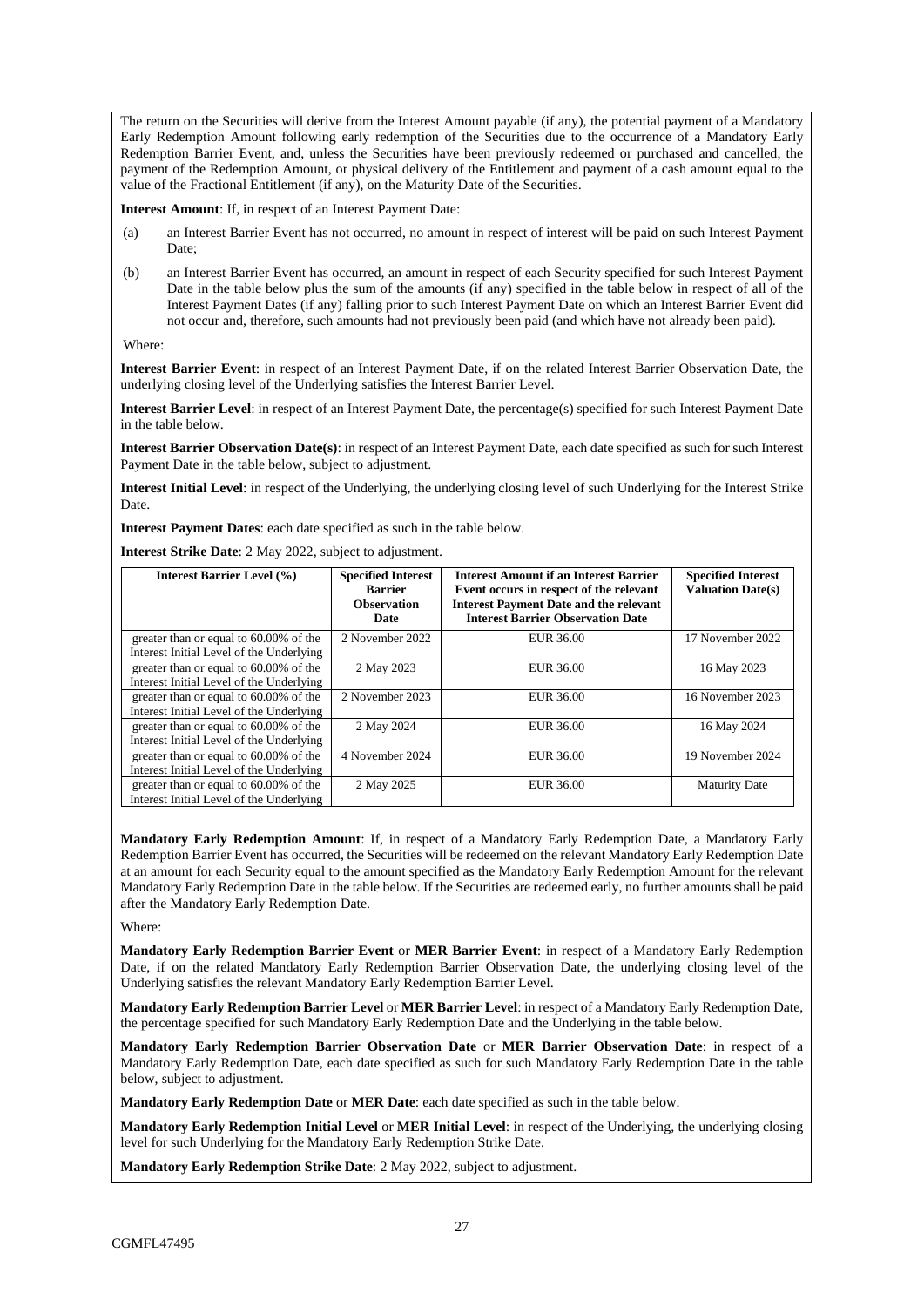| <b>MER Barrier Level (%)</b>                                                   | <b>Specified MER Barrier</b><br><b>Observation Date</b> | <b>Mandatory Early</b><br><b>Redemption Amount</b> | <b>MER</b> Date  |
|--------------------------------------------------------------------------------|---------------------------------------------------------|----------------------------------------------------|------------------|
| greater than or equal to 100.00% of the MER<br>Initial Level of the Underlying | 2 May 2023                                              | <b>EUR 1.000</b>                                   | 16 May 2023      |
| greater than or equal to 95.00% of the MER<br>Initial Level of the Underlying  | 2 November 2023                                         | EUR 1.000                                          | 16 November 2023 |
| greater than or equal to 90.00% of the MER<br>Initial Level of the Underlying  | 2 May 2024                                              | <b>EUR 1.000</b>                                   | 16 May 2024      |
| greater than or equal to 85.00% of the MER<br>Initial Level of the Underlying  | 4 November 2024                                         | EUR 1,000                                          | 19 November 2024 |

**Redemption Amount, or physical delivery of the Entitlement and payment of a cash amount equal to the value of the Fractional Entitlement (if any)**: Unless the Securities have been previously redeemed or purchased and cancelled, if:

- (a) a Redemption Barrier Event has not occurred, the Issuer shall redeem each Security on the Maturity Date at an amount equal to EUR 1,000; or
- (b) a Redemption Barrier Event has occurred, the Issuer shall deliver the Entitlement in respect of each Security. The Entitlement in respect of each Security will be rounded down to the nearest whole multiple of the tradeable amount (being 1 share) of the Underlying. Fractions or numbers of the Underlying less than the tradeable amount (the "**Fractional Entitlement**") will not be delivered. Instead, Securityholders will receive payment of a cash amount equal to the value of the Fractional Entitlement, calculated by reference to the Final Reference Level of the Underlying.

Where:

#### **Calculation Amount** or **CA**: EUR 1,000.

**Entitlement**: The quantity of the Underlying which a securityholder is entitled to receive on the Maturity Date (subject to the delivery of an asset transfer notice by the securityholder, payment of any expenses and rounded down), determined by reference to the following formula:

# Calculation Amount

### Redemption Initial Level of the Underlying

**Final Barrier Level**: 60.00% of the Redemption Initial Level of the Underlying.

**Final Reference Level**: in respect of the Underlying, the underlying closing level for such Underlying on the Final Valuation Date.

**Final Valuation Date(s)**: 2 May 2025, subject to adjustment.

**Redemption Barrier Event**: if on the related Redemption Barrier Observation Date, the underlying closing level of the Underlying is less than the Final Barrier Level of such Underlying.

**Redemption Barrier Observation Date**: 2 May 2025, subject to adjustment.

**Redemption Initial Level**: in respect of the Underlying, the underlying closing level for such Underlying for the Redemption Strike Date.

**Redemption Strike Date**: 2 May 2022, subject to adjustment.

| The Underlying                                                  |                                          |
|-----------------------------------------------------------------|------------------------------------------|
| <b>Description</b>                                              | Electronic page                          |
| The ordinary shares of Erste Group Bank AG (ISIN: AT0000652011) | Bloomberg Page: EBS AV <equity></equity> |

*Early Redemption:* The Securities may be redeemed early following the occurrence of certain specified events or circumstances (for example, including an event affecting the Underlying or the Issuer's hedging arrangements, an event of default, and circumstances relating to taxation and illegality) at an amount which will be determined by the calculation agent in accordance with the terms and conditions of the Securities.

*Adjustments*: The terms and conditions of the Securities contain provisions, including provisions relating to events affecting the Underlying or hedging arrangements in respect of the Securities, settlement disruption, illiquidity in the market for the Underlying resulting in a failure to deliver the Entitlement or the Underlying being not freely tradeable, and market disruption provisions and provisions relating to subsequent corrections of the price of the Underlying and details of the consequences of such events. Such provisions may where applicable permit adjustments to be made to the terms and conditions of the Securities. The terms and conditions of the Securities also permit the adjustment of payment dates for non-business days.

*Payment in lieu of delivery of the Entitlement*: The calculation agent may elect not to deliver or procure delivery of the Entitlement to the securityholders but *in lieu* thereof make payment on the Maturity Date of an amount in respect of each Security equal to the fair market value of the Entitlement as determined by the calculation agent at such time and by reference to such sources as it considers appropriate.

*Meetings:* The terms and conditions of the Securities contain provisions for calling meetings of holders to consider matters affecting their interests generally. These provisions permit defined majorities to bind all holders, including holders who did not attend and vote at the relevant meeting and holders who voted in a manner contrary to the majority.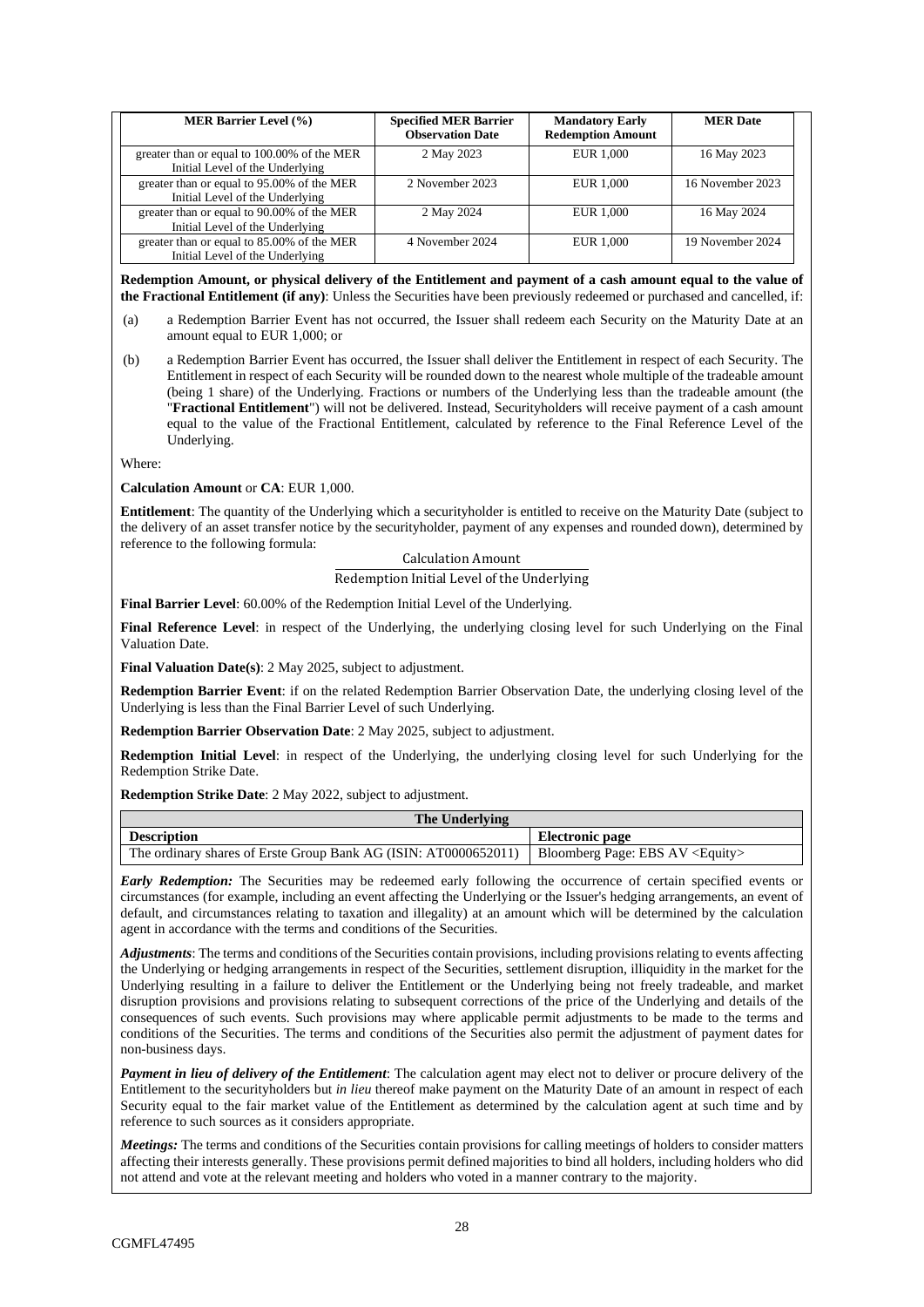*Governing law:* The Securities will be governed by English law.

*Bail-in:* Any exercise of any bail-in power or other action taken by a relevant resolution authority in respect of the Guarantor could materially adversely affect the value of and return on the Securities.

**Status of the Securities:** The Securities constitute direct, unconditional, unsubordinated and unsecured obligations of the Issuer and will at all times rank *pari passu* and rateably among themselves and at least *pari passu* with all other unsecured and unsubordinated outstanding obligations of the Issuer, save for such obligations as may be preferred by provisions of law that are both mandatory and of general application.

## *Description of restrictions on free transferability of the Securities*

The Securities will be transferable, subject to offering, selling and transfer restrictions of the laws of any jurisdiction in which the Securities are offered or sold.

### **Where will the Securities be traded?**

Application will be made by the Issuer (or on its behalf) for the Securities to be admitted to trading on the Regulated Market of Euronext Dublin and to listing on the official list of Euronext Dublin with effect from on or around the issue date.

### **Is there a guarantee attached to the Securities?**

*Brief description of the Guarantor:* CGML is a private company limited by shares and was incorporated in England and Wales on 21 October 1983. CGML operates under the laws of England and Wales and is domiciled in England. Its registered office is at Citigroup Centre, Canada Square, Canary Wharf, London E14 5LB and its telephone number is +44 (0)207 986 4000. The registration number of CGML is 01763297 on the register maintained by Companies House. Its LEI is XKZZ2JZF41MRHTR1V493. CGML is a wholly-owned indirect subsidiary of Citigroup Inc. and has a major international presence as a dealer, market maker and underwriter, as well as providing advisory services to a wide range of corporate, institutional and government clients.

*Nature and scope of guarantee:* The Securities issued will be unconditionally and irrevocably guaranteed by CGML pursuant to a deed of guarantee, which constitutes direct, unconditional, unsubordinated and unsecured obligations of CGML and ranks and will rank at least *pari passu* with all other outstanding, unsecured and unsubordinated obligations of CGML, save for such obligations as may be preferred by provisions of law that are both mandatory and of general application.

*Key financial information of the Guarantor:* The following key financial information has been extracted from the audited non-consolidated financial statements of the Guarantor for the years ended 31 December 2020 and 2019, and from the unaudited non-consolidated interim financial statements of the Guarantor for the six month period ended 30 June 2021.

| <b>Summary information – income statement</b>                                                        |                                               |            |                                      |                                                    |        |                                                              |
|------------------------------------------------------------------------------------------------------|-----------------------------------------------|------------|--------------------------------------|----------------------------------------------------|--------|--------------------------------------------------------------|
|                                                                                                      | Year ended 31<br>December 2020<br>(audited)   | (audited)  | Year ended 31<br>December 2019       | <b>Six</b><br>ended 30 June<br>2021<br>(unaudited) | months | <b>Six</b><br>months<br>ended 30 June<br>2020<br>(unaudited) |
| Profit after taxation (in millions of U.S. dollars)                                                  | 1.023                                         | 311        |                                      | 360                                                |        | 884                                                          |
| <b>Summary information - balance sheet</b>                                                           |                                               |            |                                      |                                                    |        |                                                              |
|                                                                                                      | Year<br>ended<br><b>December</b><br>(audited) | 31<br>2020 | Year<br><b>December</b><br>(audited) | 31<br>ended<br>2019                                |        | Six months ended 30<br>June 2021 (unaudited)                 |
| Net financial debt (long term debt plus short term<br>debt minus cash) (in millions of U.S. dollars) | 12,442                                        |            | 15,084                               |                                                    | 10.867 |                                                              |
| Debt to equity ratio (total liabilities/total<br>shareholder equity)                                 | 23                                            |            | 23                                   |                                                    | 17     |                                                              |
| Summary information - cash flow statement                                                            |                                               |            |                                      |                                                    |        |                                                              |
|                                                                                                      | Year ended 31<br>December 2020<br>(audited)   | (audited)  | Year ended 31<br>December 2019       | <b>Six</b><br>ended 30 June<br>2021<br>(unaudited) | months | <b>Six</b><br>months<br>ended 30 June<br>2020<br>(unaudited) |
| Net cash flows from operating activities (in<br>millions of U.S. dollars)                            | 301                                           | (809)      |                                      | 741                                                |        | 432                                                          |
| Net cash flows from financing activities (in<br>millions of U.S. dollars)                            | 2.333                                         | 333        |                                      | 3.331                                              |        | 331                                                          |
| Net cash flows from investing activities (in<br>millions of U.S. dollars)                            | (690)                                         | (762)      |                                      | (1,736)                                            |        | (321)                                                        |

*Qualifications in audit report on historical financial information:* There are no qualifications in the audit report of the Guarantor on its audited historical financial information.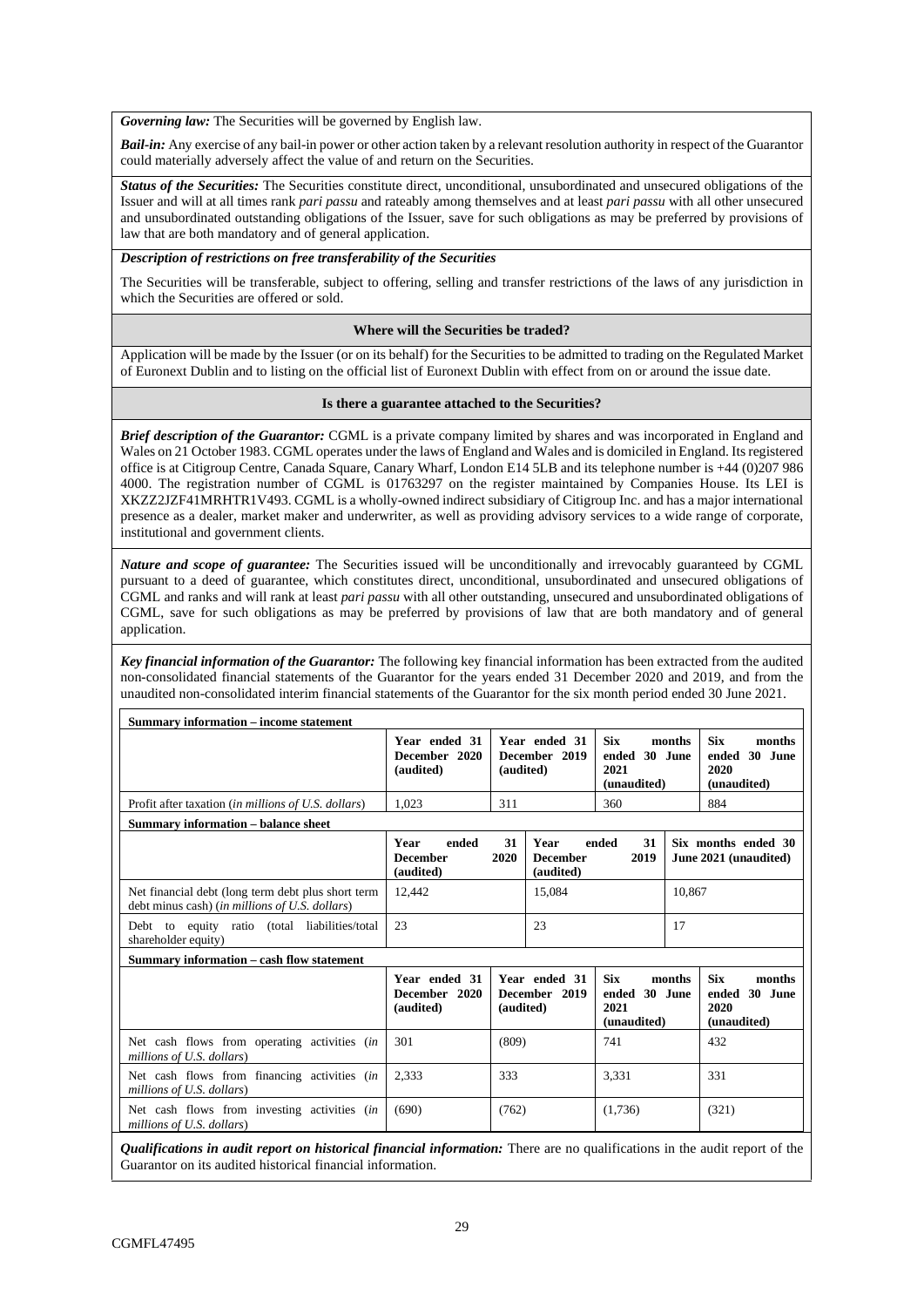#### *Key risks in respect of the Guarantor:* The Guarantor is subject to the following key risks:

- The Guarantor is exposed to concentrations of risk, particularly credit and market risk. As regulatory or market developments continue to lead to increased centralisation of trading activities, the Guarantor could experience an increase in concentration of risk, which could limit the effectiveness of any hedging strategies and cause the Guarantor to incur significant losses. The Guarantor may be affected by macroeconomic, geopolitical and other challenges, uncertainties and volatilities, including the global COVID-19 pandemic and the military action by Russia in Ukraine (and related sanctions, export controls and similar actions or laws), which may negatively impact the businesses of the Guarantor and its ability to fulfil its obligations under the Securities, and the value of and return on the Securities.
- The Guarantor may not be able to maintain its current ratings. If a rating agency reduces, suspends or withdraws its rating of the Guarantor and/or any affiliate thereof, the liquidity and market value of the Securities are likely to be adversely affected. Ratings downgrades could also have a negative impact on other funding sources, such as secured financing and other margin requirements, for which there are no explicit triggers.
- If the relevant resolution authority is satisfied that the Guarantor is failing or likely to fail, and subject to certain other conditions being satisfied, the Guarantor may be subject to action taken by the resolution authority, including potentially the write down of claims of unsecured creditors of the Guarantor (such as under the deed of guarantee) and the conversion of unsecured debt claims (such as the under the deed of guarantee) to other instruments (e.g. equity shares), the transfer of all or part of the Guarantor's business to another entity, or other resolution measures. As a result of any such action, investors could lose some or all of their investment in the Securities.

## **What are the key risks that are specific to the Securities?**

The Securities are subject to the following key risks:

- You should be prepared to sustain a total or partial loss of the purchase price of your Securities. The value of Securities prior to their scheduled redemption may vary due to a number of interrelated factors, including the value, dividend yield and volatility of the Underlying and any changes in interim interest rates if applicable, and a sale of Securities prior to their scheduled redemption may be at a substantial discount from the original purchase price and you may lose some or all of your investment. If, at maturity, a Redemption Barrier Event has occurred, the Securities may be redeemed for (or the value of the Entitlement deliverable and the cash amount equal to the value of the Fractional Entitlement (if any) may be) less than your initial investment or even zero. Further, you may receive no interest if an Interest Barrier Event does not occur.
- The Issuer's obligations under the Securities and the Guarantor's obligations under the deed of guarantee represent general contractual obligations of each respective entity and of no other person. Accordingly, payments under the Securities are subject to the credit risk of the Issuer and the Guarantor. Securityholders will not have recourse to any secured assets of the Issuer and Guarantor in the event that the Issuer or Guarantor is unable to meet its obligations under the Securities, including in the event of an insolvency, and therefore risk losing some or all of their investment.
- Securities may have no established trading market when issued, and one may never develop, so investors should be prepared to hold the Securities until maturity. If a market does develop, it may not be very liquid. Consequently, you may not be able to sell your Securities easily or at all or at prices equal to or higher than your initial investment and in fact any such price may be substantially less than the original purchase price. Illiquidity may have a severely adverse effect on the market value of Securities.
- Amounts due in respect of the Securities are linked to the performance of the Underlying, which is a share. The value of a share may go down as well as up and the value of a share on any date may not reflect its performance in any prior period. The value and price volatility of a share, may affect the value of and return on the Securities.
- The Securities do not create an actual interest in, or ownership of, the Underlying and accordingly you will not have voting rights or rights to receive dividends or distributions or any other rights with respect to the Underlying. A Security will not represent a claim against the Underlying and, in the event that the amount paid on redemption of the Securities is less than your investment, you will not have recourse under any relevant Security to the Underlying in respect of such Securities. You will have no legal or beneficial interest in the Underlying. You may receive a lower return on the Securities than you would have received had you invested directly in the Underlying or through another product.
- The terms and conditions of Securities include provisions dealing with the postponement of dates on which the price of the Underlying is scheduled to be taken. Such postponement or alternative provisions for valuation provided in the terms and conditions of the Securities may have an adverse effect on the value of such Securities.
- The calculation agent may make adjustments to the terms of the Securities to account for the effect of certain adjustment events occurring in respect of the Securities or the Underlying and/or hedging arrangements, or may replace the Underlying with a new share. Any such adjustments may have an adverse effect on the value of such Securities.
- In certain circumstances (for example, if the calculation agent determines that no calculation, adjustment or substitution can reasonably be made, following an event of default or certain events affecting the Underlying or the Issuer's hedging arrangements, or for reasons relating to taxation or illegality), the Securities may be early redeemed. If the Securities are redeemed early, the amount paid may be less than your initial investment and you may therefore sustain a loss.
- Following the occurrence of a Mandatory Early Redemption Barrier Event, the Securities will be redeemed on the relevant Mandatory Early Redemption Date at the relevant Mandatory Early Redemption Amount. No further amount shall be payable in respect of the Securities after the Mandatory Early Redemption Date. In this case, you are subject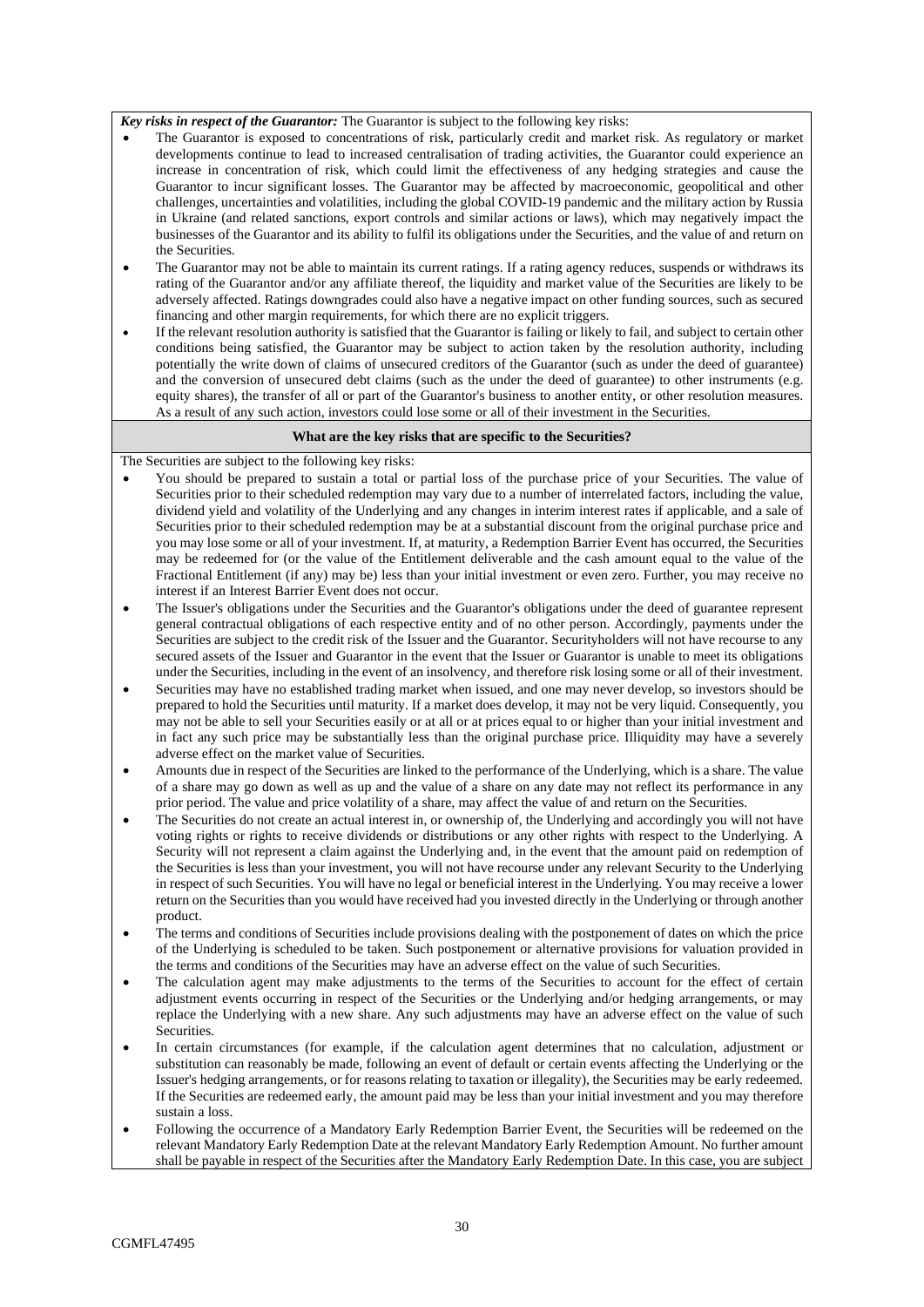to a reinvestment risk, as you may not be able to replace your investment in the Securities with an investment that has a similar profile of chances and risks as the Securities.

## **KEY INFORMATION ON THE OFFER OF SECURITIES TO THE PUBLIC AND/OR THE ADMISSION TO TRADING ON A REGULATED MARKET**

#### **Under which conditions and timetable can I invest in the Securities?**

#### *Terms and conditions of the offer*

An offer of the Securities will be made in Hungary during the period from (and including) 6 April 2022 to (and including) 29 April 2022. Such period may be adjusted by the Issuer. The Offer Period in relation to the Offer of the Securities in Hungary may not be shorter than three business days. The Issuer reserves the right to cancel the offer of the Securities.

The offer price is EUR 1,000 per calculation amount, and the minimum subscription amount is EUR 1,000. The maximum amount of application will be subject only to availability at the time of application. The Issuer may decline in whole or in part an application for the Securities and/or accept subscriptions which would exceed the aggregate principal amount of EUR 5,000,000.

Description of the application process: Applications for the purchase of Securities may be made by a prospective investor in Hungary to the Authorised Offeror. Each prospective investor in Hungary should ascertain from the Authorised Offeror when the Authorised Offeror will require receipt of cleared funds from it in respect of its application for the purchase of any Securities and the manner in which payment should be made to the Authorised Offeror.

Details of method and time limits for paying up and delivering the Securities: Securities will be available on a delivery versus payment basis. The Issuer estimates that the Securities will be delivered to the purchaser's respective book-entry securities accounts on or around the issue date.

Manner in and date on which results of the offer are to be made public: By means of a notice published by the Issuer on the website of Euronext Dublin [\(https://live.euronext.com\)](https://live.euronext.com/) and the website of the Authorised Offeror [\(https://www.ersteinvestment.hu//hu/XS2460114940.html\)](https://www.ersteinvestment.hu/hu/XS2460114940.html).

### *Estimated expenses or taxes charged to investor by issuer/offeror*

No commissions and concessions are payable by the Issuer to the Dealer. The fee payable by the Dealer to the Authorised Offeror shall not excced 5.00 per cent. per Specified Denomination. In addition, the Issuer understands from the Authorised Offeror that the Authorised Offeror may charge the initial investor a surcharge fee of up to 1.50 per cent. per Calculation Amount. Investors can obtain more information about the fees by contacting the Authorised Offeror.

#### **Who is the offeror and/or the person asking for admission to trading?**

*Authorised Offeror:* The Authorised Offeror is Erste Investment Ltd, at 24-26 Népfürdő str., Budapet, 1138, Hungary. Its LEI is 549300S5161J3XIURT65. The Authorised Offeror is domiciled in Hungary and was incorporated in Hungary as a private company limited by shares under the laws of Hungary.

#### **Why is the Prospectus being produced?**

#### *Use and estimated net amount of proceeds*

The net proceeds of the issue of the Securities will be used primarily to grant loans or other forms of funding to CGML and any entity belonging to the same Group, and may be used to finance the Issuer itself. The estimated net amount of proceeds is 100 per cent. of the final aggregate principal amount of the Securities issued on the issue date.

*Underwriting agreement on a firm commitment basis:* The offer of the Securities is not subject to an underwriting agreement on a firm commitment basis.

# *Description of any interest material to the issue/offer, including conflicting interests*

Fees are payable to the dealer and/or distributor(s). The terms of the Securities confer on the Issuer, the calculation agent and certain other persons discretion in making judgements, determinations and calculations in relation to the Securities. Potential conflicts of interest may exist between the Issuer, calculation agent and holders of the Securities, including with respect to such judgements, determinations and calculations. The Issuer, CGML and/or any of their affiliates may also from time to time engage in transactions or enter into business relationships for their own account and/or possess information which affect or relate to the Securities and/or the Underlying(s). The Issuer, CGML and/or any of their affiliates have no obligation to disclose to investors any such information and may pursue actions and take steps that they deem necessary or appropriate to protect their interests without regard to the consequences for investors. Save as described above, so far as the Issuer is aware, no person involved in the offer of the Securities has an interest material to the offer.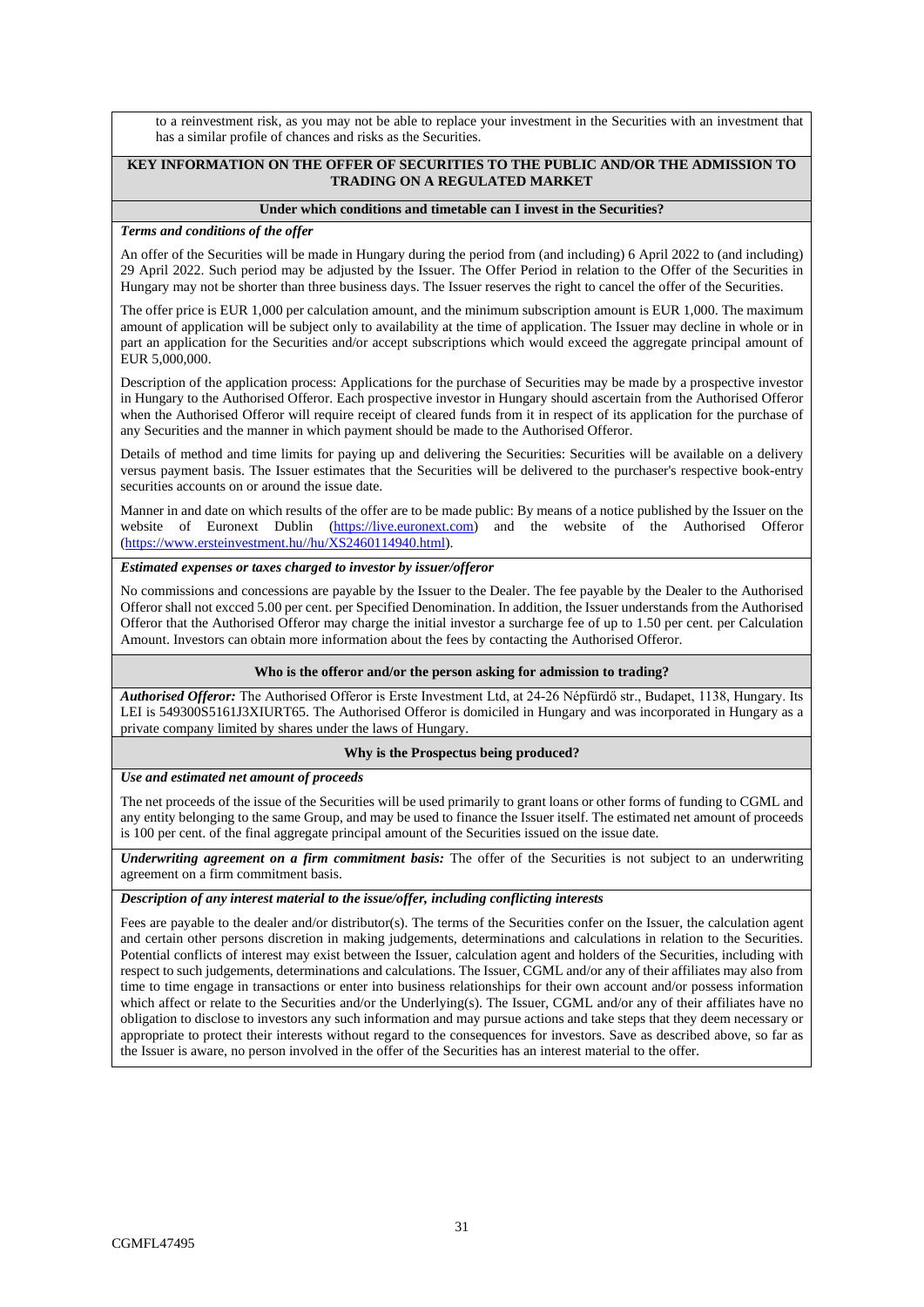# **ÉRTÉKPAPÍROKKAL KAPCSOLATOS ÖSSZEFOGLALÓ**

### **BEVEZETÉS ÉS FIGYELMEZTETÉSEK**

Ez az összefoglaló az Alaptájékoztató bevezetőjének tekintendő. Az Értékpapírok vonatkozásában befektetői döntést csak az Alaptájékoztató egészét figyelembe véve lehet meghozni. Bizonyos esetekben a befektetők a befektetésük jelentős részét vagy egészét elveszíthetik. Amennyiben az Alaptájékoztatóban foglalt információkkal kapcsolatosan kereset indításra kerül sor, előfordulhat, hogy az érintett Tagállam nemzetközi jogszabályai alapján a felperesnek kell viselnie a bírósági eljárás megindítását megelőzően az Alaptájékoztató fordítási költségeit. Kizárólag azon személyeket terheli polgári jogi felelősség, akik a jelen Összefoglalót, ideértve az Összefoglaló bármely fordítását is, összeállították, de csak abban az esetben, ha az Összefoglaló vagy annak fordítása félrevezető, pontatlan vagy nincs összhangban az Alaptájékoztató egyéb részeivel, vagy amennyiben az összefoglaló az Alaptájékoztatóval együtt olvasva sem tartalmazza a befektetők Értékpapírokra vonatkozó befektetési döntését elősegítő kiemelt információkat.

*Az Ön által megvásárolni tervezett termék bonyolult és nehezen érthető.*

*Az Értékpapírok:* legfeljebb 5.000.000 euró összegben kibocsátandó, 2025. májusban lejáró és az Erste Group Bank AG társaság teljesítményét lekövető, "Memory Coupon Barrier Autocall Notes" elnevezésű Értékpapírok (ISIN kód: XS2460114940).

*A Kibocsátó:* Citigroup Global Markets Funding Luxembourg S.C.A., székhely: 31, Z.A. Bourmicht, L-8070 Bertrange, Luxemburgi Nagyhercegség, telefonszám: +352 45 14 14 447, LEI azonosító ("**LEI**"): 549300EVRWDWFJUNNP53.

*Felhatalmazott Forgalmazó(k):* A Felhatalmazott Forgalmazó: Erste Befektetési Zrt. amelynek székhelye 1138 Budapest, Népfürdő u. 24-26. cím alatt található. LEI azonosítója: 549300S5161J3XIURT65

*Illetékes hatóság:* Az Alaptájékoztatót 2021. december 17.-én az Ír Központi Bank (székhely: New Wapping Street, North Wall Quay, Dublin 1, D01 F7X3, Írország; telefonszám: +353 1 224 6000) hagyta jóvá.

### **KIBOCSÁTÓRA VONATKOZÓ KIEMELT INFORMÁCIÓK**

#### **Ki az Értékpapírok kibocsátója?**

*A Kibocsátó székhelye és jogi formája, LEI kódja, a Kibocsátó tevékenységére irányadó jog és a kibocsátó székhely szerinti országa:* A Kibocsátó egy részvényekkel alapított, a Luxemburgi Nagyhercegség joga alapján 2012. május 24-én határozatlan időre – a Luxemburgi Cégbíróságon B 169.199 nyilvántartási számon – bejegyzett betéti társaság (*société en commandite par actions*). LEI azonosítója: 549300EVRWDWFJUNNP53.

*A Kibocsátó főbb tevékenységei:* A Kibocsátó a Citigroup Inc. és annak leányvállalatai (a **Csoport**) számára kölcsönöket és finanszírozást nyújt. Ennélfogva a Kibocsátó minden olyan piacon versenyez, amelyen a Csoport jelenléttel bír, valamint a Kibocsátó bármilyen formában finanszírozhatja magát – az Értékpapírok kibocsátását is ideértve – és kiegészítő tevékenységeket is végezhet.

*Főbb részvényesek, ideértve a Kibocsátót közvetlenül vagy közvetve tulajdonló vagy ellenőrző személyeket is:* A Kibocsátó részvényesei a Citigroup Global Markets Funding Luxembourg GP S.à r.l. és a Citigroup Global Markets Limited ("**CGML**" vagy a "**Garanciavállaló**"). A CGML egyedüli részvényese a Citigroup Global Markets Holdings Bahamas Limited, amely a Citigroup Inc. közvetett leányvállalata.

*Főbb vezető tisztségviselők:* A Kibocsátó ügyvezetését a Citigroup Global Markets Funding Luxembourg GP S.à r.l. látja el mint ügyvezető (a "**Társasági Ügyvezető**"). A Társasági Ügyvezető ügyvezetői testületének tagjai Alberta Brusi, Vincent Mazzoli, Jonas Bossau, Milka Krasteva és Dimba Kier.

*Könyvvizsgáló:* A Kibocsátó megbízott könyvvizsgálója (*réviseur d'entreprises agréé*) a KPMG Luxembourg Société Coopérative of 39, avenue J.F. Kennedy, L-1855, Luxemburg.

#### **Melyek a Kibocsátóra vonatkozó kiemelt pénzügyi információk?**

Az alábbi kiemelt pénzügyi információ a Kibocsátónak a 2020. december 31.-ével és 2019. december 31.-ével lezárt évekre vonatkozó auditált, nem konszolidált éves beszámolóiból, továbbá a Kibocsátónak a 2021. június 30.-ával lezárt hat hónapos időszakra vonatkozó nem auditált, nem konszolidált közbenső beszámolóiból került beillesztésre.

| Osszevont információk – Eredménykimutatás       |                         |            |                         |                                   |            |                                   |
|-------------------------------------------------|-------------------------|------------|-------------------------|-----------------------------------|------------|-----------------------------------|
|                                                 | 2020. december          |            | 2019. december          | 2021. június 30.-                 |            | 2020. június 30.-                 |
|                                                 | 31.-ével lezárt év      |            | 31.-ével lezárt év      | ával lezárt hat                   |            | ával lezárt hat                   |
|                                                 | (auditált)              | (auditált) |                         | hónapos időszak<br>(nem auditált) |            | hónapos időszak<br>(nem auditált) |
| Jövedelemadó előtti nyereség (ezer amerikai     | 113                     | 121        |                         | 64                                |            | 64                                |
| dollárban)                                      |                         |            |                         |                                   |            |                                   |
| Összevont információk – mérleg                  |                         |            |                         |                                   |            |                                   |
|                                                 | 2020. december 31.-ével |            | 2019. december 31.-ével |                                   |            | $2021.$ június<br><b>30.-ával</b> |
|                                                 | lezárt év (auditált)    |            | lezárt év (auditált)    |                                   | lezárt     | hónapos<br>hat                    |
|                                                 |                         |            |                         |                                   |            | időszak (nem auditált)            |
| Nettó pénzügyi adósság (hosszú távú adósság     | 18.588.258              |            | 12.746.867              |                                   | 23.442.327 |                                   |
| plusz rövid távú adósság minusz készpénz) (ezer |                         |            |                         |                                   |            |                                   |
| amerikai dollárban)                             |                         |            |                         |                                   |            |                                   |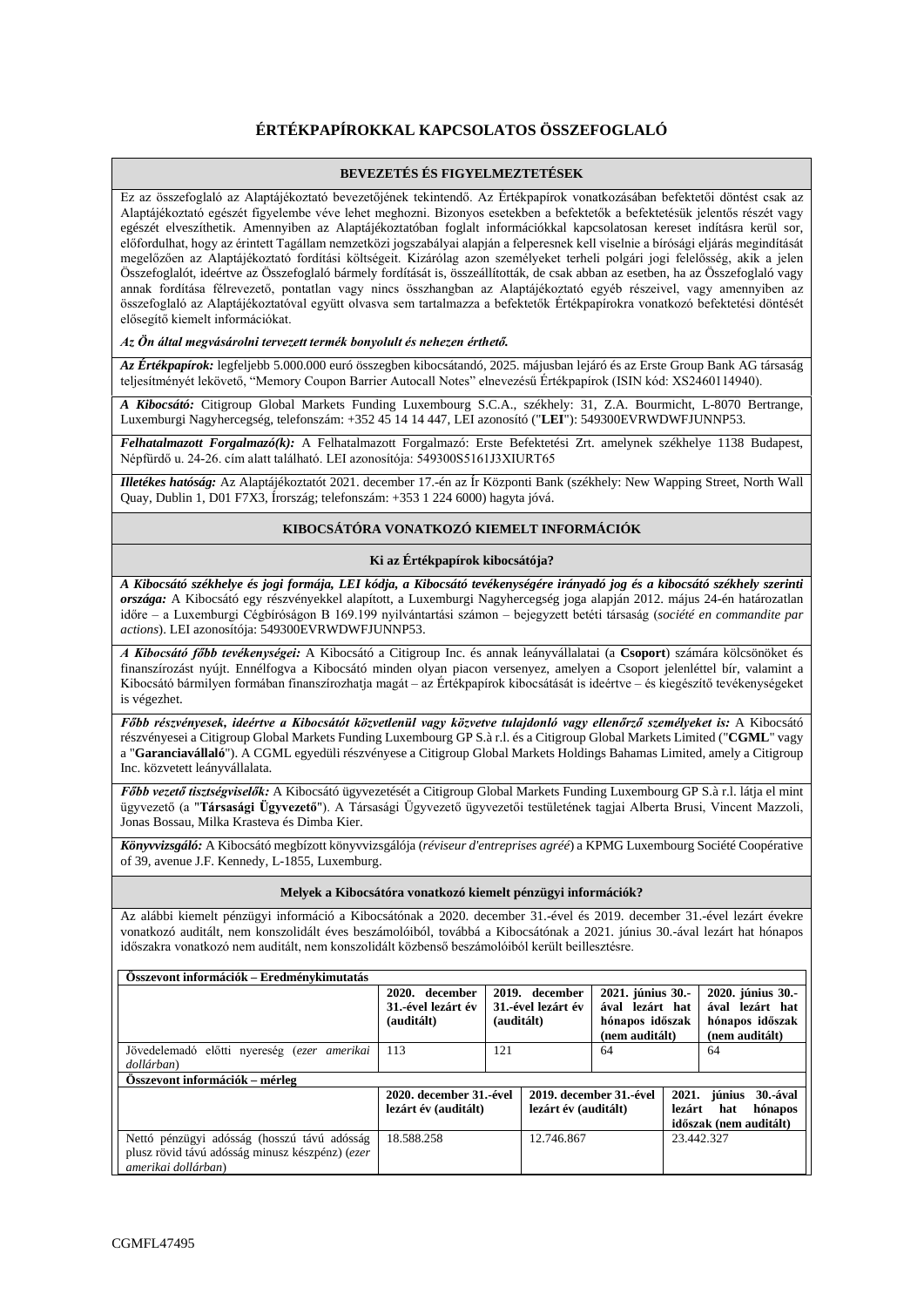| Forgóeszköz hányados (forgó eszközök / forgó<br>kötelezettségek) | 100%               |                    | 100%             |                   | 100%     |                   |
|------------------------------------------------------------------|--------------------|--------------------|------------------|-------------------|----------|-------------------|
| Részvénytőkéhez viszonyított adósság mutató                      | 1868714%           |                    | 1395849%         |                   | 2241453% |                   |
| (összes kötelezettség / összes részvényesi tőke)                 |                    |                    |                  |                   |          |                   |
| Kamat fedezeti mutató (működési bevétel / kamat                  | Nem alkalmazandó   |                    | Nem alkalmazandó |                   |          | Nem alkalmazandó  |
| kiadás)*                                                         |                    |                    |                  |                   |          |                   |
| Osszevont információk – cash flow kimutatás                      |                    |                    |                  |                   |          |                   |
|                                                                  | 2020. december     | 2019. december     |                  | 2021. június 30.- |          | 2020. június 30.- |
|                                                                  | 31.-ével lezárt év | 31.-ével lezárt év |                  | ával lezárt hat   |          | ával lezárt hat   |
|                                                                  | (auditált)         | (auditált)         |                  | hónapos időszak   |          | hónapos időszak   |
|                                                                  |                    |                    |                  | (nem auditált)    |          | (nem auditált)    |
| Működési tevékenységből származó nettó cash                      | $-11.875$          | 9.381              |                  | $-18.100$         |          | $-13.277$         |
|                                                                  |                    |                    |                  |                   |          |                   |
| flow (ezer amerikai dollárban)                                   |                    |                    |                  |                   |          |                   |
| Finanszírozásból származó nettó cash flow (ezer                  | 4.871.709          | 3.518.482          |                  | 4.409.702         |          | 3.901.494         |
| amerikai dollárban)                                              |                    |                    |                  |                   |          |                   |
| Befektetésekből származó nettó cash flow (ezer                   | $-4.871.701$       | $-3.518.473$       |                  | $-4.409.702$      |          | $-3.901.494$      |
| amerikai dollárban)                                              |                    |                    |                  |                   |          |                   |

*A múltbéli pénzügyi tájékoztatással kapcsolatos könyvvizsgálói jelentésben tett záradékok:* A Kibocsátó auditált múltbéli pénzügyi információi tekintetében a könyvvizsgáló nem tett záradékot.

#### **Melyek a Kibocsátóra vonatkozó kiemelt kockázati tényezők?**

A Kibocsátóra vonatkozó kiemelt kockázati tényezők a következőek:

- A Kibocsátó ki van téve a csoporton belüli hitelezési kockázatnak. A Kibocsátó időről időre származtatott ügyleteket köt a CGML-el a Kibocsátó által kibocsátott értékpapírok (ideértve adott esetben az Értékpapírokat is) tulajdonosai felé fennálló kötelezettségeinek ellentételezése vagy fedezése céljából. Ebből kifolyólag az ezen származtatott ügyleteket érntő partnerkockázat formájában a Kibocsátó ki van téve a CGML-el kapcsolatos hitelezési kockázatoknak. A Kibocsátónak az Értékpapírokkal kapcsolatos kötelezettségeinek a teljesítésére vonatkozó képessége elsődlegesen a CGML-nek a Kibocsátó felé a fent említett származtatott ügyletek alapján fennálló partner kötelezettségei esedékességkori teljesítésétől függ. A CGML teljesítésének az elmulasztása negatívan befolyásolhatja a Kibocsátó Értékpapírokkal kapcsolatos kötelezettségeinek a teljesítésére vonatkozó képességét. Az Értékpapírok tulajdonosai a fenti származtatott ügyletek tekintetében nem jogosultak igényeket érvényesíteni.
- Előfordulhat, hogy a Kibocsátó nem lesz képes a jelenlegi hitelminősítéseinek a fenntartására. Amennyiben egy hitelminősítő csökkenti, felfüggeszti vagy visszavonja a Kibocsátó és / vagy bármely kapcsolt vállalkozása hitelminősítését, ez hátrányos hatással lehet az Értékpapírok likviditására és piaci értékére. A hitelminősítésekkel kapcsolatos leminősítések negatív hatással lehetnek az egyéb finanszírozási forrásokra is, ideértve a biztosítékalapú finanszírozást és egyéb biztosíték nyújtással kapcsolatos követelményeket is, amelyek alkalmazása tekintetében nincsenek kifejezett küszöbértékek.
- Oroszországnak az Ukrajnában ezközölt katonai cselekményeit követően az Amerikai Egyesült Államok jelentős pénzügyi és gazdasági szankciókat és export korlátozásokat alkalmazott illetve fog alkalmazni egyes oroszországi szervezetekkel és/vagy személyekkel szemben, valamint az Európai Uniótól, az Egyesült Királyságtól és egyéb országoktól is hasonló intézkedések megtételére került sor, illetve ilyen intézkedések megtételét tervezik. A Csoport azon képessége, hogy az oroszországi és ukrajnai lakossági és intézményi szolgáltatók számára tevékenységeket végezzen (illetve orosz vagy ukrán szervezetekkel és ügyfelekkel üzleteljen) részben attól is függ, hogy az adott tevékenység az amerikai, az európai uniós, az egyesült királyságbeli vagy egyéb országbeli jelenlegi vagy jövőbeliszankciók és jogszabályok által korlátozott-e vagy ezen fejlemények fényében beszüntetésre került-e. A szankciók és az exportkorlátozások továbbá az Oroszország által tett bármely cselekmény hátrányos hatással lehet a Csoportnak az Oroszországban és Ukrajnában lévő vagy az ezekből az országokból származó üzleti tevékenységére és ügyfeleire. Oroszországnak az Ukrajnában folytatott tevégeinységeivel valamint a vonatkozó szankciókkal, exportkorlátozásokkal és hasonló intézkedésekkel kapcsolatosan a Csoportot – ideértve a Kibocsátót is – érő negatív hatások hátrányosan befolyásolhatják a Kibocsátó Értékpapírokkal kapcsolatos kötelezettségeinek a teljesítésére vonatkozó képességét, továbbá hátrányosan befolyásolhatják az Értékpapírok értékét és hozamát.

### **ÉRTÉKPAPÍROKRA VONATKOZÓ KIEMELT INFORMÁCIÓK**

#### **Melyek az Értékpapírok főbb jellemzői?**

*Értékpapírok típusa és osztálya, ideértve az értékpapír-azonosító számokat is* 

Az Értékpapírok származtatott, hitelviszonyt megtestesítő értékpapír formájában kibocsátandó értékpapírok, amelyek hozama a mögöttes részvény hozamához kötött. Az Értékpapírok elszámolására az Euroclear Bank S.A./N.V. és/vagy a Clearstream Banking, *société anonyme* elszámolóházakon keresztül fog sor kerülni.

Az Értékpapírok kibocsátási dátuma 2022. május 16. Az Értékpapírok kibocsátási ára az össznévérték 100,00%-a.

Sorozatszám: CGMFL47495; ISIN kód: XS2460114940; Közös kód: 246011494; CUSIP: 5C02MN9W2; CFI kód: DTFNFR; FISN kód: CITIGROUP GLOBA/7.2EMTN 20250516

*Az Értékpapírok devizaneme, meghatározott névértéke, számítási összege, összesített tőkeösszege és lejárati napja*

Az Értékpapírok devizaneme euro (**euró**). Az Értékpapírok meghatározott névértéke 1.000 euró és számítási összege 1.000 euró. Az Értékpapírok legfeljebb 5.000.000 euró összesített tőkeösszegben kerülnek kibocsátásra.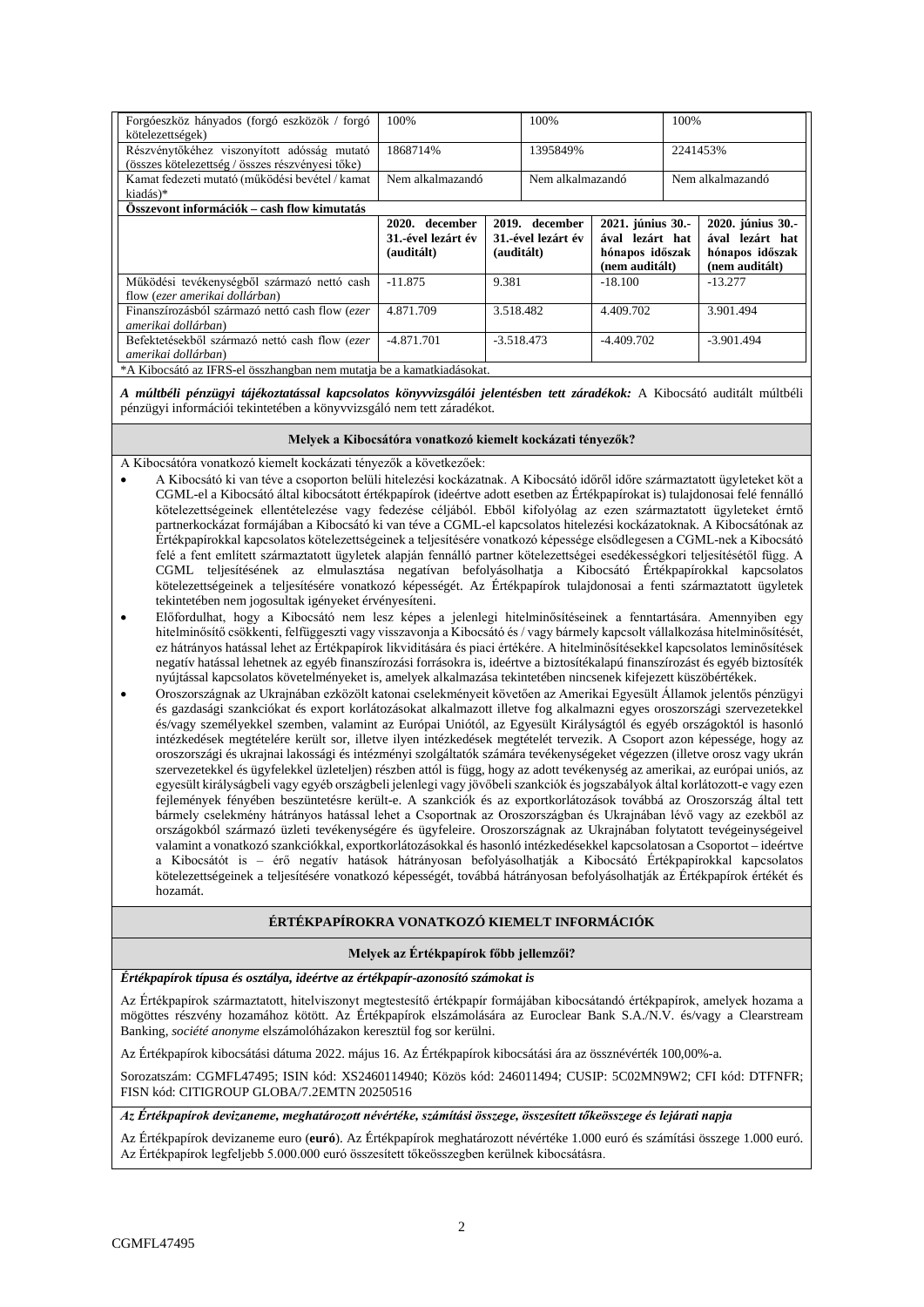*Lejárati Nap*: 2025. május 16.-a. Az Értékpapírok tervezett visszaváltására ezen a napon kerülne sor, feltéve hogy az Értékpapírok lejárat előtti visszaváltására nem kerül sor.

### *Az Értékpapírokhoz fűződő jogok*

Az Értékpapírok után fizetendő hozam a következő elemekből áll: az (adott esetben) fizetendő Kamatösszeg, az Értékpapíroknak a Kötelező Lejárat Előtti Visszaváltáskori Korlát Esemény következtében történő lejárat előtti visszaváltásakor adott esetben fizetendő Lejárat Előtti Visszaváltási Összeg, továbbá az Értékpapírok Lejárati Napján – feltéve, hogy az Értékpapírok lejárat előtti visszaváltására, megvásárlására vagy törlésére nem kerülsor – a Visszaváltási Összeg megfizetése, vagy a Jogosultság fizikai leszállítás útján történő teljesítése és a Töredék Jogosultság értékének megfelelő összeg (adott esetben) készpénzben történő kifizetése.

**Kamat Összeg**: Amennyiben valamely Kamatfizetési Nap vonatkozásában:

- (a) nem következett be Kamat Korlát Esemény, az adott Kamatfizetési Napon kamatkifizetésre nem kerül sor;
- (b) Kamat Korlát Esemény következett be, minden egyes Értékpapír vonatkozásában az alábbi táblázatban az adott Kamat Fizetési Nap tekintetében meghatározott összeg kifizetésére plusz az alábbi táblázatban az adott Kamat Fizetési Napot megelőző valamennyi olyan Kamat Fizetési Nap tekintetében meghatározott értékek (korábban ki nem fizetett) összege kerül kifizetésre amely megelőző Kamatfizetési Nap(ok)on Kamat Korlát Esemény bekövetkezésére – és így korábbi kifizetésre – nem került sor.
- A fentiek alkalmazásában:

**Kamat Korlát Esemény**: valamely Kamatfizetési Nap tekintetében amennyiben a vonatkozó Kamat Korlát Megfigyelési Napon a Mögöttes Eszköz záráskori értéke eléri a Kamat Korlát Értéket.

**Kamat Korlát Érték**: az alábbi táblázatban az adott Kamatfizetési Nap tekintetében meghatározott százalékos értéket jelenti.

**Kamat Korlát Megfigyelési Nap(ok):** kiigazításoktól függően valamely Kamatfizetési Nap vonatkozásában az alábbi táblázatban az adott Kamatfizetési Nap tekintetében meghatározott valamennyi dátumot jelenti.

**Kezdeti Kamat Érték:** valamely Mögöttes Eszköz tekintetében az adott Mögöttes Eszköznek a Kamat Megütési Napon alkalmazandó záráskori értékét jelenti.

**Kamat Fizetési Napok:** az alábbi táblázatban ekként meghatározott napokat jelenti.

**Kamat Megütési Nap**: 2022. május 2., kiigazítások függvényében.

| Kamat Korlát Érték (%)                                                                          | Meghatározott<br>Kamat Korlát<br>Megfigyelési Nap | Kamat Összeg, amennyiben az adott Kamat<br>Fizetési Nap és az adott Kamat Korlát<br>Megfigyelési Nap tekintetében Kamat Korlát<br>Esemény következik be | Meghatározott<br>Kamat Értékelési<br>Nap(ok) |
|-------------------------------------------------------------------------------------------------|---------------------------------------------------|---------------------------------------------------------------------------------------------------------------------------------------------------------|----------------------------------------------|
| nagyobb mint vagy megegyezik<br>az adott Mögöttes Eszköz Kezdeti<br>Kamat Értékének 60.00%-ával | $2022$ . november 2.                              | 36.00 euró                                                                                                                                              | 2022. november 17.                           |
| nagyobb mint vagy megegyezik<br>az adott Mögöttes Eszköz Kezdeti<br>Kamat Értékének 60,00%-ával | 2023. május 2.                                    | 36,00 euró                                                                                                                                              | 2023. május 16.                              |
| nagyobb mint vagy megegyezik<br>az adott Mögöttes Eszköz Kezdeti<br>Kamat Értékének 60,00%-ával | 2023. november 2.                                 | 36,00 euró                                                                                                                                              | 2023. november 16.                           |
| nagyobb mint vagy megegyezik<br>az adott Mögöttes Eszköz Kezdeti<br>Kamat Értékének 60.00%-ával | 2024. május 2.                                    | 36,00 euró                                                                                                                                              | 2024. május 16.                              |
| nagyobb mint vagy megegyezik<br>az adott Mögöttes Eszköz Kezdeti<br>Kamat Értékének 60.00%-ával | $2024.$ november 4.                               | 36,00 euró                                                                                                                                              | 2024. november 19.                           |
| nagyobb mint vagy megegyezik<br>az adott Mögöttes Eszköz Kezdeti<br>Kamat Értékének 60.00%-ával | 2025. május 2.                                    | 36.00 euró                                                                                                                                              | Lejárat Napja                                |

**Kötelező Lejárat Előtti Visszaváltási Összeg**: Amennyiben egy Kötelező Lejárat Előtti Visszaváltási Napon egy Kötelező Lejárat Előtti Visszaváltási Korlát Esemény következik be, az Értékpapírok az adott Kötelező Lejárat Előtti Visszaváltási Napon Értékpapíronként egy olyan összegen kerülnek visszaváltásra, amely megegyezik az alábbi táblázatban az adott Kötelező Lejárat Előtti Visszaváltási Nap tekintetében meghatározott Kötelező Lejárat Előtti Visszaváltási Összeggel. Az Értékpapírok lejárat előtti visszaváltása esetén a Kötelező Lejárat Előtti Visszaváltási Napot követően további összegek kifizetésére nem kerül sor.

A fentiek alkalmazásában:

**Kötelező Lejárat Előtti Visszaváltási Korlát Esemény** vagy **MER Korlát Esemény**: valamely Kötelező Lejárat Előtti Visszaváltási Nap tekintetében azt jelenti, ha az adott Kötelező Lejárat Előtti Visszaváltási Korlát Megfigyelési Napon a Mögöttes Eszköz záráskori értéke eléri az adott Kötelező Lejárat Előtti Visszaváltási Korlát Értéket.

**Kötelező Lejárat Előtti Visszaváltási Korlát Érték** vagy **MER Korlát Érték**: az alábbi táblázatban az adott Kötelező Lejárat Előtti Visszaváltási Nap és a Mögöttes Eszköz tekintetében meghatározott százalékos értéket jelenti.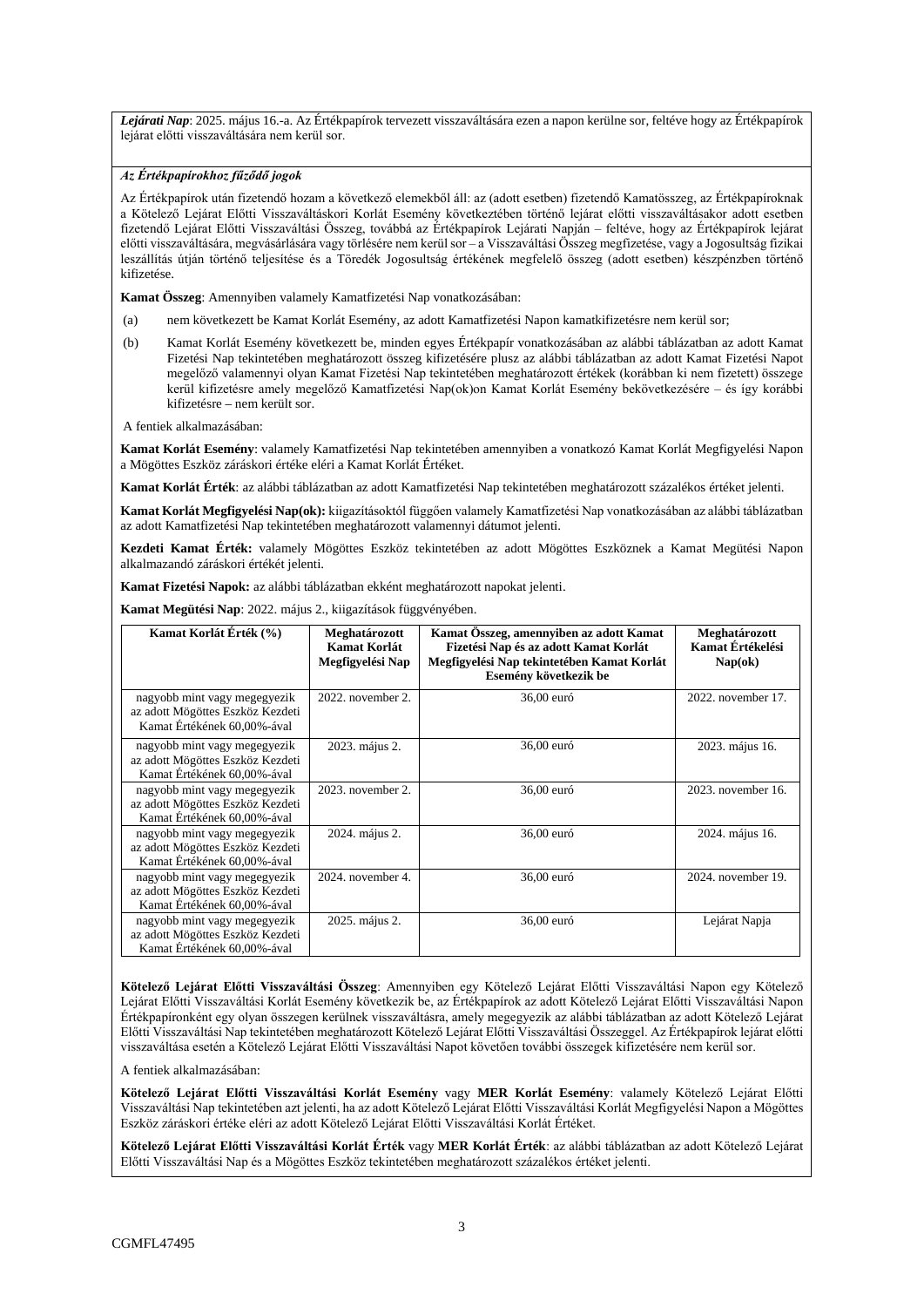**Kötelező Lejárat Előtti Visszaváltási Korlát Megfigyelési Nap** vagy **MER Korlát Megfigyelési Nap**: az adott Kötelező Lejárat Előtti Visszaváltási Nap tekintetében az alábbi táblázatban az adott Kötelező Lejárat Előtti Visszaváltási Naphoz rendelt napot jelenti, kiigazítások függvényében.

**Kötelező Lejárat Előtti Visszaváltási Nap** vagy **MER Nap:** az alábbi táblázatban ekként meghatározott napokat jelenti.

**Kezdeti Kötelező Lejárat Előtti Visszaváltási Érték vagy MER Kezdeti Érték:** valamely Mögöttes Eszköz tekintetében az adott Mögöttes Eszköznek a Kötelező Lejárat Előtti Visszaváltási Megütési Napon alkalmazandó záráskori értékét jelenti.

**Kötelező Lejárat Előtti Visszaváltási Megütési Nap**: 2022. május 2., kiigazítások függvényében.

| MER Korlát Érték (%)                                                                 | <b>Meghatározott MER</b><br>Korlát Megfigyelési Nap | Kötelező Lejárat Előtti<br>Visszaváltási Összeg | <b>MER Nap</b>     |
|--------------------------------------------------------------------------------------|-----------------------------------------------------|-------------------------------------------------|--------------------|
| nagyobb mint vagy megegyezik a Mögöttes<br>Eszköz MER Kezdeti Értékének 100.00%-ával | 2023. május 2.                                      | $1.000$ euró                                    | 2023. május 16.    |
| nagyobb mint vagy megegyezik a Mögöttes<br>Eszköz MER Kezdeti Értékének 95.00%-ával  | $2023.$ november 2.                                 | $1.000$ euró                                    | 2023. november 16. |
| nagyobb mint vagy megegyezik a Mögöttes<br>Eszköz MER Kezdeti Értékének 90.00%-ával  | 2024. május 2.                                      | $1.000$ euró                                    | 2024. május 16.    |
| nagyobb mint vagy megegyezik a Mögöttes<br>Eszköz MER Kezdeti Értékének 85.00%-ával  | $2024.$ november 4.                                 | 1.000 euró                                      | 2024. november 19. |

Visszaváltási Összeg megfizetése, vagy a Jogosultság fizikai leszállítás útján történő teljesítése és a Töredék Jogosultság **értékének megfelelő összeg (adott esetben) készpénzben történő kifizetése:** Feltéve hogy az Értékpapírok megelőző visszaváltására, megvásárlására vagy törlésére nem került sor, amennyiben:

- (a) nem következett be Visszaváltási Korlát Esemény, a Kibocsátó a Lejárati Napon 1.000 euró összegen visszavált minden egyes Értékpapírt; vagy
- (b) Visszaváltási Korlát Esemény következett be, a Kibocsátó valamennyi Értékpapír tekintetében leszállítja a Jogosultságot. A Jogosultság valamennyi Értékpapír tekintetében lekerekítésre kerül a Mögöttes Eszköz egész kereskedési összegének (azaz egy részvénynek) megfelelő legközelebbi többszörösére. A Mögöttes Eszköz egész kereskedési összegét el nem érő töredék összegek (a **Töredék Jogosultság**) nem kerülnek leszállításra. Ehelyett az Értékpapírok tulajdonosai a Töredék Jogosultság értékével megegyező összegű készpénzösszeg kifizetésében részesülnek, amely a Mögöttes Eszköz Végső Referencia Értékére történő hivatkozással kerül kiszámításra.

A fentiek alkalmazásában:

**Számítási Összeg** vagy **CA**: 1.000 euró.

**Jogosultság**: A Mögöttes Eszköz alábbi képlet alapján meghatározott azon (lefelé kerekített) mennyisége, amelyre egy értékpapírtulajdonos (az eszköz átruházási értesítő értékpapírtulajdonos által történő átadása, valamint bármely költség megfizetése függvényében) jogosult a Lejárati Napon:

#### Számítási Összeg

Végső Teljesítmény Mögöttes Eszköz Kezdeti Visszaváltási Értéke

**Végső Korlát Érték**: az Mögöttes Eszköz Kezdeti Visszaváltási Értékének 60,00%-a.

**Végső Referencia Érték**: Mögöttes Eszköz tekintetében a Mögöttes Eszköznek az adott Végső Visszaváltási Értékelési Napon alkalmazandó záráskori értékét jelenti.

**Végső Értékelési Nap(ok)**: 2025. május 2., kiigazítások függvényében.

**Visszaváltási Korlát Esemény**: amennyiben a vonatkozó Visszaváltási Korlát Megfigyelési Napon a Mögöttes Eszköz záráskori értéke nem éri el a Mögöttes Eszköz Végső Korlát Értékét.

**Visszaváltási Korlát Megfigyelési Nap**: 2025. május 2., kiigazítások függvényében.

**Visszaváltási Kezdeti Érték**: a Mögöttes Eszköz tekintetében, a Mögöttes Eszköznek a Visszaváltási Megütési Napon alkalmazandó értékét jelenti.

**Visszaváltási Megütési Nap**: 2022. május 2., kiigazítások függvényében.

| A Mögöttes Eszköz(ök)                                       |                                             |  |  |
|-------------------------------------------------------------|---------------------------------------------|--|--|
| <b>Elnevezés</b>                                            | Electronikus honlap                         |  |  |
| Az Erste Group Bank AG (ISIN: AT0000652011) törzsrészvényei | Bloomberg felület: EBS AV <equity></equity> |  |  |

*Lejárat Előtti Visszaváltás:* Bizonyos események vagy körülmények bekövetkezése esetén (ideértve például a Mögöttes Eszközre vagy a Kibocsátó fedezeti megállapodásaira kiható eseményeket, a szerződésszegési eseményeket, valamint az adózást és a jogellenességet érintő körülményeket) sor kerülhet az Értékpapíroknak a számítási ügynök által az Értékpapírfeltételekkel összhangban meghatározandó összegen történő lejárat előtti visszaváltására.

*Kiigazítások*: Az Értékpapírfeltételek tartalmaznak bizonyos rendelkezéseket, ideértve például a Mögöttes Eszközre vagy a Kibocsátó fedezeti megállapodásaira kiható eseményekre, az elszámolási zavarokra, a Mögöttes Eszköz piacán felmerülő – és a Jogosultságok vagy a kereskedésben korlátozott Mögöttes Eszköz leszállítását megakadályozó – likviditás hiányára vonatkozó rendelkezéseket, továbbá a piaci zavarokra vonatkozó rendelkezéseket, valamint a Mögöttes Eszköz árában bekövetkezett utólagos helyesbítésekre vonatkozó rendelkezéseket és ezen rendelkezések következményeinek a részleteit. Ezen rendelkezések adott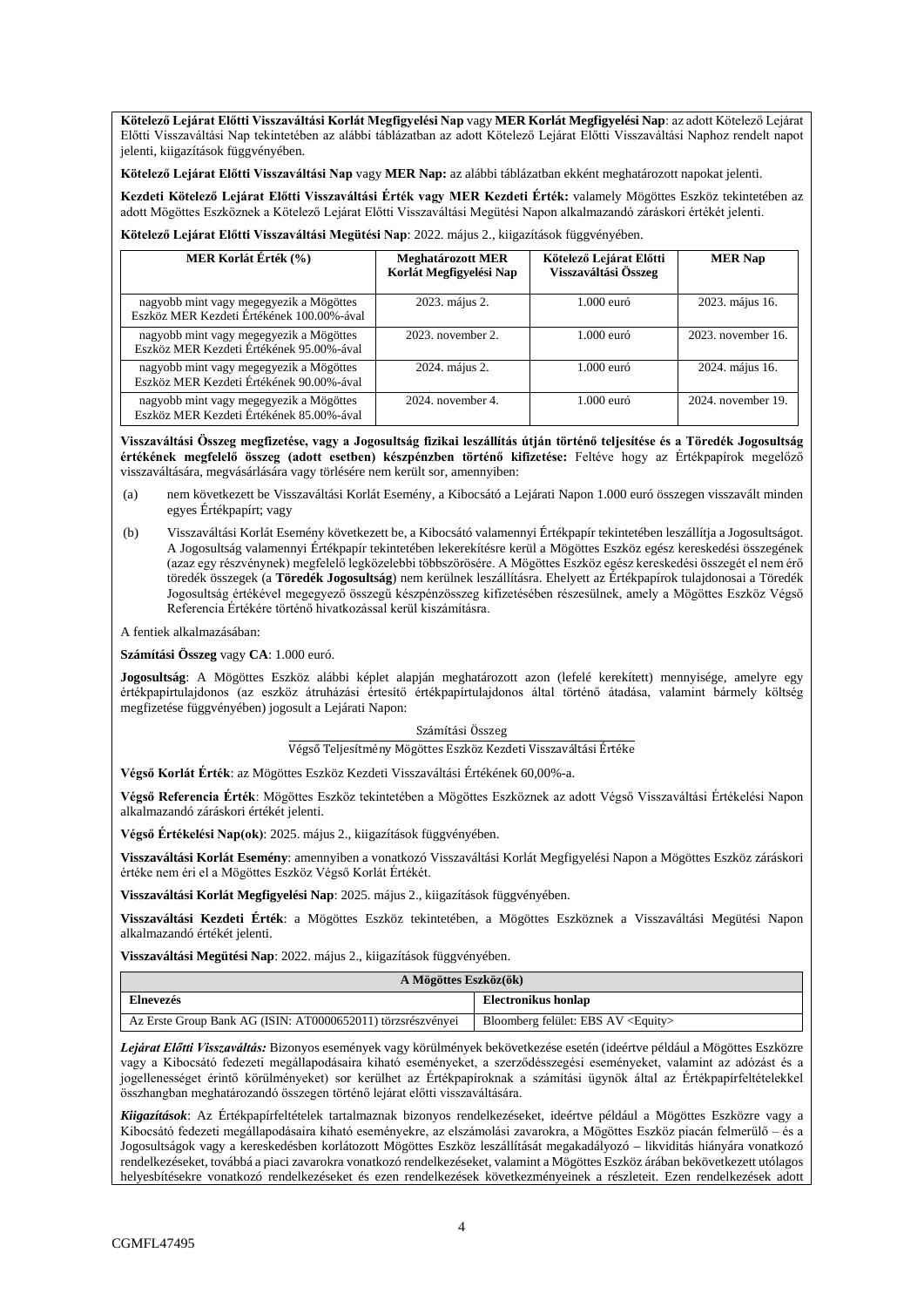esetben lehetőséget biztosítanak az Értékpapírfeltételekkel kapcsolatos kiigazítások megtételére. Emellett az Értékpapírfeltételek megengedhetik a nem Munkanapokra eső kifizetési napok kiigazítását is.

*A Jogosultság leszállítását helyettesítő kifizetés*: A számítási ügynök jogosult lehet arra, hogy a Jogosultságok leszállítása helyett a Lejárati Napon Értékpapíronként a Jogosultságok számítási ügynök által – az adott időpontban és a számítási ügynök által megfelelőnek ítélt források felhasználásával – meghatározott valós értékének megfelelő összeget fizessen ki az értékpapírtulajdonosok számára.

*Értékpapírtulajdonosi Gyűlések:* A tulajdonosok érdekeire általában véve befolyással lévő ügyek megtárgyalása céljából az Értékpapírfeltételek tulajdonosi gyűlések megtartására vonatkozó rendelkezéseket tartalmaznak. Ezen rendelkezések lehetővé teszik, hogy egy előre meghatározott többség valamennyi tulajdonos tekintetében – ideértve az adott gyűlésen részt nem vevő és nem szavazó tulajdonosokat, valamint a döntéseket ellenző tulajdonosokat is – kötelező érvényű döntéseket hozzon.

*Alkalmazandó jog:* Az Értékpapírok tekintetében alkalmazandó jog az angol jog.

*Hitelezői feltőkésítés:* A hitelezői feltőkésítést célzó intézkedések bármilyen módon történő alkalmazása vagy az illetékes szanálási hatóság által a Garanciavállaló tekintetében tett bármely egyéb intézkedés lényegesen hátrányos hatással lehet az Értékpapírok értékére és hozamára.

*Értékpapírok státusza:* Az Értékpapírok a Kibocsátó közvetlen, feltétel nélküli, alá nem rendelt és nem biztosított kötelezettségeit képezik és egymással, valamint a Kibocsátó más egyéb meglévő vagy jövőbeli közvetlen, feltételhez nem kötött és alá nem rendelt kötelezettségeivel szemben – ide nem értve a kötelezően alkalmazandó és általános hatályú jogszabályok alapján előnyösebben rangsorolt kötelezettségeket – legalább azonos ranghelyen (ún. *pari passu*) rangsoroltak.

### *Description of restrictions on free transferability of the Securities*

Az Értékpapírok – a forgalomba hozataluk szerinti országokban alkalmazandó, forgalomba hozatalt és átruházást érintő jogszabályi korlátozások függvényében – szabadon átruházhatóak.

### **Hol kerül sor az Értékpapírok kereskedésére?**

A Kibocsátó (vagy a nevében eljáró személy) kezdeményezni fogja az Értékpapíroknak az Euronext Dublin Szabályozott Piacára történő bevezetését és az Euronext Dublin hivatalos kereskedési listájára a kibocsátási naptól – vagy akörüli naptól –kezdődő hatállyal történő felvételét.

### **Milyen garanciát tartalmaznak az Értékpapírok?**

*A Garanciavállaló rövid bemutatása:* A CGML egy zártkörűen működő részvénytársaság, amely Anglia és Wales joga alapján került bejegyzésre 1983. október 21.-én és amelynek a székhelye Angliában a Citigroup Centre, Canada Square, Canary Wharf, London E14 5LB alatt található és a telefonszáma +44 (0)207 986 4000. A CGML cégbírósági nyilvántartási száma 01763297 és a LEI kódja XKZZ2JZF41MRHTR1V493. A CGML a Citigroup Inc. 100%-os leányvállalata és forgalmazóként, árjegyzőként és jegyzési garanciavállalóként, valamint számos nagyvállalati, intézményi és állami ügyfelek részére tanácsadási szolgáltatásokat nyújtó cégként nagy nemzetközi jelenléttel bír.

*A garancia természete és hatálya:* Az Értékpapírok a CGML feltétel nélküli és visszavonhatatlan garanciavállalási nyilatkozata mellett kerülnek kibocsátásra. A garanciavállalás a CGML közvetlen, feltétel nélküli, alá nem rendelt és nem biztosított kötelezettségeit képezik és a CGML más egyéb meglévő vagy jövőbeli nem biztosított és alá nem rendelt kötelezettségeivel szemben – ide nem értve a kötelezően alkalmazandó és általános hatályú jogszabályok alapján előnyösebben rangsorolt kötelezettségeket – legalább azonos ranghelyen (ún. *pari passu*) rangsoroltak.

*A Garanciavállalóval kapcsolatos kiemelt pénzügyi információk:* Az alábbi kiemelt pénzügyi információ a Garanciavállalónak a 2020. december 31.-ével és 2019. december 31.-ével lezárt évekre vonatkozó auditált, nem konszolidált éves beszámolóiból, továbbá a Garanciavállalónak a 2021. június 30.-ával lezárt hat hónapos időszakra vonatkozó nem auditált, nem konszolidált közbenső beszámolóiból került beillesztésre.

| Osszevont információk – Eredménykimutatás                                                                          |                                                       |                                                    |  |                                                                           |        |                                                                           |
|--------------------------------------------------------------------------------------------------------------------|-------------------------------------------------------|----------------------------------------------------|--|---------------------------------------------------------------------------|--------|---------------------------------------------------------------------------|
|                                                                                                                    | 2020. december<br>31.-ével lezárt év<br>(auditált)    | 2019. december<br>31.-ével lezárt év<br>(auditált) |  | 2021. június 30.-<br>ával lezárt hat<br>hónapos időszak<br>(nem auditált) |        | 2020. június 30.-<br>ával lezárt hat<br>hónapos időszak<br>(nem auditált) |
| Jövedelemadó<br>előtti nyereség (ezer<br>amerikai<br>dollárban)                                                    | 1.023                                                 | 311                                                |  | 360                                                                       |        | 884                                                                       |
| Osszevont információk – mérleg                                                                                     |                                                       |                                                    |  |                                                                           |        |                                                                           |
|                                                                                                                    | 2020. december 31.-ével<br>lezárt év (auditált)       | 2019.                                              |  | december 31.-<br>ével lezárt év (auditált)                                | lezárt | 2021. június<br>30.-ával<br>hónapos<br>hat<br>időszak (nem auditált)      |
| Nettó pénzügyi adósság (hosszú távú adósság plusz rövid<br>távú adósság minusz készpénz) (ezer amerikai dollárban) | 12.442                                                | 15.084                                             |  |                                                                           | 10.867 |                                                                           |
| Részvénytőkéhez viszonyított adósság mutató (összes<br>kötelezettség / összes részvényesi tőke)                    | 23                                                    | 23                                                 |  |                                                                           | 17     |                                                                           |
| Összevont információk – cash flow kimutatás                                                                        |                                                       |                                                    |  |                                                                           |        |                                                                           |
|                                                                                                                    | december<br>2020.<br>31.-ével lezárt év<br>(auditált) | 2019. december<br>31.-ével lezárt év<br>(auditált) |  | 2021. június 30.-<br>ával lezárt hat                                      |        | 2020. június 30.-<br>ával lezárt hat                                      |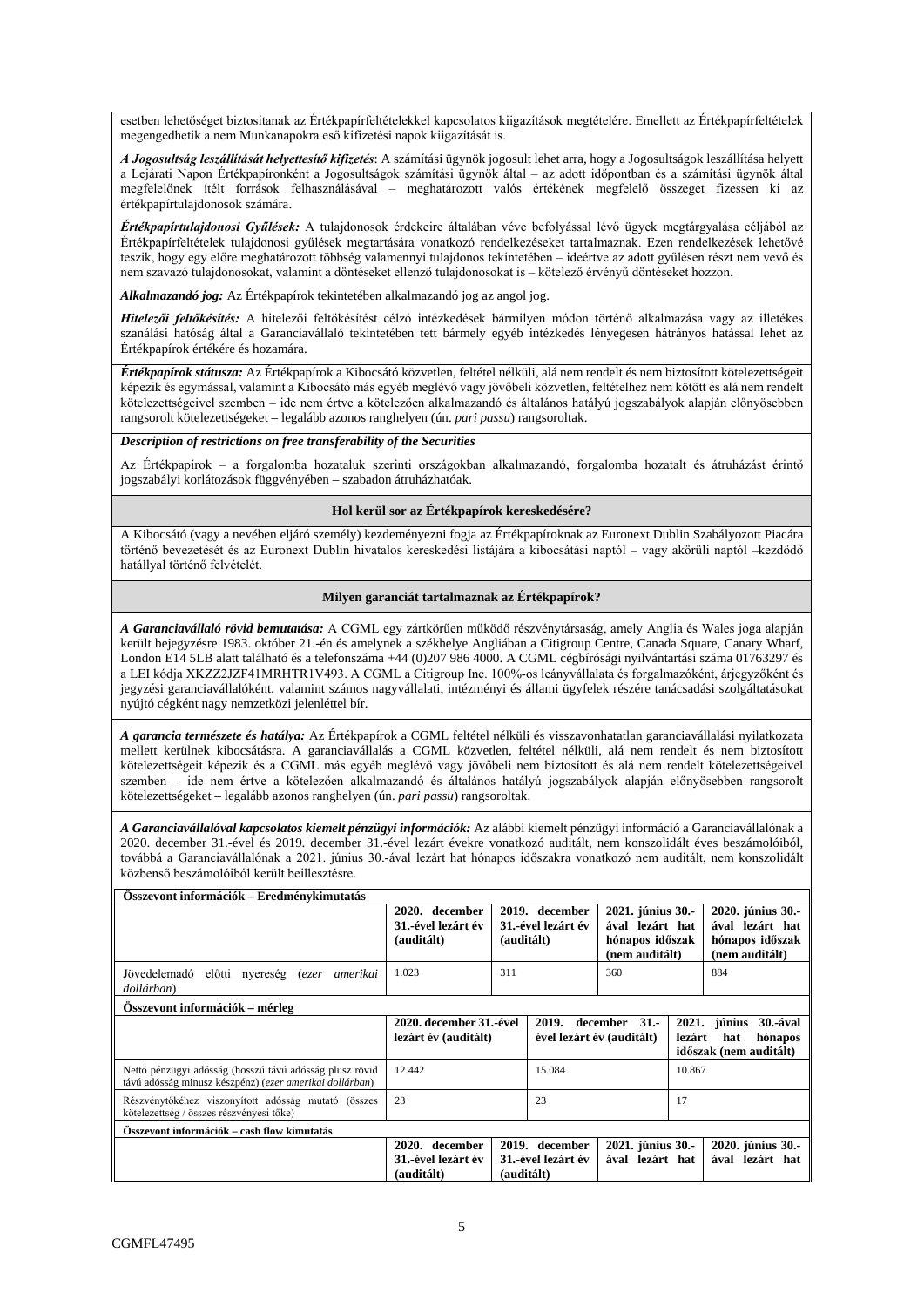|                                                                               |       |       | hónapos időszak<br>(nem auditált) | hónapos időszak<br>(nem auditált) |
|-------------------------------------------------------------------------------|-------|-------|-----------------------------------|-----------------------------------|
| Működési tevékenységből származó nettó cash<br>flow (ezer amerikai dollárban) | 301   | (809) | 741                               | 432                               |
| Finanszírozásból származó nettő cash flow (ezer<br>amerikai dollárban)        | 2.333 | 333   | 3.331                             | 331                               |
| Befektetésekből származó nettó cash flow (ezer<br>amerikai dollárban)         | (690) | (762) | (1.736)                           | (321)                             |

*A múltbéli pénzügyi tájékoztatással kapcsolatos könyvvizsgálói jelentésben tett záradékok:* A Garanciavállaló auditált múltbéli pénzügyi információi tekintetében a könyvvizsgáló nem tett záradékot.

*Garanciavállalóra vonatkozó kiemelt kockázati tényezők:* A Garanciavállalóra vonatkozó kiemelt kockázati tényezők a következőek:

- A Garanciavállaló koncentrált kockázatoknak ideértve a hitelezési és piaci kockázatokat van kitéve. Tekintettel arra, hogy a szabályozói és piaci fejlemények a kereskedési tevékenységek növekvő központosítása irányába mutatnak, a Garanciavállaló a kockázatok koncentrációjának a növekedését tapasztalhatja, amely korlátozhatja a fedezeti stratégiáinak a hatékonyságát és a Garanciavállalónak jelentős veszteségeket okozhat. A Garanciavállalóra hatással lehetnek a makrogazdasági, geopolitikai és egyéb kihívások, bizonytalanságok és volatilitások, ideértve a COVID-19 világjárványt valamint Oroszországnak az Ukrajnában történő katonai beavatkozását (és a vonatkozó szankciókat, export korlátozásokat valamint a hasonló cselekményeket és jogszabályokat), amelyek kihathanak a Garanciavállaló üzleti tevékenységeire és az Értékpapírokkal kapcsolatos kötelezettségeinek a teljesítésére, továbbá az Értékpapírok értékére és az Értékpapírokon elérhető hozamra.
- Előfordulhat, hogy a Garanciavállaló nem lesz képesfenntartani a jelenlegi hitelminősítéseit. Amennyiben egy hitelminősítő csökkenti, felfüggeszti, vagy visszavonja a Garanciavállaló és/vagy a Garanciavállaló valamely kapcsolt vállalkozása tekintetében adott hitelminősítését, ez valószínűsíthetően hátrányos befolyással lehet az Értékpapírok likviditására és piaci értékére. Az esetleges leminősítések negatív hatással lehetnek az egyéb finanszírozási forrásokra, ideértve a biztosított finanszírozást és az egyéb biztosítéknyújtási követelményeket amelyek tekintetében nincsenek kifejezett kiváltó okok.
- Amennyiben az adott szanálási hatóság meggyőződik arról, hogy a Garanciavállaló fizetésképtelen vagy valószínűleg fizetésképtelenné fog válni – valamint egyéb feltételek ezzel egyidejű megvalósulása esetén – a Garanciavállaló ellen a szanálási hatóság intézkedést alkalmazhat, idértve a Garanciavállaló nem biztosított hitelezői követeléseinek (ideértve különösen a garanciavállalás alatti követeléseket) a leírását, továbbá a biztosítatlan hitelkövetelések (ideértve különösen a garanciavállalás alatti követeléseket) más instrumentumokká (pl. részvényekké) történő átalakítását, a garanciavállaló üzletágainak vagy azok egy részének egy másik társaságra történő átruházását vagy az egyéb szanálási intézkedéseket. Az ilyen intézkedések eredményeképpen a befektetők részben vagy teljes mértékben elveszíthetik az Értékpapírokba eszközölt befektetéseiket.

### **Melyek az Értékpapírokra jellemző sajátos kiemelt kockázati tényezők?**

Az Értékpapírokra vonatkozó kiemelt kockázati tényezők a következőek:

- Felhívjuk az Ön figyelmét, hogy Ön az Értékpapírok vételárát teljes mértékben vagy részben elveszítheti. Az Értékpapírok lejáratkori visszaváltását megelőző értékét több egymással összefüggő tényező is befolyásolhatja, ideértve a Mögöttes Eszköz értékét, osztalékhozamát és volatilitását, a közbenső kamatlábak változásait, valamint adott esetben az eredeti vételárhoz képest jelentős diszkont kerülhet alkalmazásra az Értékpapírok lejáratot megelőző értékesítésénél és ennélfogva fennáll az Ön befektetésének teljes mértékű vagy részbeni elvesztésének a kockázata. Amennyiben lejáratkor Visszaváltási Korlát Esemény következett be, akkor az Értékpapírok visszaváltásánál Ön a kezdeti befektetésénél kisebb összegben részesülhet (vagy az Ön részére leszállítandó Jogosultság értéke és az esetleges Töredék Jogosultság alapján fizetendő készpénz összege elmaradhat az Ön kezdeti befektetésétől), illetve az is előfordulhat, hogy Ön nem részesül kifizetésben. A fentiek mellett Kamat Korlát Esemény elmaradása esetén előfordulhat, hogy Ön nem részesül kamatkifizetésben.
- A Kibocsátónak az Értékpapírok alapján fennálló kötelezettségei és a Garanciavállalónak a garancianyilatkozat alapján fennálló kötelezettségei az adottszemélyek – és nem egyéb személyek – általánosjellegű szerződéses kötelezettségei. Ennek megfelelően az Értékpapírokkal kapcsolatos kifizetések a Kibocsátóval és a Garanciavállalóval kapcsoaltos hitelezési kockázatainak vannak kitéve. Amennyiben a Kibocsátó vagy a Garanciavállaló nem lesznek képesek az Értékpapírokkal kapcsolatos kötelezettségeiknek a teljesítésére – különös tekintettel a fizetésképtelenség esetére – akkor az Értékpapírtulajdonosok nem tarthatnak igényt a Kibocsátó vagy a Garanciavállaló biztosított eszközeire, és ennélfogva fennáll a befektetésük teljes mértékű vagy részbeni elvesztésének a kockázata.
- Előfordulhat, hogy az Értékpapírok kibocsátásakor az Értékpapíroknak nem lesz kialakult piaca, továbbá lehetséges, hogy ilyen piac később sem fog kialakulni. Ennek megfelelően a befektetőknek fel kell készülniük arra, hogy az Értékpapírokat lejáratig megtartsák. Amennyiben mégis kialakul ilyen piac, akkor is előfordulhat, hogy a piac nem lesz túl likvid. Ennek megfelelően előfordulhat, hogy Ön nem fogja tudni az Értékpapírokat könnyen értékesíteni vagy egyáltalán nem fogja tudni értékesíteni vagy Ön nem lesz képes az Értékpapírokat az Ön kezdeti befektetésének megfelelő vagy azt meghaladó összegen értékesíteni, továbbá előfordulhat az is, hogy az értékesítési ár lényegesen elmarad az eredeti vételártól. A likviditás hiánya az Értékpapírok piaci értékét lényegesen hátrányosan befolyásolhatja.
- Az Értékpapírok tekintetében fizetendő összegek a Mögöttes Eszköz azaz egy részvény teljesítményét követik le. A részvény összege emelkedhet vagy adott esetben csökkenhet, és az adott részvénynek az egy adott napon érvényes árfolyama nem feltétlenül tükrözi a részvény megelőző időszakkal kapcsolatos teljesítményét. A részvény értékével és árával kapcsolatos volatilitás befolyásolhatja az Értékpapírok értékét és az Értékpapírokon elérhető hozamot.
- Az Értékpapírok a Mögöttes Eszközzel kapcsolatos tényleges tulajdonosi jogokat nem testesítenek meg. Ennek megfelelően Önnek nem lesz szavazati, osztalékhoz vagy más kifizetéshez kapcsolódó vagy egyéb joga a Mögöttes Eszköz tekintetében. Az Értékpapír nem testesít meg a Mögöttes Eszközzel kapcsolatos igényt, és amennyiben az Értékpapírok visszaváltásakor kifizetett összeg nem éri el az Ön által befektetett összeget, Ön az Értékpapírok alapján nem lesz jogosult az Értékpapírokkal kapcsolatos Mögöttes Eszköz igénylésére. Előfordulhat, hogy Ön az Értékpapírok vonatkozásában alacsonyabb hozamban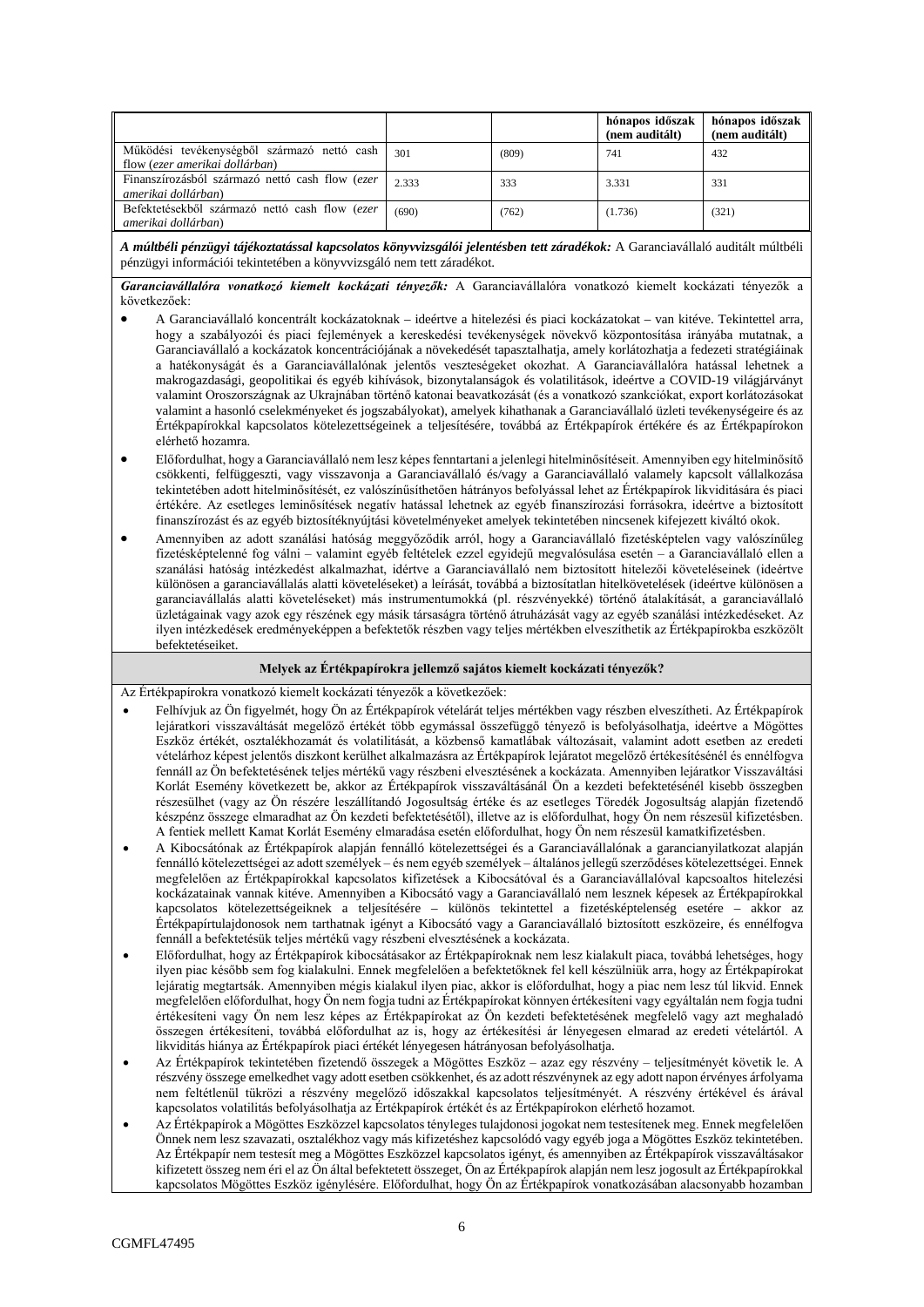részesül, mint amelyet akkor kapna, ha közvetlenül a Mögöttes Eszközbe fektetett volna be vagy egy más terméken keresztül fektetett volna be a Mögöttes Eszközbe.

- Az Értékpapírfeltételek a Mögöttes Eszköz tervezett ármeghatározási napjának az elhalasztásával kapcsolatos rendelkezéseket tartalmazhatnak. Az előzőekben említett halasztás lehetősége vagy az Értékpapírfeltételekben foglalt alternatív értékelési rendelkezések hátrányosan befolyásolhatják az Értékpapírok értékét.
- A számítási ügynök jogosult az Értékpapírok feltételeit abból a célból kiigazítani, hogy az Értékpapírok vagy valamely Mögöttes Eszköz és/ vagy a fedezeti megállapodások tekintetében bekövetkező kiigazítási eseményt figyelembe vegye vagy helyettesítse a Mögöttes Eszközt egy új részvénnyel. A fenti kiigazítások bármelyike hátrányosan befolyásolhatja az Értékpapírok értékét.
- Bizonyos esetekben az Értékpapírok lejárat előtti visszaváltására kerülhet sor (ideértve például azokat az eseteket amikor egy szerződésszegési eseményt követően vagy a Mögöttes Eszközre vagy a Kibocsátó fedezeti megállapodásaira kiható bizonyos események bekövetkezését követően vagy az adózással vagy lehetetlenüléssel kapcsolatos okokból kifolyólag – a számítási ügynök ésszerű megítélése szerint nem lehetséges számításokat, kiigazításokat vagy helyesbítéseket végezni). Amennyiben az Értékpapírok lejárat előtti visszaváltására kerülne sor, előfordulhat, hogy a kifizetésre kerülő összeg az Ön kezdeti befektetésénél kisebb lesz, amelynek következtében Önt veszteség érheti.
- A Kötelező Lejárat Előtti Visszaváltás Korlát Esemény bekövetkezését követően az Értékpapírok az adott Kötelező Lejárat Előtti Visszaváltási Napon visszaváltásra kerülnek Kötelező Lejárat Előtti Visszaváltási Összegen. A Kötelező Lejárat Előtti Visszaváltási Napot követően az Értékpapírok tekintetében további összegek nem kerülnek kifizetésre. Ebben az esetben Ön ki van téve az újrabefektetési kockázatnak, tekintettel arra, hogy előfordulhat, hogy Ön lem lesz képes az Értékpapírokkal kapcsolatos befektetését egy olyan befektetéssel helyettesíteni amelynek a kockázati profilja hasonlít az Értékpapírok kockázati profiljára.

#### **AZ ÉRTÉKPAPÍROK NYILVÁNOS FORGALOMBA HOZATALÁRA ÉS/VAGY SZABÁLYOZOTT PIACRA TÖRTÉNŐ BEVEZETÉSÉRE TETT AJÁNLATTÉTELRE VONATKOZÓ KIEMELT INFORMÁCIÓ Milyen feltételek mellett és határidőkkel számolva fektethetek be az Értékpapírokba?**

## *A forgalomba hozatal feltételei:*

Az Értékpapírok forgalomba hozatalára Magyaroszágon kerül sor 2022. április 6.-ától (ezt a napot is beleértve) 2022. április 29. ig. A Kibocsátó jogosult ezen időszak módosítására. Az Értékpapírok magyarországi forgalomba hozatalával kapcsolatos Forgalomba Hozatali Időszak nem lehet rövidebb mint három munkanap. A Kibocsátó fenntartja a jogot az Értékpapírok forgalomba hozatalának törlésére.

A forgalomba hozatali ár számítási összegenként 1,000 euró és a legkisebb jegyzési összeg 1,000 euró. A maximum lejegyezhető összeg a jegyzéskor rendelkezésre álló Értékpapírok mennyiségétől függ. A Kibocsátó jogosult részben vagy egészben visszautasítani az Értékpapírokkal kapcsolatos ajánlatot és/vagy az 5.000.000 eurós összesített névértéket meghaladó összegű jegyzéseket.

A jegyzési folyamat bemutatása: Az Értékpapírok jegyzésével kapcsolatosan az esetleges befektetők Magyarországon a Felhatalmazott Forgalmazó részére nyújthatnak be ajánlatot. A magyarországi lehetséges befektetőknek a Felhatalmazott Forgalmazóval kell leegyeztetniük, hogy a Felhatalmazott Forgalmazó milyen határidőn belül és milyen módon tart igényt az Értékpapírok jegyzés útján történő megvásárlásával kapcsolatosan befizetendő összegeknek a Felhatalmazott Forgalmazó részére történő átadására.

Az Értékpapírok leszállításának és befizetésének módjával és határidejével kapcsolatos részletek: Az Értékpapírok leszállítására fizetés ellenében (*delivery versus payment*) kerül sor. A Kibocsátó várakozása szerint az Értékpapíroknak a vásárlók értékpapírszámláin történő jóváírására a kibocsátási napon vagy akörül kerül sor.

A forgalomba hozatal eredménye nyilvánosságra hozatalának módja és napja: A Kibocsátó által az Euronext Dublin honlapján [\(https://live.euronext.com\)](https://live.euronext.com/) és a Felhatalmazott Forgalmazó honlapján [\(https://www.ersteinvestment.hu//hu/XS2460114940.html\)](https://www.ersteinvestment.hu/hu/XS2460114940.html) közzétett értesítés útján kerül sor.

### *A kibocsátó / Forgalmazó által a befektetőre áthárított költségek és adók becsült összege*

A Kibocsátó nem fizet a Szervezőnek jutalékot. A Szervező által a Felhatalmazott Forgalmazó számára fizetendő díj nem haladhatja meg a Meghatározott Névérték 5,00%-át. A fentiek mellett a Kibocsátónak a Felhatalmazott Forgalmazótól kapcsott értesülése alapján a Felhatalmazott Forgalmazó jogosult az első befektetőnek egy az Összesített Névérték 1,50 %-ának megfelelő összegű díjat felszámítani. A befektetők a díjak vonatkozásában további információkban részesülhetnek, amennyiben felveszik a kapcsolatot a Felhatalmazott Forgalmazóval.

### **Ki az ajánlattevő és/vagy a kereskedésre történő bevezetést kérő személy?**

*Felhatalmazott Forgalmazó:* A Felhatalmazott Forgalmazó az Erste Befektetési Zrt., amelynek székhelye a 24-26 Népfürdő u., Budapest, 1138, Magyarország cím alatt található. LEI kódja 549300S5161J3XIURT65. A Felhatalmazott Forgalmazó székhelye Magyarországon található és a Felhatalmazott Forgalmazó Magyarországon, magyar jog szerinti zártkörűen működő részvénytársaságként került nyilvántartásba vételre.

### **Miért készült ez a Tájékoztató?**

*Nettó bevételek becsült összege és felhasználása:* Az Értékpapírok kibocsátásából eredő nettó bevételek elsősorban a CGML vagy az ugyanazon Csoportba tartozó egyéb társaságok részére történő kölcsön vagy egyéb formájú finanszírozás nyújtásának és a Kibocsátó finanszírozásának céljaira kerülnek felhasználásra. A nettó bevételek becsült összege a kibocsátási napon kibocsátott Értékpapírok végső összesített tőkeösszegének 100 %-a.

*Kötelező erejű jegyzési garanciavállalás:* Az Értékpapírok forgalomba hozatala tekintetében kötelező erejű jegyzési garanciavállalásra nem került sor.